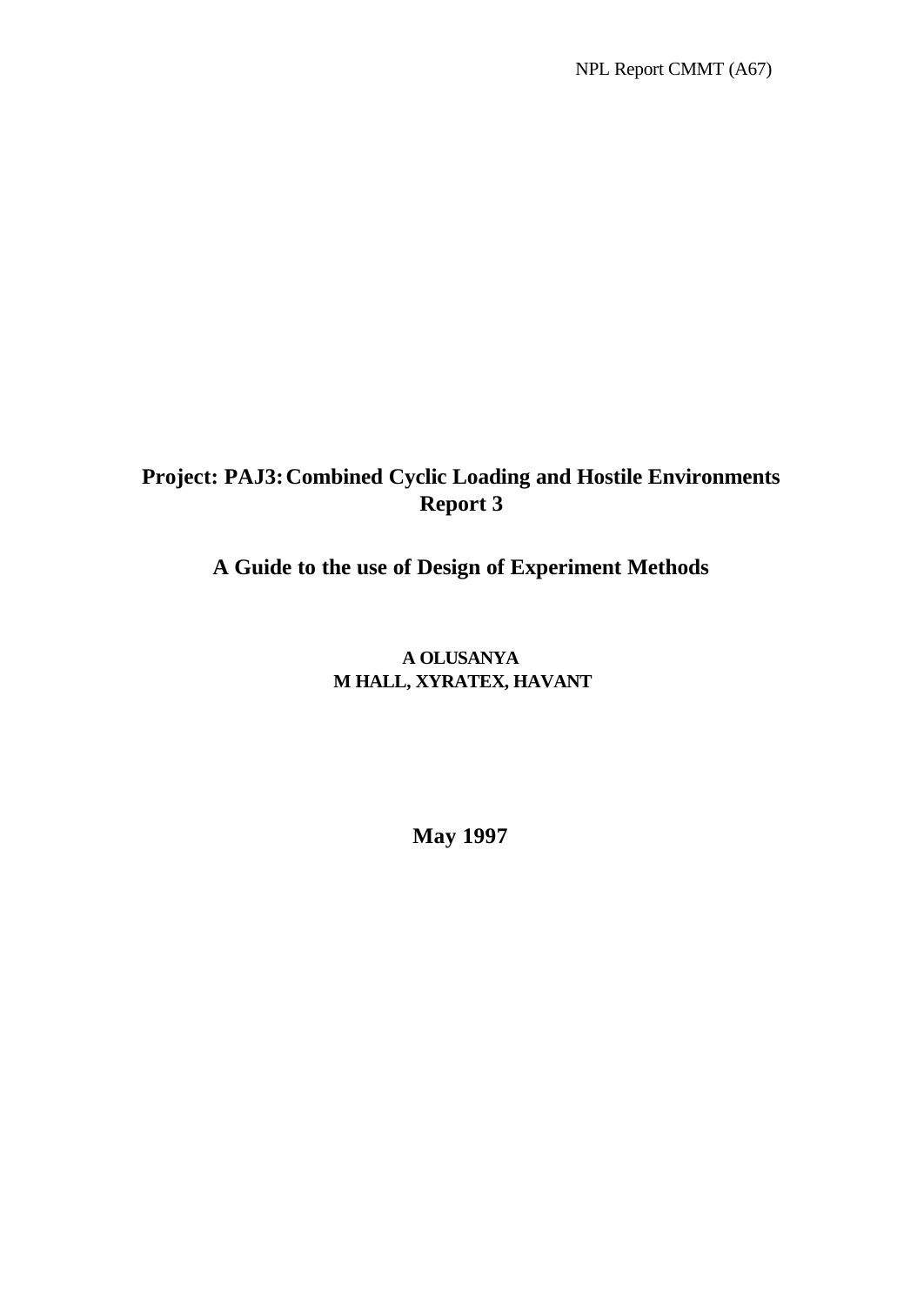### **A Guide to the use of Design of Experiment Methods**

### **A OLUSANYA M HALL, XYRATEX, HAVANT**

Centre for Materials Measurement and Technology National Physical Laboratory Teddington Middlesex, UK, TW11 0LW

**This report represents part of the deliverable for Milestone 2**

### **ABSTRACT**

Design of experiments, DOE, is a rational scientific approach which allows an understanding of how the inputs interact thus affecting the process and allowing the refinement such that the process output can be optimised according to requirements. This review introduces the use of the design of experiments methodology to optimise processes and outlines the advantages and disadvantages of some of the design types available. This guide is to aid the reader when using their preferred software package in understanding the underlying principles of DOE, and investigating possible alternative designs for analysis of their data which may be more suited for their application. A worked example of a manufacturing process is presented. In this case study the mathematical processes which are used in a design of experiments process are presented to allow the reader to follow the analysis process. A summary of some of the available commercial software is presented, indicating the experimental designs available within the package.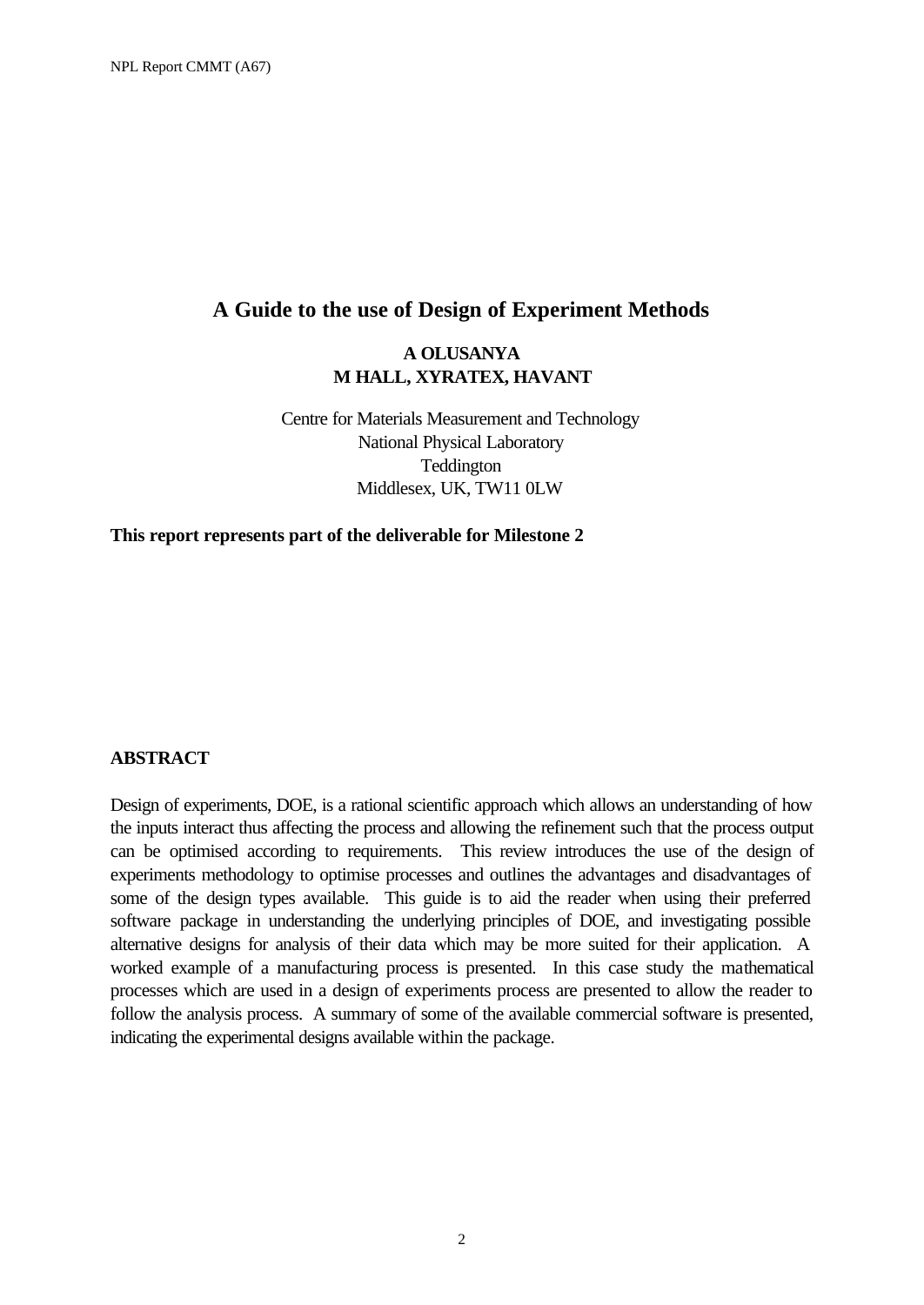NPL Report CMMT (A67)

© Crown copyright 1997 Reproduced by permission of the Controller of HMSO

ISSN 1361-4061

National Physical Laboratory Teddington, Middlesex, UK, TW11 0LW

No extracts from this report may be reproduced without the prior written consent of the Managing Director National Physical Laboratory; the source must be acknowledged

Approved on behalf of Managing Director, NPL, by Dr C Lea, Head, Centre for Materials Measurement and Technology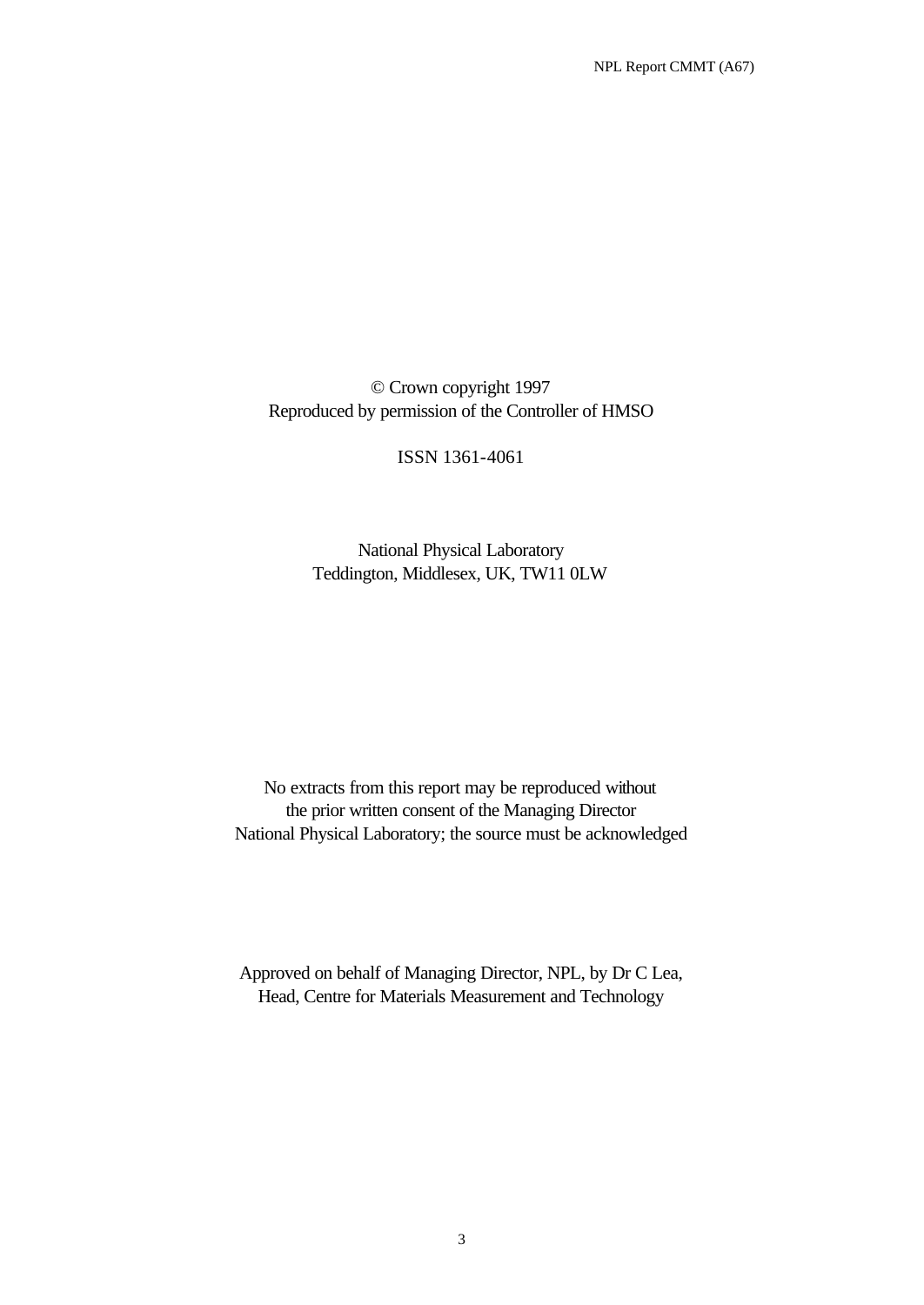NPL Report CMMT (A67)

# **TABLE OF CONTENTS**

| <b>Abstract</b>                                                                                                | $\overline{2}$ |
|----------------------------------------------------------------------------------------------------------------|----------------|
| 1. Introduction; what is experimental design?                                                                  | $\overline{7}$ |
| 2. Why use experimental design?                                                                                | 7              |
| 3. The stages in experimental design                                                                           | 8              |
| 4. Definition of the problem and objectives                                                                    | 8              |
| 5. Measurement of product quality                                                                              | 11             |
| 6. Definition of the process and determination of the experimental objective                                   | 11             |
| 7. Identification of the causal factors                                                                        | 11             |
| 8. Establishing the control factors                                                                            | 12             |
| 9. Determination of the levels for the control factors                                                         | 12             |
| 10. Designing the experiment                                                                                   | 13             |
| 11. Derivation of experimental design matrices - orthogonality, aliasing and confounding of<br>design matrices | 14             |
| 12. Resolution of a fractional factorial design                                                                | 17             |
| 13. Experimental design types                                                                                  | 18             |
| 13.1. 2 level designs                                                                                          | 19             |
| 13.2. Foldover designs                                                                                         | 19             |
| 13.3. Plackett-Burman designs                                                                                  | 20             |
| 13.4. Non-orthogonal 2 level designs                                                                           | 20             |
| 13.5. Random balanced designs                                                                                  | 20             |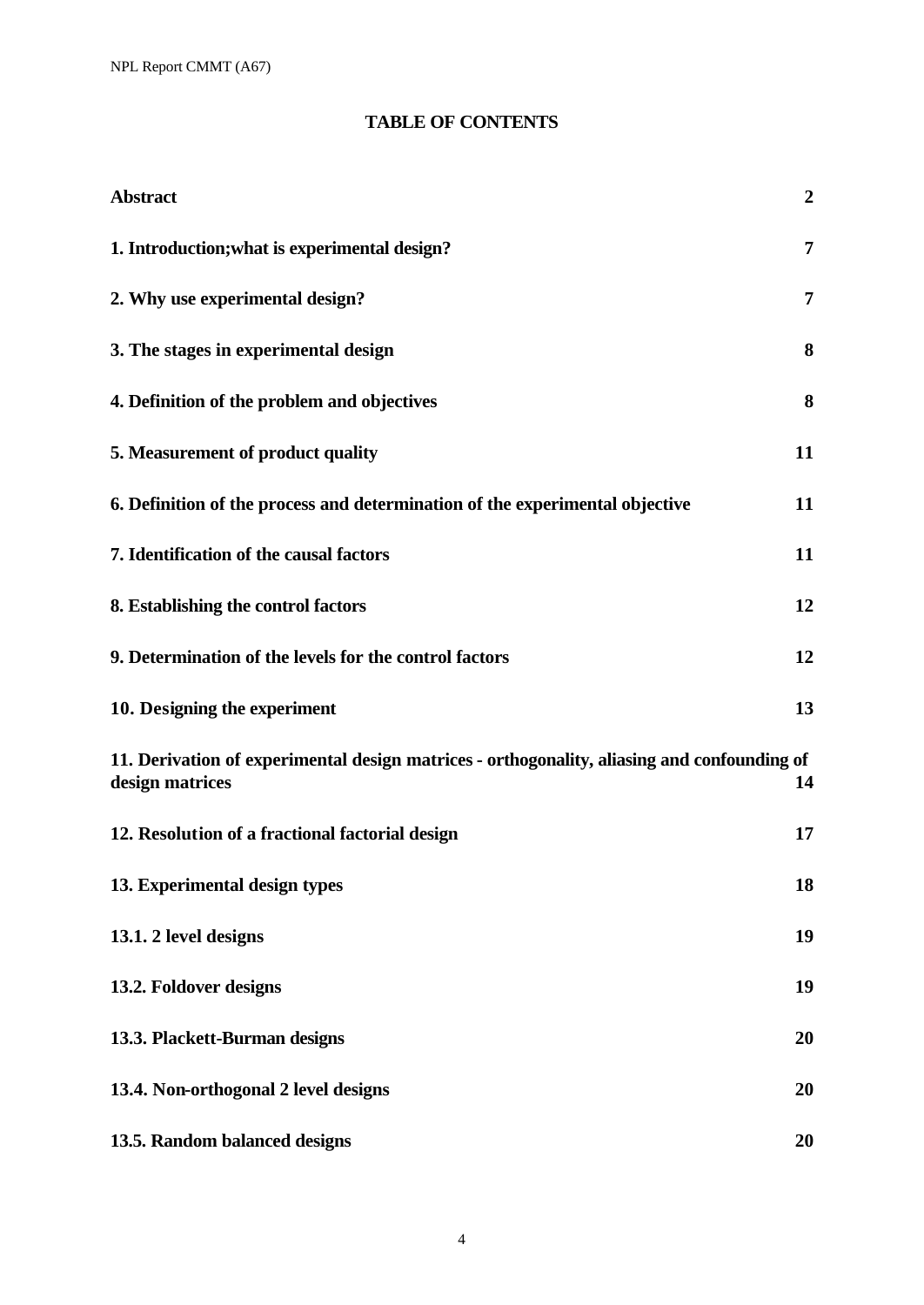| 13.6. D-optimal designs                                                                     | 20 |
|---------------------------------------------------------------------------------------------|----|
| 13.7.3 level designs                                                                        | 21 |
| 13.8. Box-Behnken designs                                                                   | 22 |
| 13.9. Box-Wilson or central composite designs                                               | 24 |
| 13.10. Nested designs                                                                       | 26 |
| 13.11. Mixture designs                                                                      | 27 |
| 14. Taguchi design                                                                          | 28 |
| 14.1. Comparison of classical and taguchi approaches                                        | 29 |
| 15. Collection of the experimental material                                                 | 29 |
| 16. Planning the experiment                                                                 | 30 |
| 17. Performing the experiment                                                               | 30 |
| 18. Analysis of the results and determination of the 'optimum' process conditions           | 30 |
| 18.1. Design of experiments: example - rail bonding on a computer hard disc assembly        | 30 |
| 18.2. Calculation of the average performance of factors, the optimum condition              | 33 |
| 18.3. Calculation of the relative contribution of factors, the significance of factors      | 37 |
| 18.4. Prediction of the performance from the 'optimum settings' process                     | 41 |
| 18.5. Confidence interval of the predicted performance from the 'optimum settings' process  | 42 |
| 19. Running the confirmation trial                                                          | 43 |
| 20. Running further experiments in the 'optimum settings' zone, confirmatory experiments 44 |    |
| 21. Conclusions                                                                             | 44 |
| 22. References                                                                              | 46 |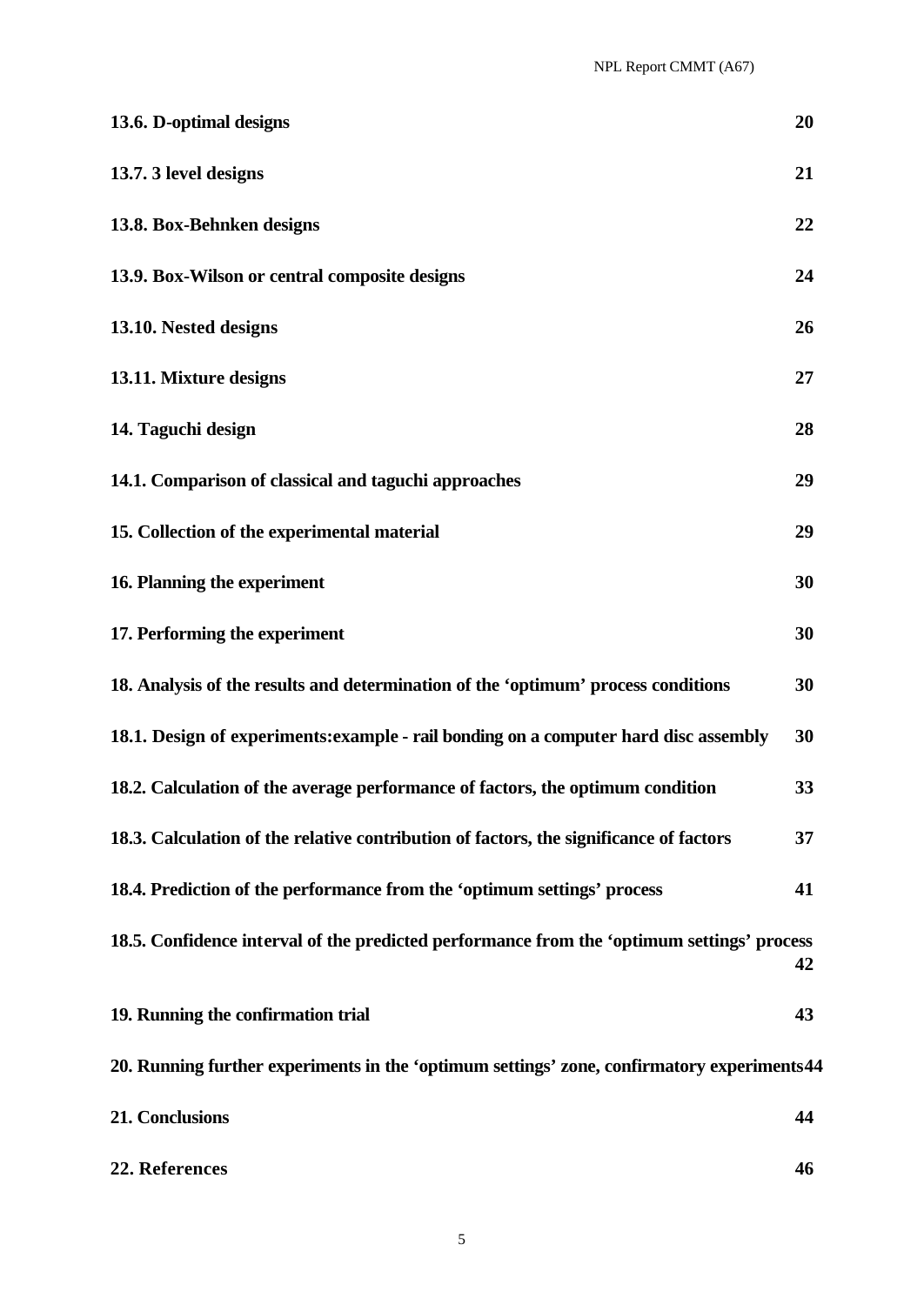| 23. List of figures                           | 46 |
|-----------------------------------------------|----|
| Appendix 1 Software for design of experiments | 47 |
| <b>Appendix 2 Further reading</b>             | 48 |
| <b>Glossary</b>                               | 49 |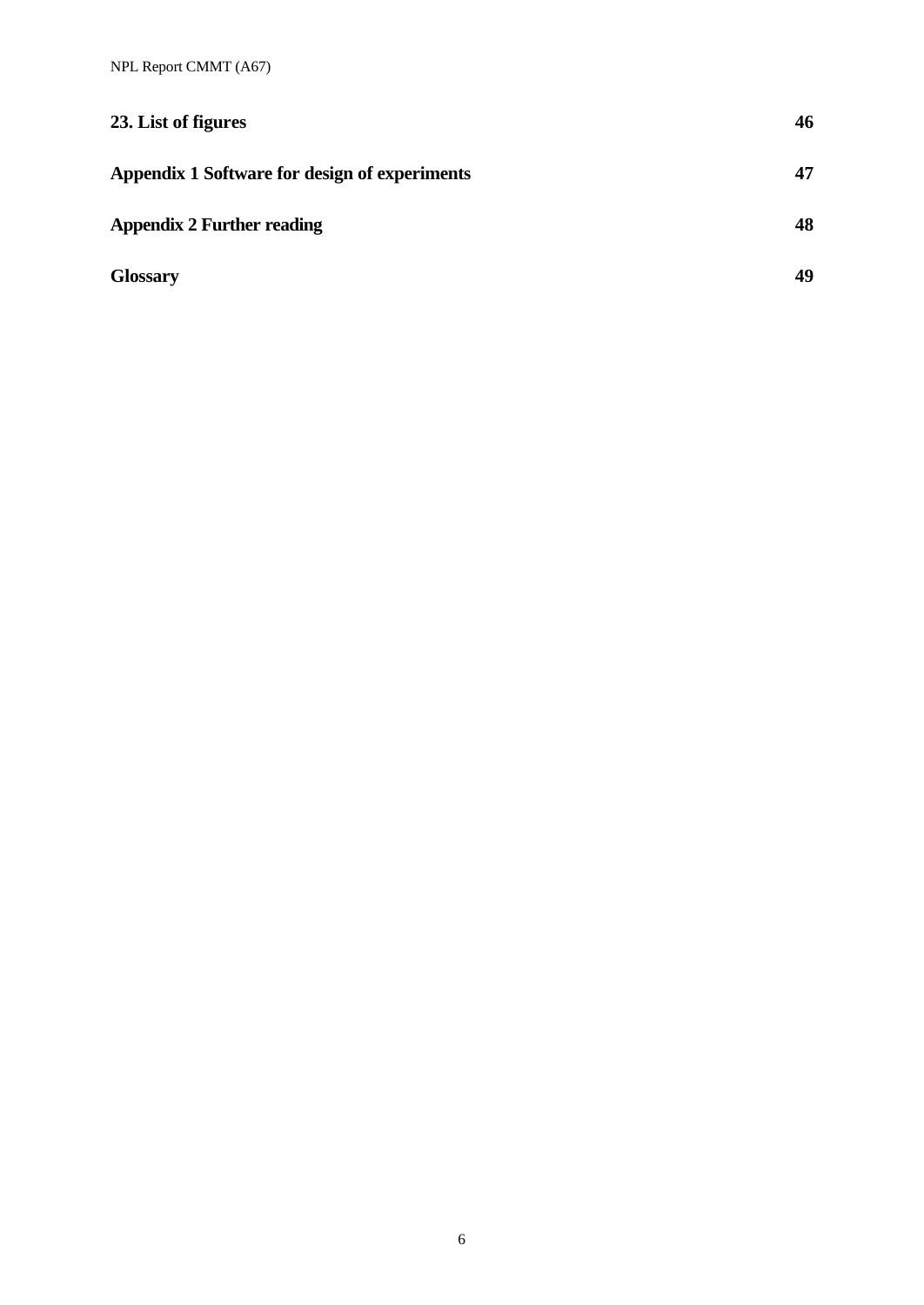### **1. INTRODUCTION;WHAT IS EXPERIMENTAL DESIGN?**

Experimental design consists of refined changes of the inputs to a process or an activity in order to observe the corresponding outputs or responses. The process can be defined from a series of interacting parameters, for example, materials, environment, measurement, human interaction etc. which combine in a defined way to provide a service, produce a product or complete some aspect of a task. Design of experiments is an rational scientific approach which allows an understanding of how the inputs interact thus affecting the process and allowing the refining of the process to optimise the output according to specific requirements.

In the previous programme, a series of case studies using adhesive bonding were investigated using design of experiment techniques  $(1, 2, 3, 4, 5, 6)$ . These case studies combined laboratory measurements and process control to optimise manufacturing processes in the packaging and engineering sectors and included a laboratory based investigation of the factors which affect adhesive bonding in a large scale construction project.

### **2. WHY USE EXPERIMENTAL DESIGN?**

The task of scientists and engineers regardless of where they are based research, development, design, quality, testing, manufacturing etc., is to obtain, report and transfer product and/or process knowledge. This understanding is a step away from hunches or intuition and is based upon facts and data. In the modern environment the collection of these data and facts is required at an ever increasing pace in order to keep up with the demands of a competitive marketplace. The methods by which data or processes are controlled have been collected historically and are being pushed to their limits. These are frequently based upon an experienced hand who has 'seen it all before'. Correctly applied experimental design will assist the management of a process by the gaining the knowledge to:

- 1. improve performance characteristics;
- 2. reduce costs
- 3. decrease product development and production time

For the engineer or scientist experimental designs are used as:

1) an effective method for identification of the key input factors;

2) the most efficient method to understand the relationship between the input factors and the response;

- 3) a means of building a mathematical model relating the response to the input factor;
- 4) a means to set the input parameters to optimise the response according to requirements
- 5) a scientific means for setting the process/experiment tolerances.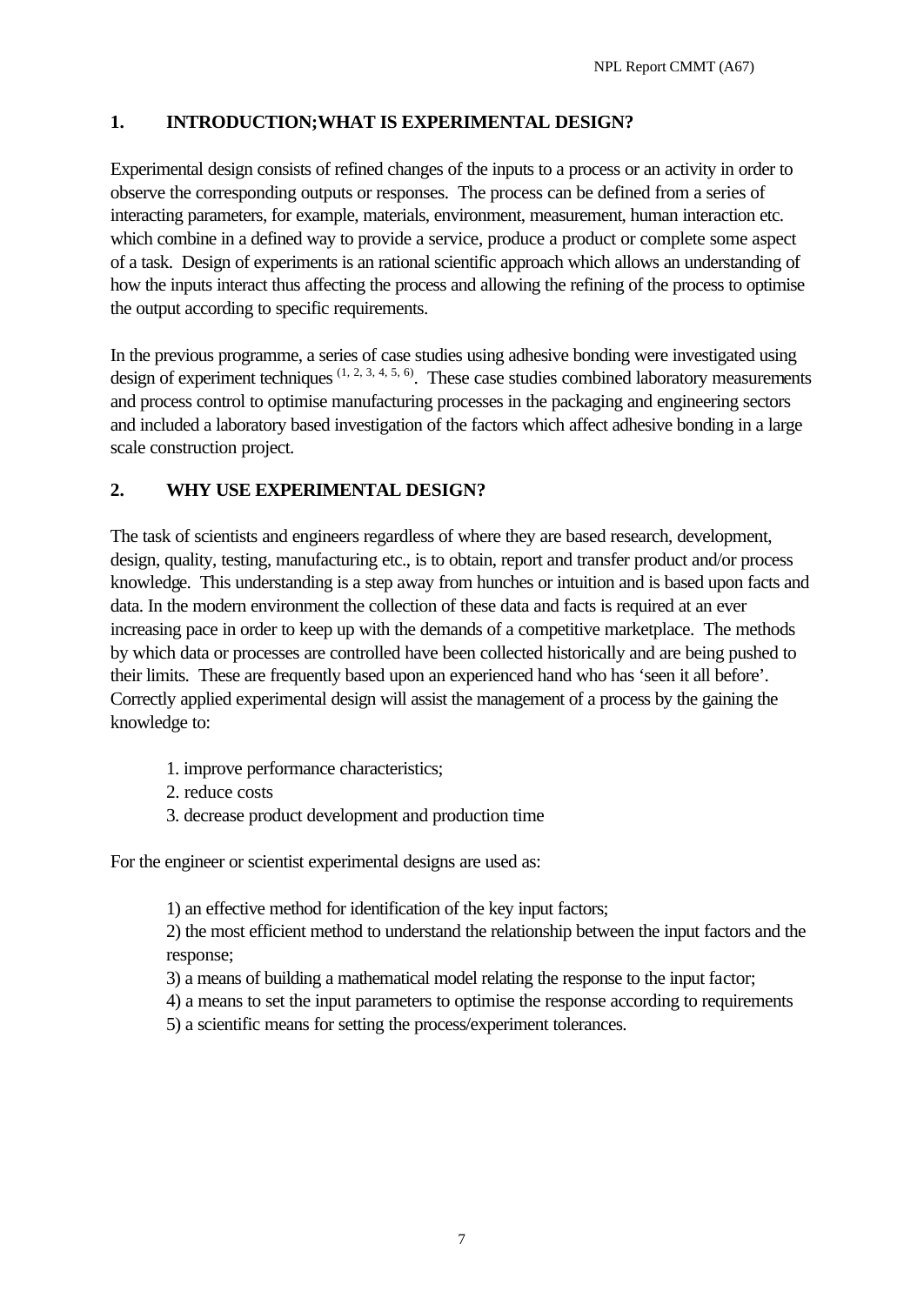# **3. THE STAGES IN EXPERIMENTAL DESIGN**

The design of experiments approach is structured as follows;

Phase One: Planning

| 1 | Define the problem and establish objectives for the experiment.                      |
|---|--------------------------------------------------------------------------------------|
| 2 | Determine the measurable output, (product/process quality), and how to measure it.   |
| 3 | Define the process. Determine experimental objective.                                |
| 4 | Establish potential causal factors, brain-storm sessions with all personnel involved |
|   | with the process.                                                                    |
| 5 | Prioritise factors and agree those to be included. Set levels.                       |

Phase Two:Selection of an orthogonal array

| 6 | Design the experiment, select orthogonal array and analysis strategy |
|---|----------------------------------------------------------------------|
|   | Obtain all materials.                                                |
| 8 | Plan the experiment, recording of data etc.                          |

Phase Three:Experimentation

9 Perform the experiment.

Phase Four:Analysis

| 10<br>Analyse results. |  |
|------------------------|--|
|------------------------|--|

11 Predict best condition and confidence.

Phase Five:Confirmation, implementation.

12 Run confirmation experiment/s using predicted best conditions. Apply to process. Monitor, refine and improve process as required.

The procedure in selecting a suitable design of experiments array is shown in flow chart form in Figure 1.

# **4. DEFINITION OF THE PROBLEM AND OBJECTIVES**

These definitions should take the form of succinct statements that identify the problem or opportunity that exists, and the objectives which need to be achieved for completing the work. Due to the number of people involved in certain steps of the methodology it is important that the problem/opportunity and objectives are clearly stated so that there is no ambiguity and everybody is focused on a common goal. The objectives should state product requirements in terms of measurable response(s) that will be used to gauge the "robustness" of the process.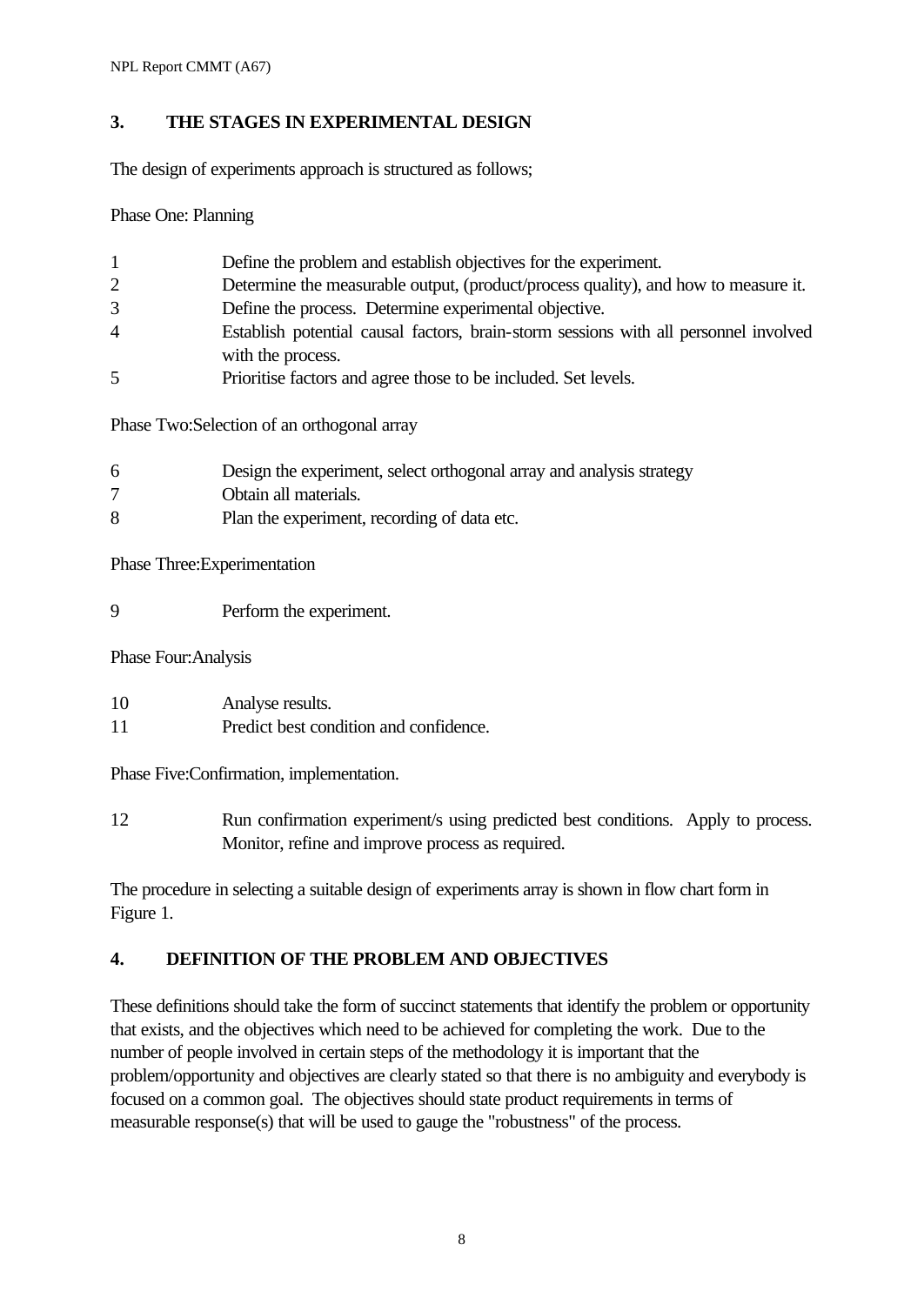

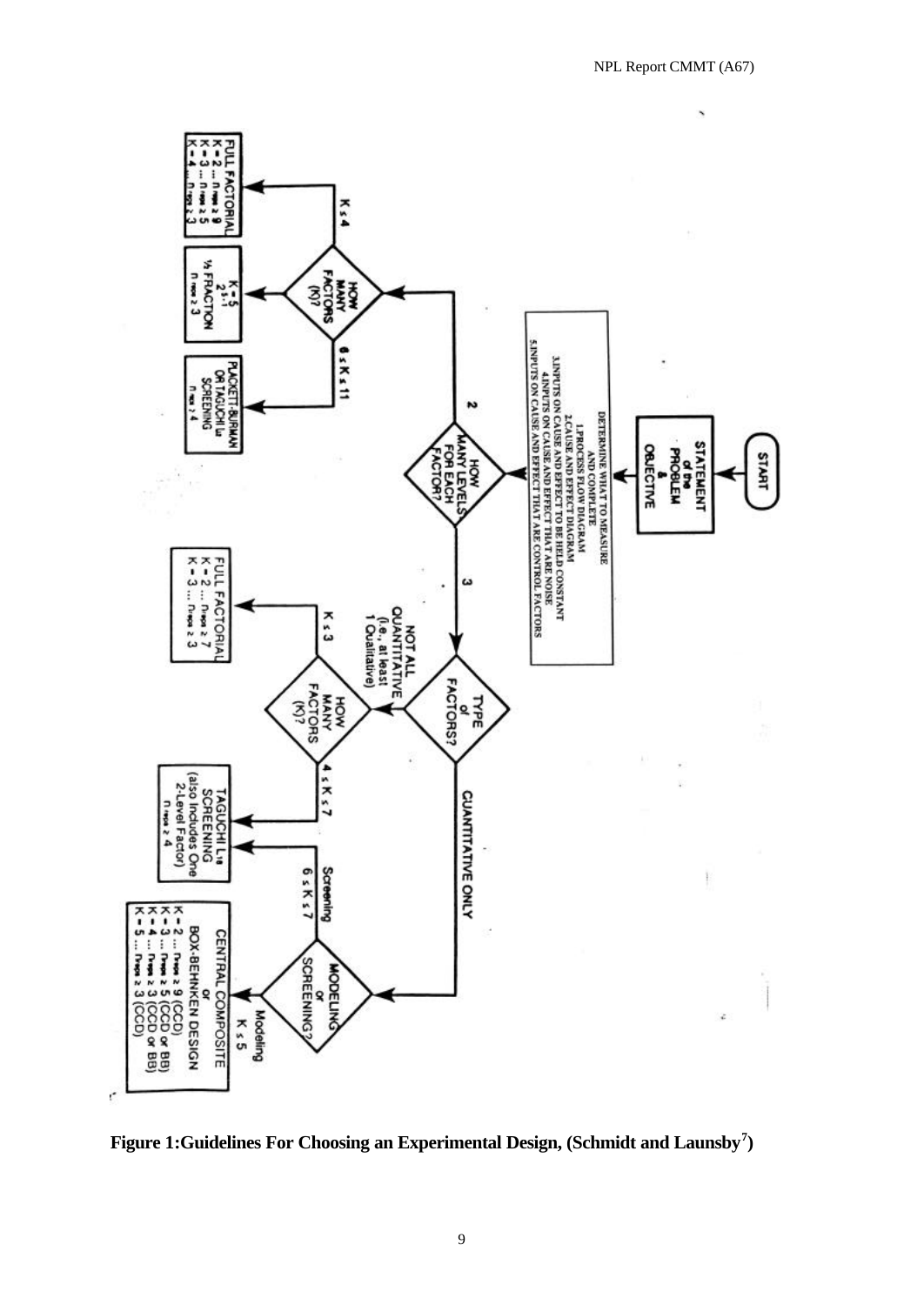For example, the important measurement stages in a construction sector DOE experiment, steel plate bonding <sup>6</sup> were found to be:

- A Preparation of the steel plate reinforcement
- B Mixing and application of the adhesive
- C Preparation of the bridge soffit, ( the bottom surface of the bridge deck).

A flow chart highlighting the interaction of these stages is shown in Figure 2.



**Figure 2:Flow Chart of Steel Plate Bonding Process**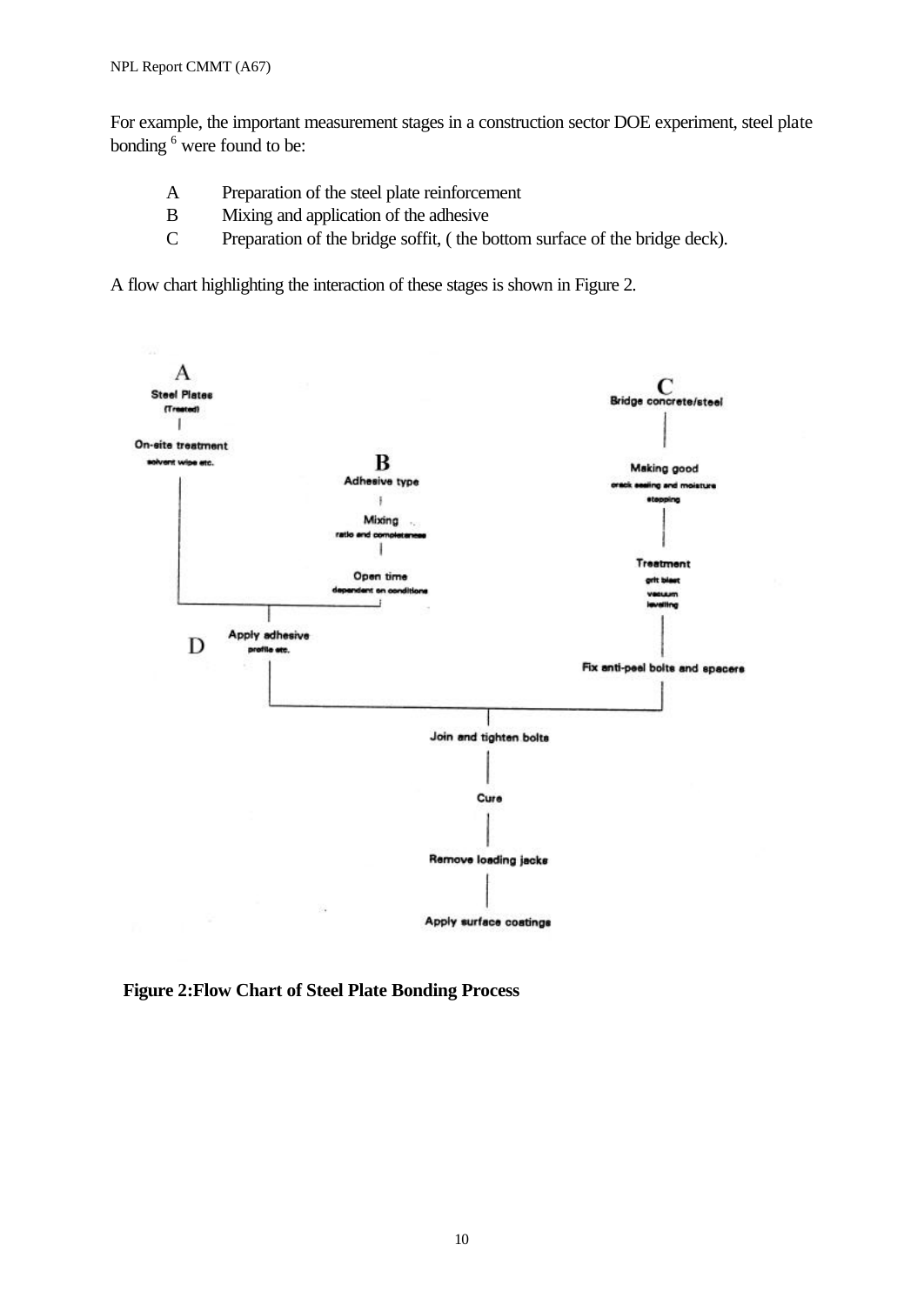# **5. MEASUREMENT OF PRODUCT QUALITY**

The type and quality of the measurement system used to gauge the performance of the measurement system should have good gauge capability (repeatability and reproducibility) so that ambiguity in the results is minimised.

# **6. DEFINITION OF THE PROCESS AND DETERMINATION OF THE EXPERIMENTAL OBJECTIVE**

With the variety and number of people involved in process optimisation activity there is often some confusion between the perceived process (as documented and rumoured) and the actual process (as performed with informal "tweaks" and changes). To obtain a clear understanding of the process it is recommended that all the participants in the process optimisation visits and studies the process and asks all the questions necessary to remove any lingering doubts or confusion about materials, settings, testing, etc. After the process visit it is often useful to produce a process flow chart that acts as a point of reference in future steps. It should also be decided what design of experiments objectives are to be targeted. This aids the selection at a later stage of the methodology to be used in selecting an experimental design. The DOE objectives that can be investigated for a process/experiment are:

1 Troubleshooting: a troubleshooting experiment for example can be represented by four factors at two levels which determine the most important factors affecting the measured response

2 Screening: in which the dominant factors of the experiment/process are separated from those which have little or no effect.

3 Modelling: a process/experiment can be modelled by selecting three factors at three levels and using Central composite or Box-Behnken design matrix

4 Robust Design: a robust design can be demonstrated by determining the settings for the control factors so that the measured response is insensitive to the noise, i.e. the uncontrollable factors, for example, machine wear, the weather, etc.

# **7. IDENTIFICATION OF THE CAUSAL FACTORS**

At this stage all the potential factors that could possibly cause variation in the quality of the finished product need to be identified. This is probably the most critical stage in the methodology as the experimentation to determine the optimum process will depend on the correct identification of the key causal factors. Two useful techniques to help run this stage efficiently are brainstorming and, cause and effect analysis. The cause and effect analysis breaks the process down into five sections to focus the mind, as follows; people, machines, environment, methods and materials. When using the two techniques it is often necessary to have the sessions independently facilitated so that the views and ideas of everyone are identified rather than those of the strong willed, or senior staff.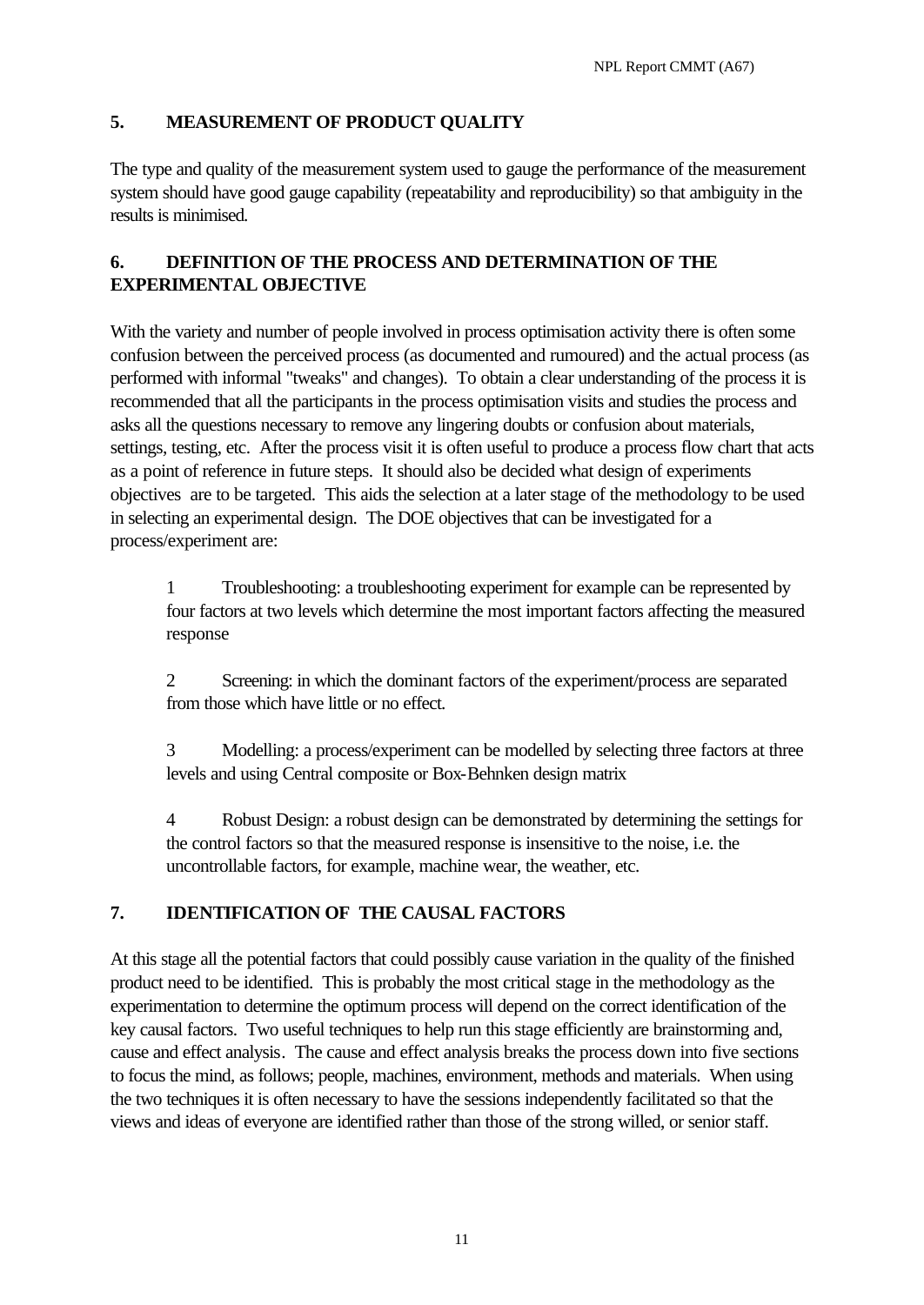### **8. ESTABLISHING THE CONTROL FACTORS**

This stage identifies the key causal factors (now referred to as control factors) that will be taken forward for experimentation. It should be noted that the causal factors, (identified in Section 7), can be placed in one of the following two categories, namely, control factors which can be placed under control readily, and noise factors which are hard, impossible or costly to control.

It is important to limit the number of control factors so that the experimental stage is not cumbersome and costly, large number of experiments required. This stage may be difficult, typically 10 or less factors would be recommended. Again, an independent facilitator can be very useful in getting consensus from the brainstorming participants about identifying the control factors that will be investigated in the experimentation and a voting system is often accepted as a fair method for ranking the importance of the factors.

| Process stage | Variable                                    |
|---------------|---------------------------------------------|
| A             | Degreasing of steel substrate               |
|               |                                             |
| B             | Adhesive type                               |
| B             | Resin to Hardener Mix ratio                 |
| B             | Humidity at mixing                          |
| B             | Open time to joint closure                  |
|               |                                             |
| C             | Concrete/Steel surface condition            |
| $\mathsf{C}$  | Vacuum cleaning of concrete/steel substrate |
|               |                                             |
| D             | <b>Adhesive Application</b>                 |
| D             | <b>Cure Temperature</b>                     |
|               | Curing period before testing                |

For example, the steel plate bonding process selected ten process variables, shown in Table 1.

Table 1:Process variables for steel plate bonding case study<sup>(6)</sup>

### **9. DETERMINATION OF THE LEVELS FOR THE CONTROL FACTORS**

The levels, or settings, for the control factors in the experiment are fixed to test the sensitivity of the process to each parameter. For the first experiment it is recommended that only two levels per control factor are used unless there is an overriding belief that the response between the two levels is non-linear and more levels would be required to determine the response function. It is appropriate to select levels that are as reasonably widely spread in order to realistically stress the process but not to a point of abnormal response or catastrophic failure.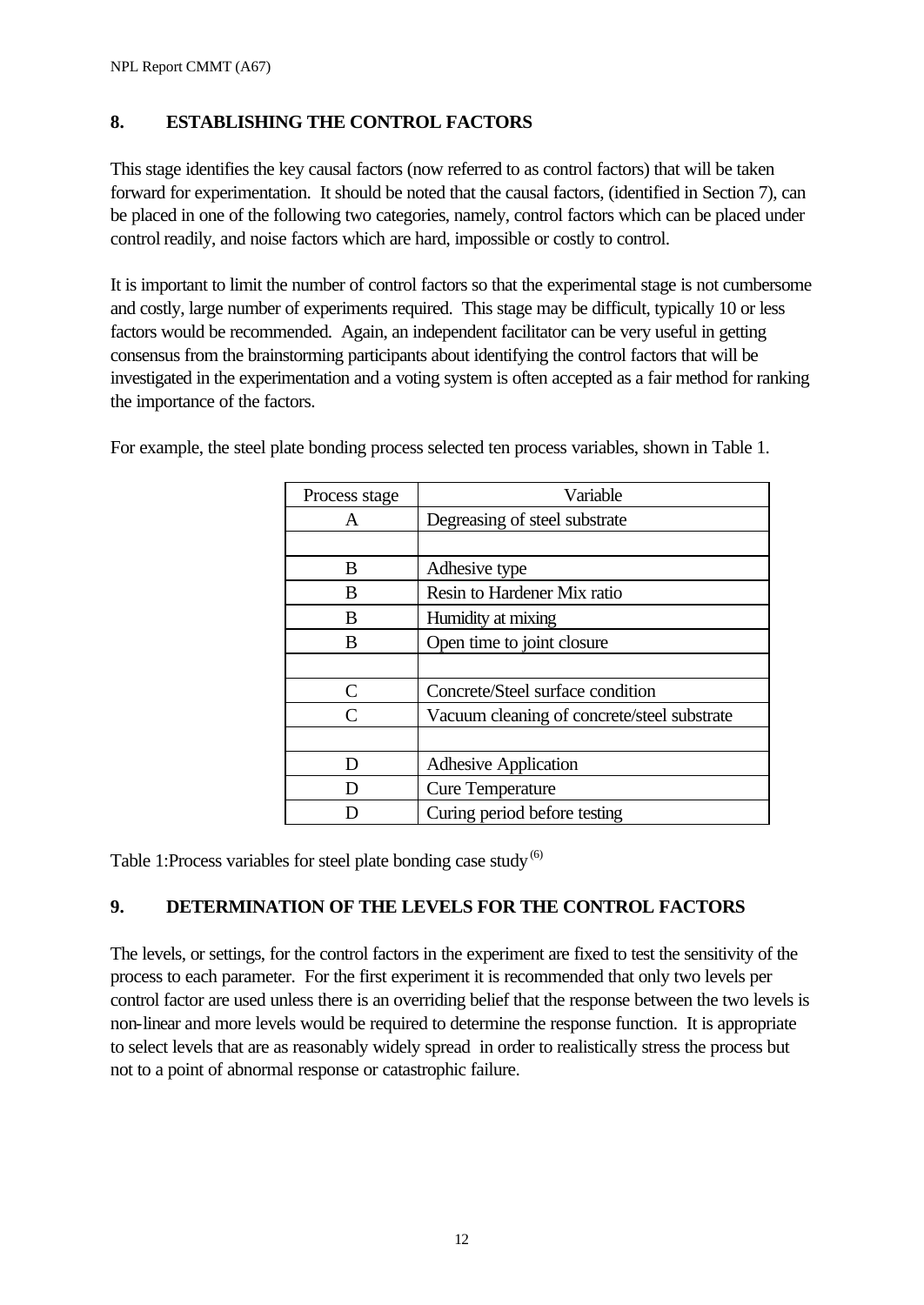From this data a design matrix showing the levels of each factor can be produced.

| Variable                          | Setting 1             | Setting 2                               |  |
|-----------------------------------|-----------------------|-----------------------------------------|--|
| Degreasing of steel substrate     | No solvent cleaning   | Solvent cleaning                        |  |
|                                   |                       |                                         |  |
| Adhesive type                     | Normal Grade          | Low Temperature Grade                   |  |
| Resin to Hardener Mix ratio       | Specified ratio       | Minus 10% hardener                      |  |
| Humidity at mixing                | 10% Humidity          | 70% Humidity                            |  |
| Open time to joint closure        | Minimum possible      | Recommended maximum $+10\%$             |  |
|                                   |                       |                                         |  |
| Concrete/Steel surface condition  | Wet                   | Dry                                     |  |
| Vacuum cleaning of concrete/steel | No Vacuum cleaning    | Vacuum cleaning                         |  |
| substrate                         |                       |                                         |  |
|                                   |                       |                                         |  |
| <b>Adhesive Application</b>       | Levelled over surface | Applied as discrete blobs               |  |
| <b>Cure Temperature</b>           | $23^{\circ}$ C        | Recommended minimum $+5$ <sup>o</sup> C |  |
| Curing period before testing      | 1 day                 | 2 days                                  |  |

Table 2 shows the design matrix from the construction case study  $<sup>(6)</sup>$ .</sup>

Table 2: Design matrix for steel plate bonding case study  $<sup>(6)</sup>$ .</sup>

### **10. DESIGNING THE EXPERIMENT**

Once the number of factors and their associated levels are agreed, a design matrix can be produced. This will display the levels of each factor for all the run combinations in the experiment. The number of experimental runs for a full factorial experiment, (all possible permutations of factors examined), can be determined from the relationship;

$$
n=L^{\scriptscriptstyle f} \qquad \qquad \text{Equation 1}
$$

where  $n =$  number of experimental runs

 $L =$  number of levels

and

 $f =$  the number of factors

Therefore for an experiment with 3 factors at 2 levels, a design matrix of all possible combination of runs, the full factorial, would have 8 experimental runs. It is obvious that the number of experimental runs rapidly increases with an increase in the number of factors and or levels; for example, the corresponding full factorial design matrix for the steel plate bonding example  $^{(6)}$ , would consist of  $2^{10}$ , 1024 experiments.

The actual level settings are now coded as high and low or commonly as +1 and -1.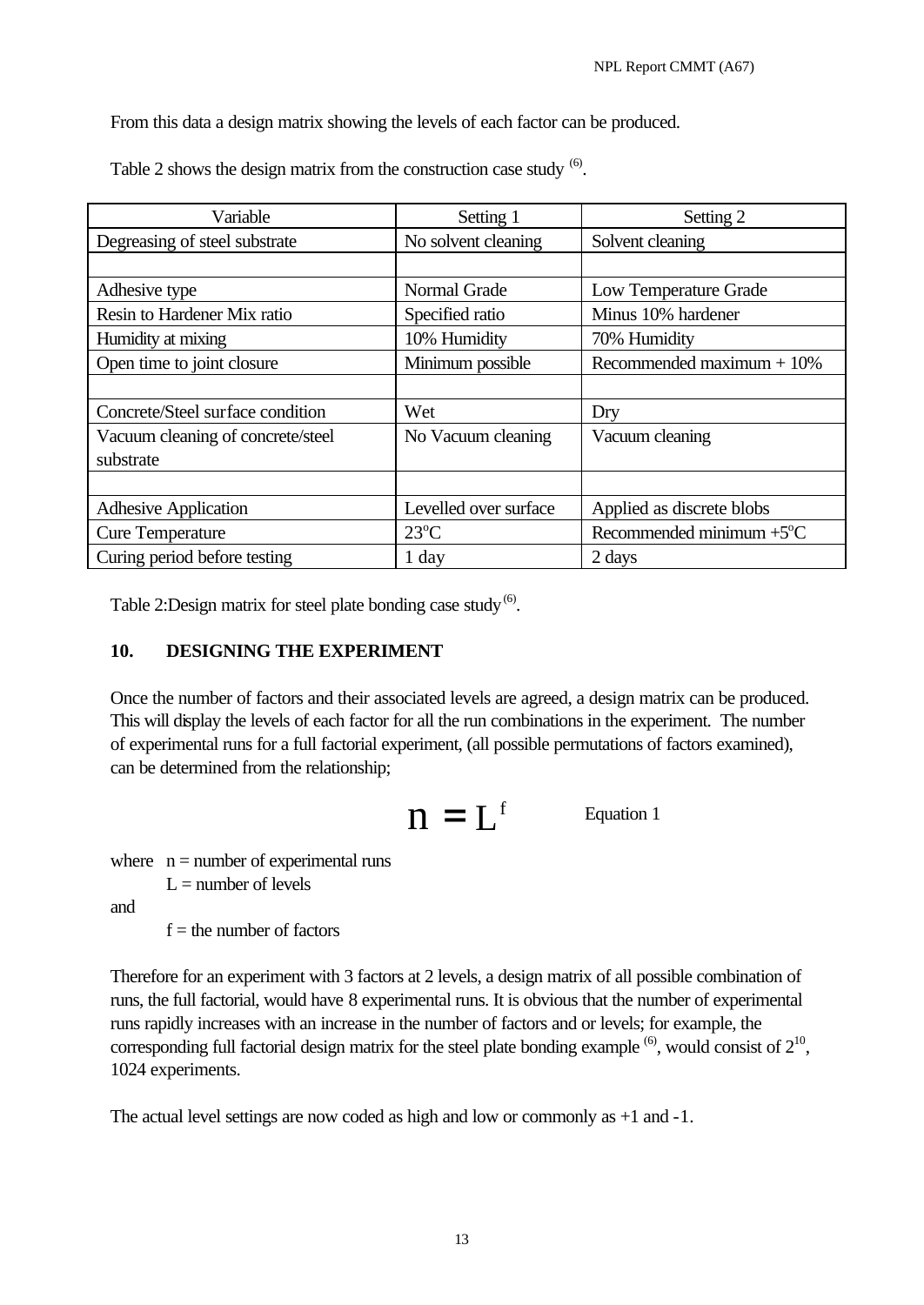| Factor 1<br>Run |  | Factor 2 |
|-----------------|--|----------|
|                 |  |          |
|                 |  |          |
|                 |  |          |
|                 |  |          |

For example, Table 3 shows a simple 2 factor 2 level design

Table 3:A 2 factor 2 level design matrix

# **11. DERIVATION OF EXPERIMENTAL DESIGN MATRICES - ORTHOGONALITY, ALIASING AND CONFOUNDING OF DESIGN MATRICES**

Each column of factor values is now regarded as a vector in the design matrix. The concept of orthogonality is used in mathematics to describe the independence among vectors, factors, functions etc. For example, in design of experiments, (DOE), it is used to describe the effect of each of the factors on the response, and on the variation of the response, in an experimental matrix. The matrix shown in Table 3 is an orthogonal matrix, that is to say that it is vertically and horizontally balanced. Mathematically, vertical balancing occurs if the sum of each column is zero. Horizontal balancing occurs when the sum of the products of the corresponding rows in two columns is zero. A design is horizontally balanced if each two column combination sums to zero.

When a matrix is balanced vertically **and** horizontally the matrix is said to be orthogonal. These orthogonal matrices allow factors to be evaluated independently and are an important feature in the Taguchi methodology of design of experiments. Features of non orthogonal matrices are aliasing and confounding. In a design, matrix columns which are identical are said to be aliased.

| Run | Factor 1 | Factor 2                 | Factor 3 |  |
|-----|----------|--------------------------|----------|--|
|     |          |                          |          |  |
|     |          | $\overline{\phantom{0}}$ |          |  |
|     |          |                          |          |  |
|     |          |                          |          |  |

A non-orthogonal matrix with aliased columns is shown in Table 4.

Table 4: A non-orthogonal matrix with aliased columns B and C

It can be seen from Table 4 that the vector dot products for A.B and A.C are 0, whereas for B.C is 4. This **aliasing** prevents individual assessment of the factors B and C any analysis of the resultant experimental runs for the factor B would include an undetermined dependence upon factor C and vice-versa.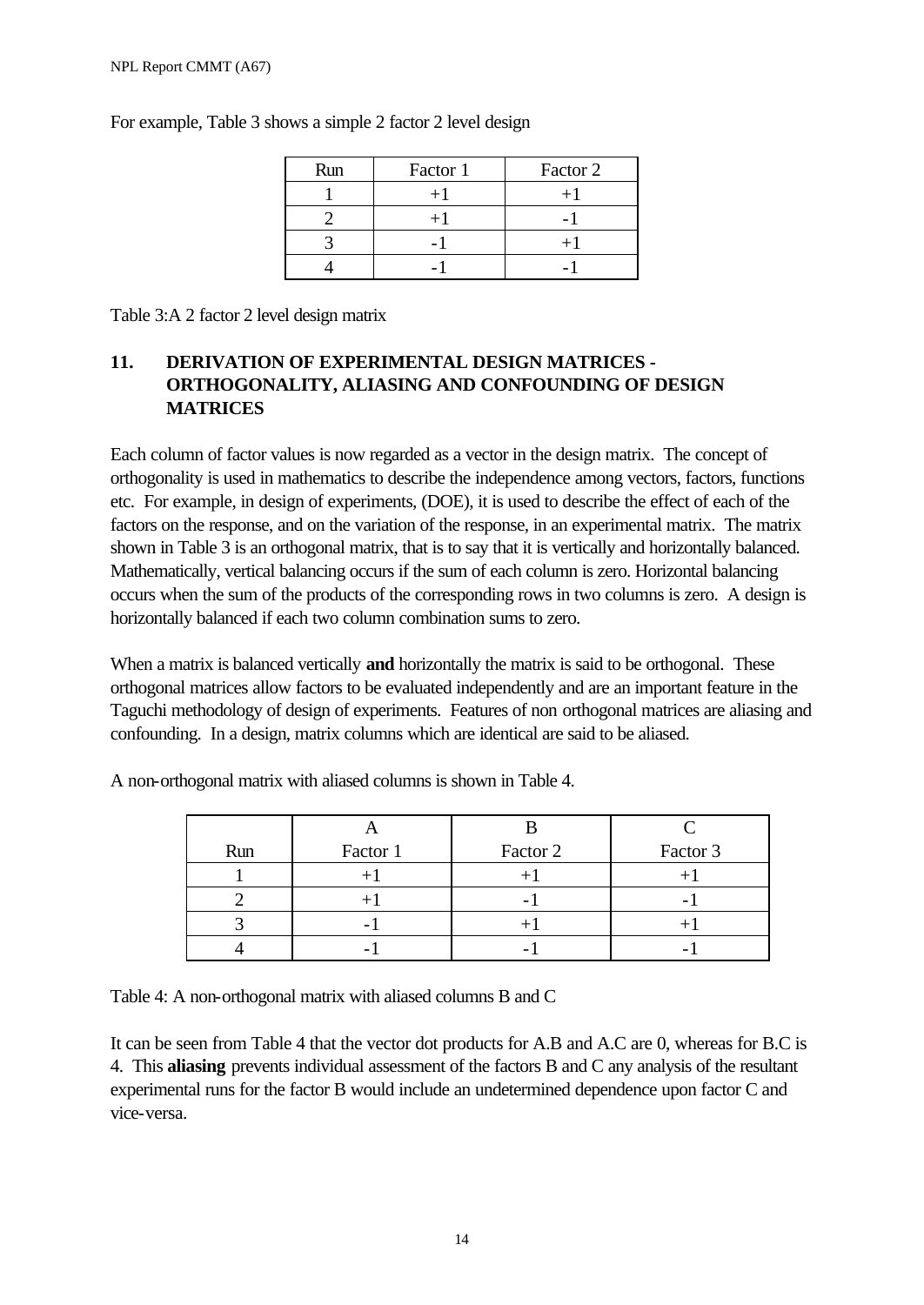| Factors        |                         |                          |      |                          |  |  |
|----------------|-------------------------|--------------------------|------|--------------------------|--|--|
| Run            | $\mathcal{C}$<br>B<br>A |                          |      |                          |  |  |
| $\mathbf{I}$   | $+1$                    | $-1$                     | $-1$ | $\overline{\phantom{0}}$ |  |  |
| 2              | $-1$                    | $+1$                     | $-1$ | $-1$                     |  |  |
| 3              | $-1$                    | $-1$                     | $+1$ | -1                       |  |  |
| $\overline{4}$ | $-1$                    | $-1$                     | $-1$ | $+1$                     |  |  |
| 5              | $+1$                    | $+1$                     | $+1$ | $+1$                     |  |  |
| 6              | $-1$                    | $+1$                     | $+1$ | $+1$                     |  |  |
| 7              | $+1$                    | $-1$                     | $+1$ | $+1$                     |  |  |
| 8              | $+1$                    | $+1$                     | $-1$ | $+1$                     |  |  |
| 9              | $+1$                    | $+1$                     | $+1$ | $\overline{a}$           |  |  |
| 10             | - 1                     | $\overline{\phantom{0}}$ |      |                          |  |  |

The alternative, a vertically balanced non-orthogonal matrix is shown in Table 5.

Table 5:Non-orthogonal matrix without aliased columns.

It can be determined from this example that each possible matrix dot product is 0 and that the factors are not aliased, (identical columns). In consequence the factors are said to be confounded, partially aliased with each other. Aliasing plays an important part in the design of fraction factorial matrices for experimental design. As was seen from equation 1, it does not take a large number of factors or levels before the number of experimental runs for a full factorial design to become unwieldy and uneconomical, also it is often the case that the higher level interactions , 3-way and higher are often insignificant. This is where an orthogonal design, the fractional factorial, can be utilised.

The number of experimental runs in a fractional factorial array for a designated number of factors can be calculated by use of equation 2

$$
n = L^{f-q}
$$
 *Equation 2*

Where  $N =$  the number of experimental runs

 $L =$  the number of levels

f is the number of factors

and

q is a positive integer which designates the fraction of the full factorial matrix,

i.e.  $q = 1$  equals a 1/2 design fraction,  $q = 2$  equals a 1/4 design fraction,  $q = 3$  equals an 1/8 design fraction ...q= 6 equals a 1/64 design fraction etc.

In fractional factorial designs, selected higher order interactions, AxBxC etc. which are deemed to be insignificant are aliased with other single factors.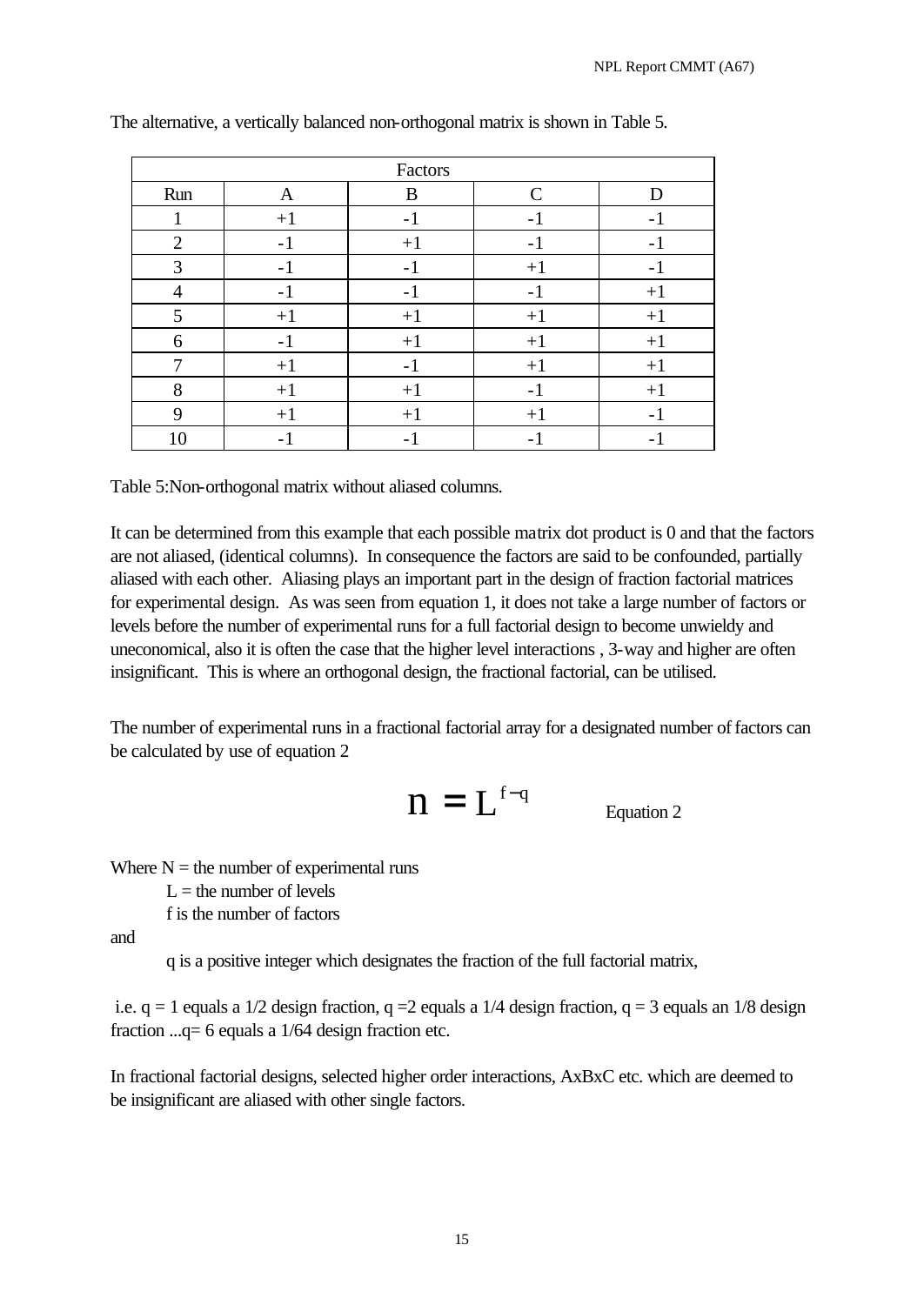This can be seen in the following example. For a 2-level experiment with 4 factors, A, B, C and D,  $n = 16$ , (from equation 1), if we assume that the high level interaction ABC is insignificant then  $q = 1$ and then, according to equation 2, the number of runs, n, equals  $2^{4-1}$  or 8 runs a half fraction. This  $2^{4-1}$  fractional factorial design matrix is shown in Table 6.

|                | Factors |      |               |                          |      |                          |                          |
|----------------|---------|------|---------------|--------------------------|------|--------------------------|--------------------------|
| Run            | A       | В    | $\mathcal{C}$ | AB                       | AC   | <b>BC</b>                | $D = ABC$                |
|                | $-1$    | $-1$ | $-1$          | $+1$                     | $+1$ | $+1$                     | -                        |
| $\overline{2}$ | $-1$    | $-1$ | $+1$          | $+1$                     | - 1  | - 1                      | $+1$                     |
| 3              | $-1$    | $+1$ | $-1$          | - 1                      | $+1$ | – I                      | $+1$                     |
| 4              | $-1$    | $+1$ | $+1$          | $\overline{\phantom{a}}$ | $-1$ | $+1$                     | $\overline{\phantom{0}}$ |
| 5              | $+1$    | $-1$ | $-1$          | - 1                      | – I  | $+1$                     | $+1$                     |
| 6              | $+1$    | $-1$ | $+1$          | $\overline{\phantom{0}}$ | $+1$ | $\overline{\phantom{0}}$ | -                        |
| ┑              | $+1$    | $+1$ | $\sim$ 1      | $+1$                     | $-1$ | $\overline{a}$           |                          |
| $\circ$<br>Ω   | $+1$    | $+1$ | $+1$          | $+1$                     | $+1$ | $+1$                     | $+$ .                    |

Table 6: A  $2^{4-1}$  fractional factorial design matrix

The column designated D=ABC does not imply that the effects of factor D and the interactions of factors A, B and C are equivalent, it shows that in resolving the data the effects due to the two separate factors cannot be separated. Thus if this column effect is significant it is due to D, ABC or a combination of D and ABC. The aliasing structure can be obtained from a DOE software packages.

We refer to the steel plate bonding case study  $6$ , as shown in Table 2 with ten factors at 2 levels. This would require 1024 experimental runs. A design factor of 6 was selected, i.e.  $q = 6$  and therefore the design matrix was reduced to 16 runs, a  $1/64$  design fraction,  $2^{(10-6)}$  fractional factorial design matrix. The resulting aliasing structure from use of a  $L_{12}$  fractional array up to and including the second order interactions is shown in Table 7.

There exists  $2^q$  different fractions of a  $2^{fq}$  design. For the steel plate bonding example, as  $q = 6$ there are  $2^6$ , 64 different fractional designs represented by  $+1$  or  $-1$  in the factors columns.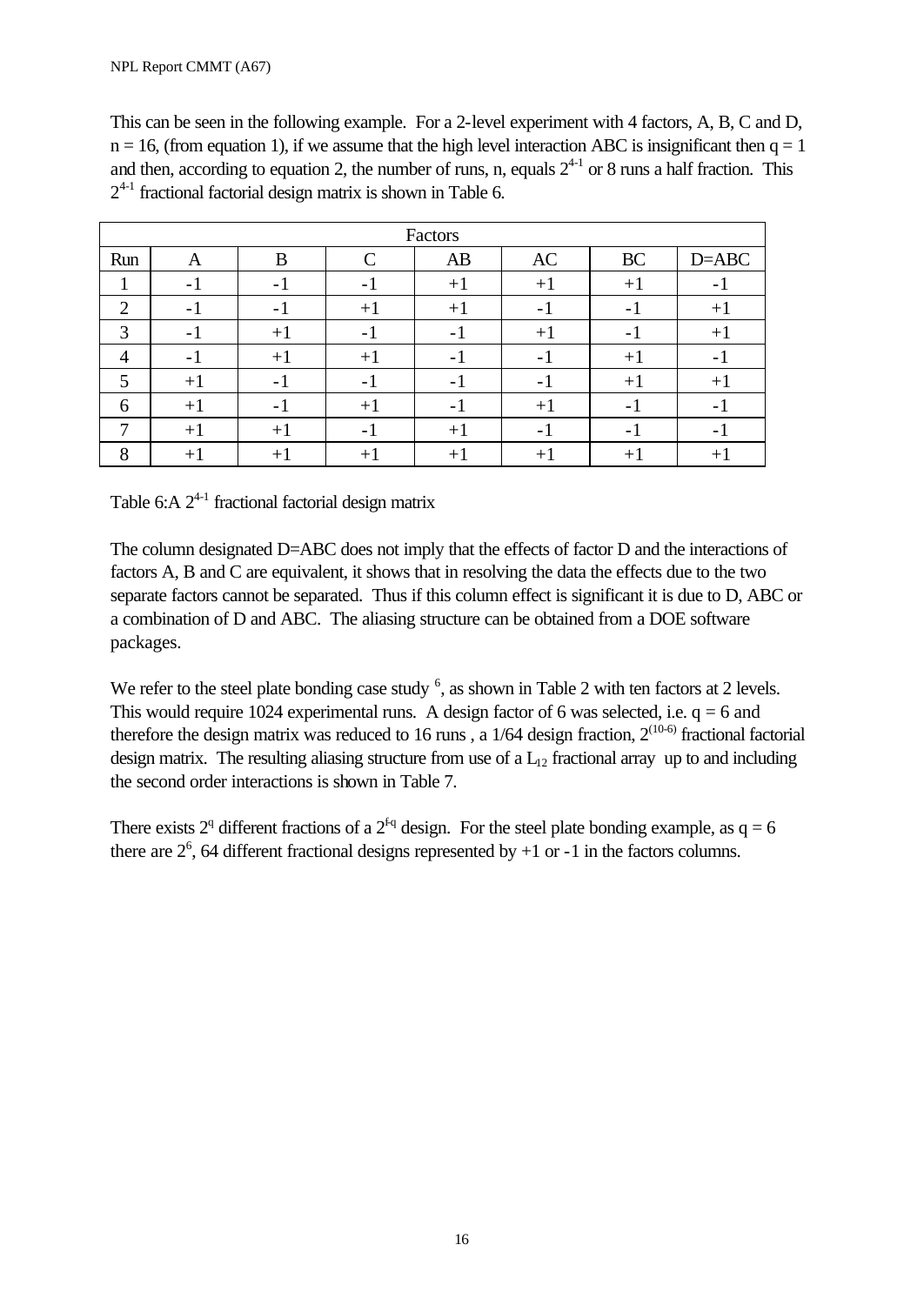MINES ALTASES<br>
ALTASES<br>
ALTASES<br>
ALTASES<br>
ALTASES<br>
ALTER ADE ADISOTIBILITIES<br>
ALTASES AND SCIENT FOR THE TIST<br>
AND CONTRACT AND RELATIVES TO THE TIST<br>
CONTRACT AND CONTRACT CONTRACT CONTRACT AND CONTRACT AND CONTRACT AND N EFFECT **ALIASES** ABCDEFGHIJAAAAAAAAAABBBBBBBBBBBCCCCCCCCCCDDDDDDDEEEE AI CD EN ABE ADJ BGJ BHL CE CG CH DE DFH<br>C AJ EG ABF ADJ BGJ BHL CE CG CIJ DEG DFH<br>AG BD EJ ACE ADH BEF BGH BIJ CGJ CHI DEI DFJ<br>AG BD EJ ACE ADH BEF BGH BIJ CGJ CHI DEI DFJ<br>D EF IJ ABG ACI BEJ BFI CEH CEI CFJ DGJ DHL<br>AE BC 「井井」ののピードで DEI DHJ

Table 7: Aliasing structure for the steel plate bonding case study  $\degree$  . A 1/64 design fraction,  $2^{(10-6)}$ fractional factorial design matrix of resolution,  $R_{III}$ , the main effects are not aliased with each other, but main effects are aliased with two-way interactions.

### **12. RESOLUTION OF A FRACTIONAL FACTORIAL DESIGN**

The term used to describe the effect of the degree of aliasing in a design is **resolution**, R. The definitions of the various. orders of resolution are as follows

| $R_{II}$ - Resolution 2  | A design in which the main effects are aliased with other main effects. This |
|--------------------------|------------------------------------------------------------------------------|
|                          | is obviously a design to be avoided.                                         |
| $R_{III}$ - Resolution 3 | A design in which the main effects are not aliased with each other, but main |
|                          | effects are aliased with two-way interactions. Used in screening a large     |
|                          | number of factors to find the most important.                                |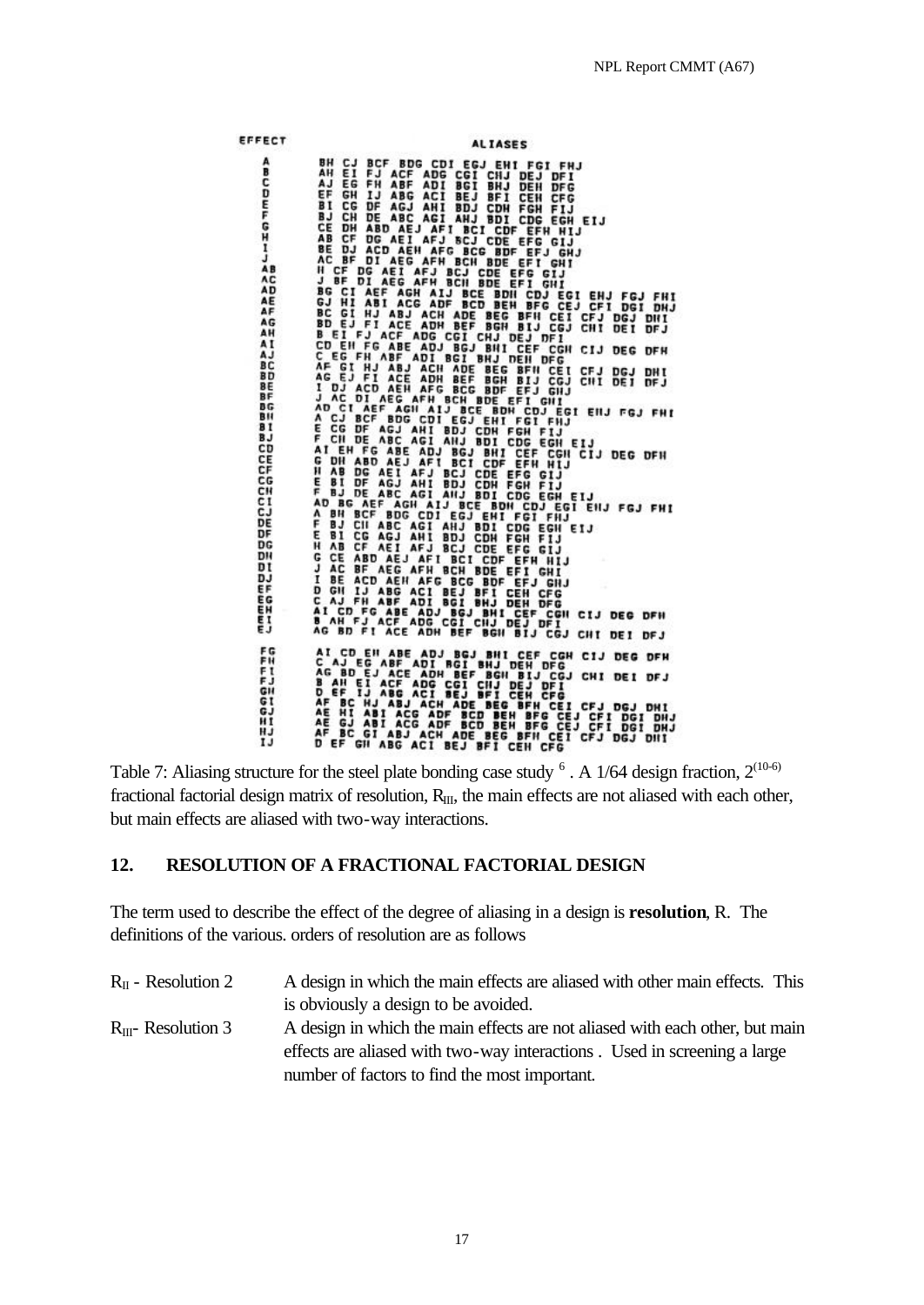| $R_{IV}$ - Resolution 4 | A design where the main effects are not aliased with each other or with              |
|-------------------------|--------------------------------------------------------------------------------------|
|                         | two-way interactions. However the two way interactions are aliased with              |
|                         | each other. Designs of this type are typically used in the experimental              |
|                         | modelling. Some knowledge of the two-way interactions is required to                 |
|                         | determine which aliased two-way interactions are used in the prediction<br>equation. |
|                         |                                                                                      |
| $R_v$ - Resolution 5    | A design in which the main factors and the two-way interactions are not              |
|                         | aliased and the two way interactions are also not aliased with each other.           |
|                         | Used in designing prediction equations that will not have concerns due to            |
|                         | interactions.                                                                        |
| $R_{N}$                 | Required if higher interactions are of interest. High resolution designs             |
|                         | eliminate aliasing of higher order interactions.                                     |

From these definitions, it can be seen that the steel plate bonding fractional factorial design matrix had a resolution of R<sub>III</sub>, the main effects are not aliased with each other, but main effects are aliased with two-way interactions, Table 7.

### **13. EXPERIMENTAL DESIGN TYPES**

There are a number of experiment designs that have been used. These are summarised below by the desired experimental objective.

|                | <b>OBJECTIVE</b> |                   |                          |                             |  |  |  |  |
|----------------|------------------|-------------------|--------------------------|-----------------------------|--|--|--|--|
| Levels of      | Troubleshooting  | Screening         | Modelling                | Robust design               |  |  |  |  |
| Factors        |                  |                   |                          |                             |  |  |  |  |
| $\overline{2}$ | Hadamard         | Hadamard/Foldover | D-Optimal                | D-Optimal                   |  |  |  |  |
|                | D-Optimal        | D-Optimal         |                          | Plackett-Burman             |  |  |  |  |
|                | Taguchi          | Plackett-Burman   |                          | Taguchi                     |  |  |  |  |
|                |                  | <b>Taguchi</b>    |                          |                             |  |  |  |  |
| 3              | D-Optimal        | D-Optimal         | <b>Box-Behnken</b>       | <b>Fractional factorial</b> |  |  |  |  |
|                | Taguchi          | Taguchi           | <b>Central Composite</b> | Box-Behnken                 |  |  |  |  |
|                |                  |                   | D-Optimal                | D-Optimal                   |  |  |  |  |
|                |                  |                   |                          | Taguchi                     |  |  |  |  |
| More than 3    | D-Optimal        | D-Optimal         | <b>Central Composite</b> | <b>Central Composite</b>    |  |  |  |  |
| levels         | Taguchi          | Taguchi           | D-Optimal                | D-Optimal                   |  |  |  |  |
|                |                  |                   |                          | Taguchi                     |  |  |  |  |

Table 8: Experiment design types with regards to experimental objectives.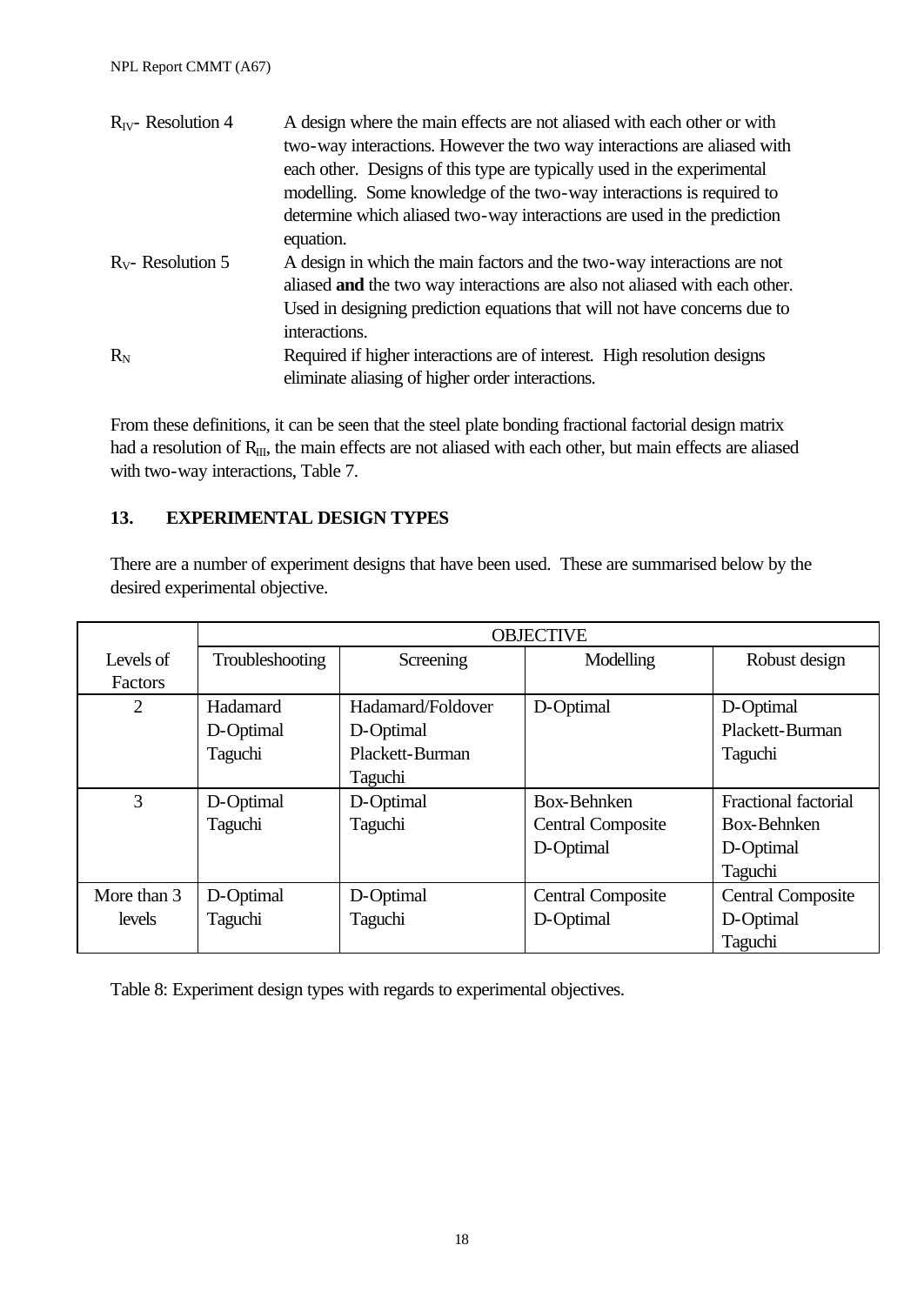### **13.1. 2 LEVEL DESIGNS**

### **13.2. FOLDOVER DESIGNS**

A Foldover design is a type of fractional factorial in which the basic design is supplemented by a the complement of the basic design. For example, if we examine a  $2^{3-1}$  fractional factorial design as shown in Table 9.

|     |      | Factors |             |
|-----|------|---------|-------------|
| Run |      |         | $C = AxB$   |
|     |      |         | interaction |
|     |      |         |             |
|     |      |         |             |
|     | $+1$ |         |             |
|     |      |         |             |

Table 9:  $2^{3-1}$  fractional factorial design, Resolution R<sub>III</sub>.

Folding over this design obtains the design shown in Table 10.

|                |                          | Factors |             |
|----------------|--------------------------|---------|-------------|
| Run            | A                        | B       | $C = AxB,$  |
|                |                          |         | interaction |
|                | $\overline{\phantom{0}}$ |         | - 1         |
| $\overline{2}$ | $-1$                     | $+1$    | $+1$        |
| 3              | $+1$                     | - 1     | $+1$        |
|                | $+1$                     | $+1$    |             |
| 5              | $\overline{a}$           |         | $+1$        |
| 6              | - 1                      | $+1$    |             |
|                | $+1$                     |         |             |
| 8              | $+1$                     | $+1$    | $+1$        |

Table 10: Foldover  $2^{3-1}$  fractional factorial design, Resolution, R<sub>IV</sub>.

As the fraction design integer, q, in this instance was 1 the basic design was a 1/2 factorial design. Folding over created the alternative half of the fractional design. Single folding over increases the resolution of the design, for the example shown in Tables 9 and 10 this increases the resolution from  $R_{III}$  to  $R_{IV}$ . Multiple folding over creates replicate runs.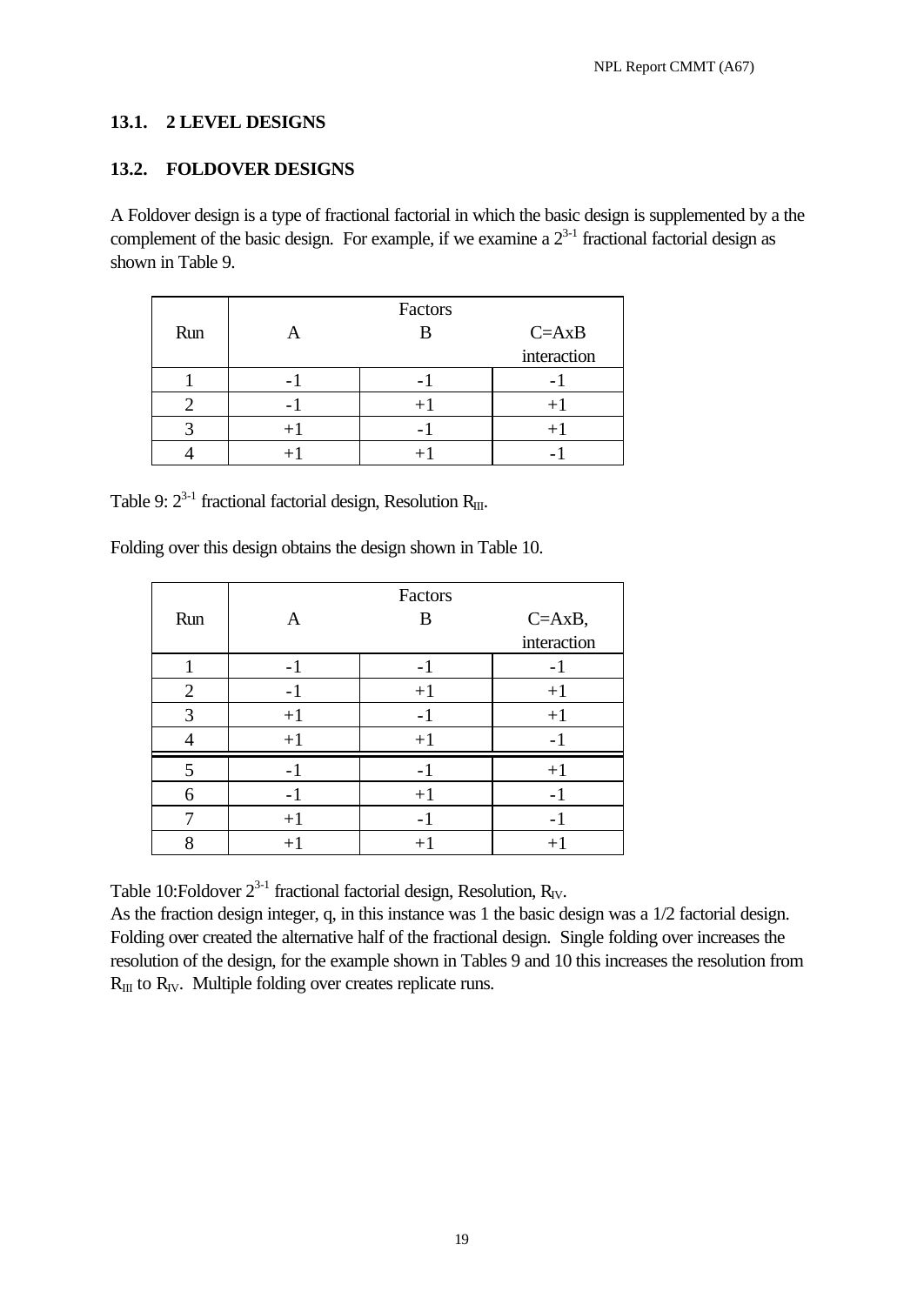# **13.3. PLACKETT-BURMAN DESIGNS**

These designs are  $R_{II}$  designs used for screening a large number of factors. Plackett-Burman designs are based on Hadamard matrices which are generated in multiples of 4, not 2 as in fractional factorial designs, i.e. the number of runs is 4, 8, 12, 16, 20, 24.....etc. When a Plackett-Burman design has the same number of runs as a equivalent fractional factorial design, (where  $2^{fq}$ ), the design is considered geometric and is the same as the fractional factorial matrix, albeit with the columns and rows reordered. For geometric  $R_{III}$  designs each 2 way interaction is positively or negatively aliased with a main effect. For the non-geometric designs, the main effects are only partially confounded with 2 way interactions. The advantage of these designs is that a limited number of runs is required to evaluate a large number of factors, however this assumes that the factor interactions are negligible. Taguchi design of experiments systems use these types of matrices.

# **13.4. NON-ORTHOGONAL 2 LEVEL DESIGNS**

There are number of non-orthogonal 2 level design types these include: random balanced designs and D-optimal designs.

# **13.5. RANDOM BALANCED DESIGNS**

This design is produced by randomly generating the first n/2 runs for f factors. This design is then folded to generate a the final balanced design. For this type of design the number of runs, n, is determined independently of the number of factors. The main disadvantage is that the confounding/aliasing structure is totally random. The correlation between the factors and interactions is required to be calculated for all possible pairs of effects. This type of design is generally avoided as resolution of the matrix is closely tied to the analysis of the data, thus once the correlation structure is determined the matrix can then be modified either to avoid correlation or to reduce them to satisfactory levels.

# **13.6. D-OPTIMAL DESIGNS**

Due to the ready availability of low cost computing, a new class of experimental design has been developed, (ca. 1985), using near orthogonal matrices, called D-optimal designs. These designs are based on the optimisation of the determinant, D, of a matrix and its transpose, i.e.  $D = |M'M|$ . Optimal values of D vary with the number of runs, n.

Some of the advantages of these designs are:

- 1. They are able to be used for all for experimental objectives, screening, troubleshooting, modelling and robustness
- 2. Able to be used for any number of factors and levels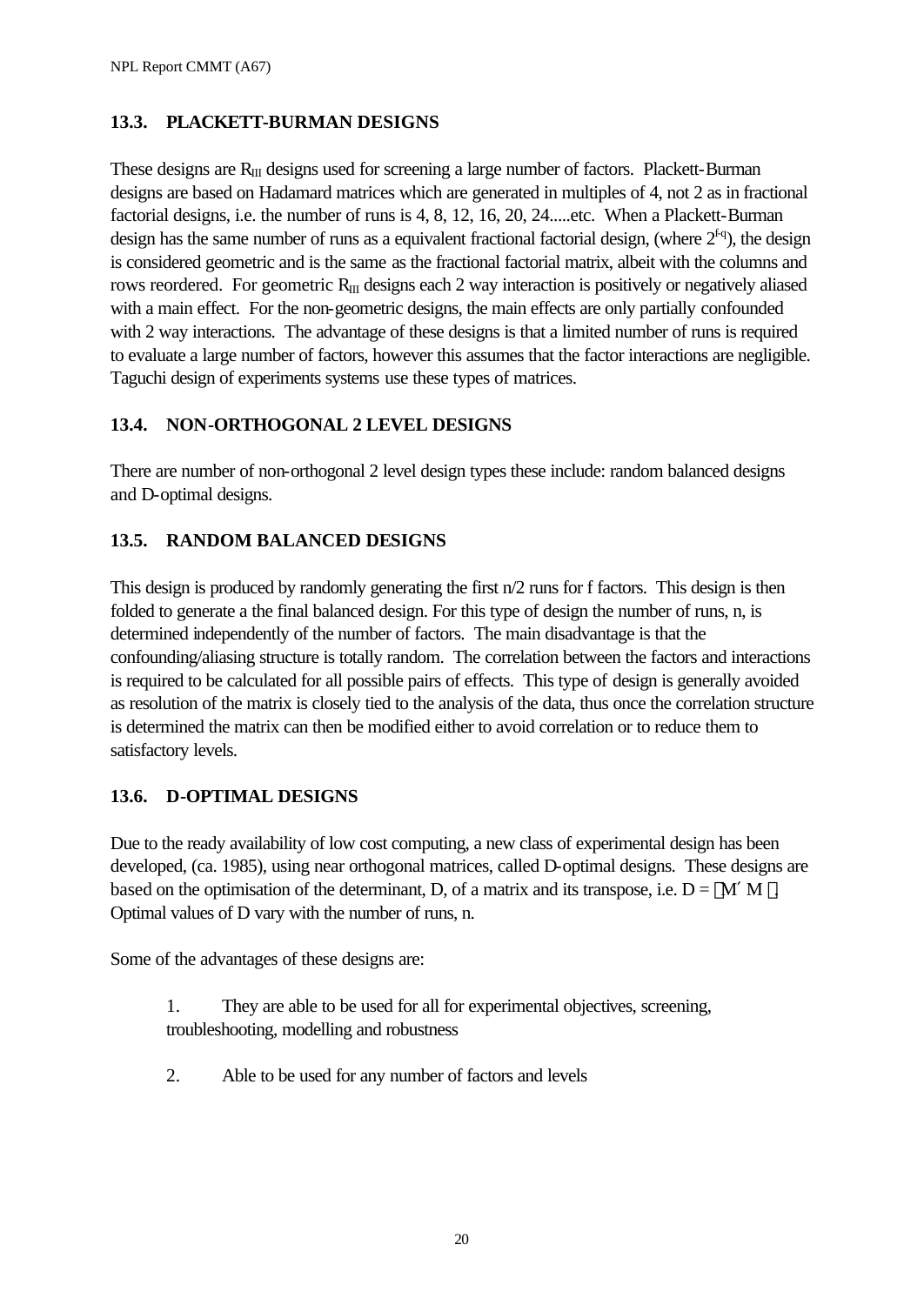- 3. Can use qualitative, (i.e. method, material type, operator), and quantitative measurable, (time, pressure, concentration), factors
- 4. Designs accept any arrangement of interactions.
- 5. In the main they require fewer runs than an orthogonal design for the same situation

However there are some disadvantages these include:

- 1. There are no simple tables of available designs
- 2. D-Optimal designs are computer generated and require specialist software
- 3. Regression is required to resolve confounding in the designs

4. Designs are not generally orthogonal. The confounding due to lack of orthogonality further complicates the analysis

If a software program such as DOE Wisdom is available, (see Appendix 1), D-Optimal designs can be readily generated and analysed.

### **13.7. 3 LEVEL DESIGNS**

Three level fractional factorial designs can be defined by Equation 3:

$$
n = 3f-q
$$
 Equation 3

where

 $n=$  number of runs f= number of factors and q is an integer defining the fractional factorial.

Fractional factorials with three levels can be represented as three dimensional rectangular structures with mid-face and centre points, Figure 3. Their structure precludes the use of corner points and axial points, (see central composite and Box-Behnken designs, Sections 13.3 and 13.4).



**Figure 3:Graphical representation of a 3 level design**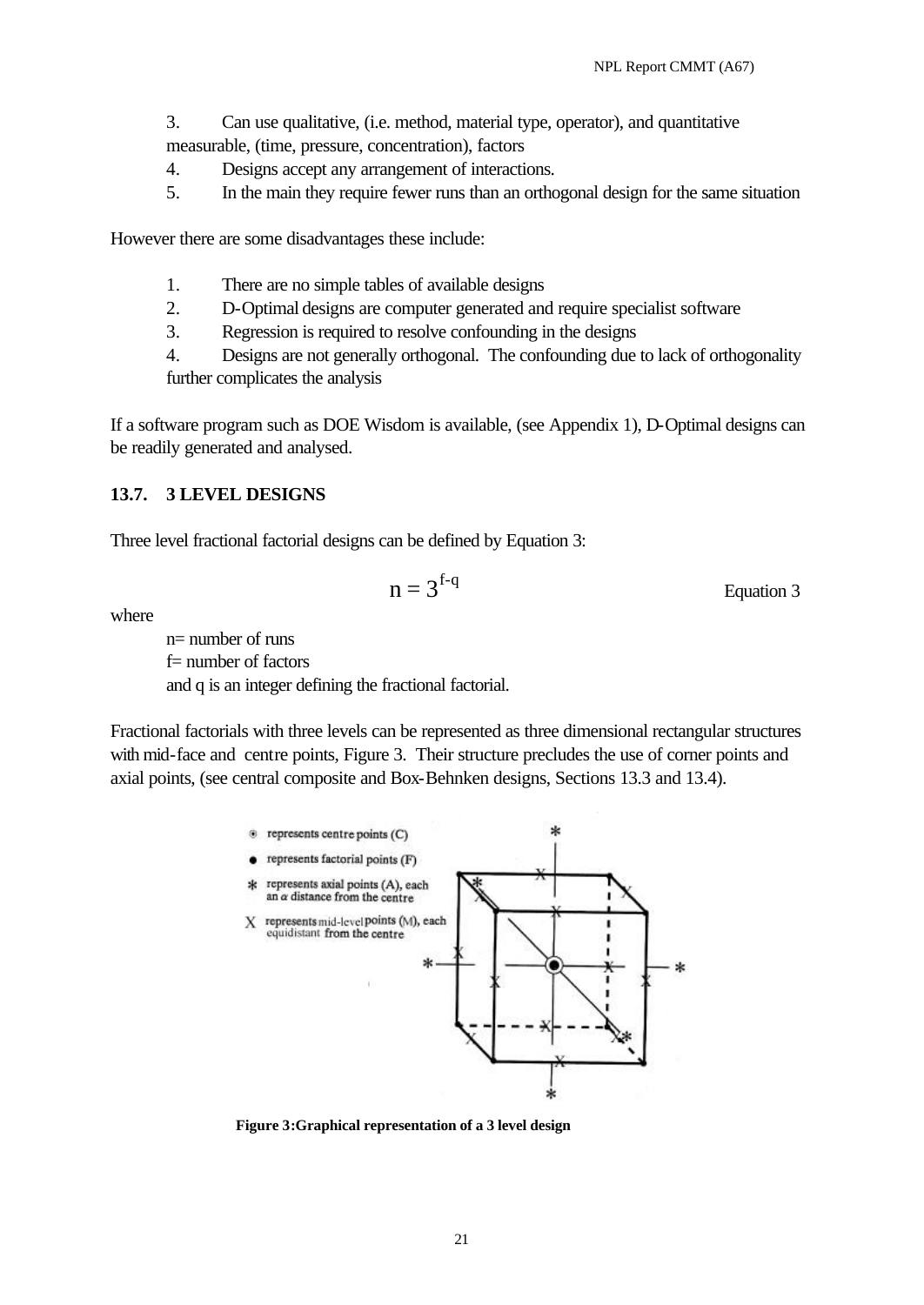The variables are coded as -1, 0 and +1. Due to this combination of data, these designs can be used to test linear effects, quadratic, (second order effects) and linear -second order interactions. The deficiencies of these designs are the number of experimental trials required to estimate all the desired effects, the limited number of interactions that can be evaluated and the complex nature of the aliasing /confounding patterns. There level fractional factorial designs are very useful for screening qualitative factors which have few, if any, interactions

Table 11 summarises the main three level designs.

| Design                                              | Objective                                                  | Capabilities                                                                                                                                                                                                                                  | Disadvantages                                                                                                                                                                                                                                                                                                        |
|-----------------------------------------------------|------------------------------------------------------------|-----------------------------------------------------------------------------------------------------------------------------------------------------------------------------------------------------------------------------------------------|----------------------------------------------------------------------------------------------------------------------------------------------------------------------------------------------------------------------------------------------------------------------------------------------------------------------|
| Fractional factorial<br>$3f-q$                      | Modelling                                                  | Used for qualitative or<br>quantitative factors                                                                                                                                                                                               | Large number of runs required.<br>Limited number of interactions<br>can be evaluated. Complex<br>confounding/aliasing patterns                                                                                                                                                                                       |
| Box-Behnken                                         | Modelling                                                  | Used for quantitative factors.<br>Estimates all linear, quadratic<br>and 2-way linear interactions                                                                                                                                            | The required number of runs<br>estimates all linear, quadratic and<br>2-way linear interactions, whether<br>required or not                                                                                                                                                                                          |
| Box-Wilson or<br><b>Central Composite</b><br>design | Modelling<br>Robust design                                 | Estimates all linear, quadratic<br>effects. Estimates all some or<br>no interactions                                                                                                                                                          | Best suited to quantitative factors                                                                                                                                                                                                                                                                                  |
| D-Optimal                                           | Screening<br>Troubleshooting<br>Modelling<br>Robust design | Able to be used for any<br>number of factors and levels.<br>Can use qualitative and<br>quantitative factors. Designs<br>accept any arrangement of<br>interactions. Require fewer<br>runs than an orthogonal design<br>for the same situation. | No simple tables of available<br>designs. Specialist computer<br>software is required to generate<br>designs. Regression is required<br>to resolve confounding in the<br>designs. Designs are not<br>generally orthogonal. The<br>resultant confounding structure<br>further complicates the<br>subsequent analysis. |

Table 11:The Main Three Level Designs

### **13.8. BOX-BEHNKEN DESIGNS.**

For the modelling of three level quantitative factors, time, pressure, temperature, concentration, flow, etc., Box-Behnken designs are frequently used. These designs effectively use a series of embedded  $2<sup>2</sup>$  designs and maintain specific factors at their mid or centre point. Table 12 shows a Box-Behnken design for four 3 level factors.

These Box-Behnken designs do not contain any corner points in their structure. The designs are near orthogonal, resolution 5, R<sub>V</sub>, systems and the number of experimental trials is always sufficient to estimate all the linear and quadratic effects and all linear 2-way interactions whether they are required or not. If the number of factors to be examined is greater than 4, then the equivalent central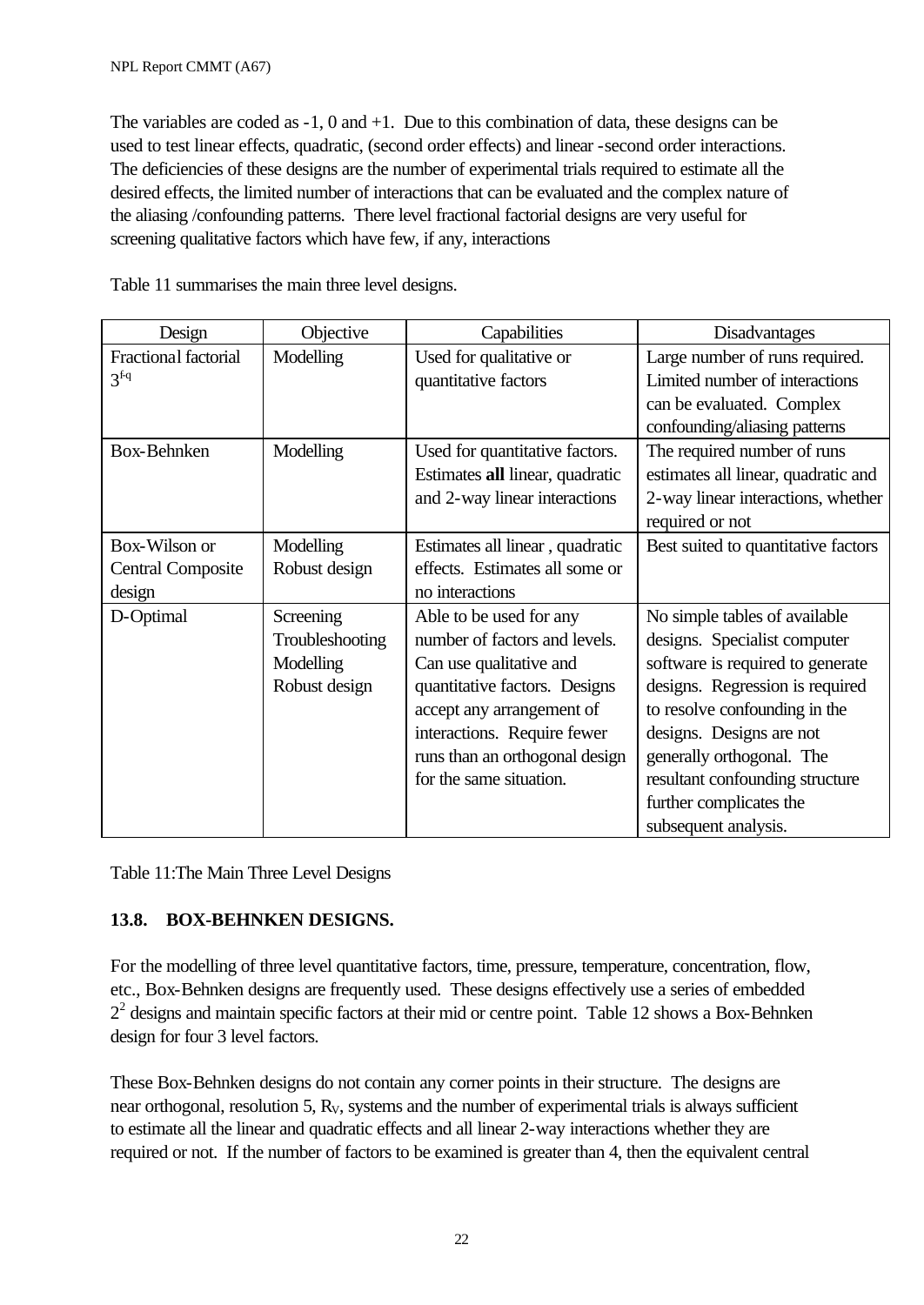|                  | <b>FACTORS</b>   |                  |                  |                  |  |  |
|------------------|------------------|------------------|------------------|------------------|--|--|
| Run              | A                | $\, {\bf B}$     | $\mathcal{C}$    | D                |  |  |
| $\mathbf{1}$     | $-1$             | $-1$             | $\overline{0}$   | $\boldsymbol{0}$ |  |  |
| $\overline{2}$   | $-1$             | $+1$             | $\overline{0}$   | $\overline{0}$   |  |  |
| $\mathfrak{Z}$   | $-1$             | $\textbf{-1}$    | $\boldsymbol{0}$ | $\boldsymbol{0}$ |  |  |
| $\overline{4}$   | $+1$             | $+1$             | $\boldsymbol{0}$ | $\boldsymbol{0}$ |  |  |
| 5                | $\boldsymbol{0}$ | $\boldsymbol{0}$ | $-1$             | $-1$             |  |  |
| $\overline{6}$   | $\boldsymbol{0}$ | $\boldsymbol{0}$ | $-1$             | $+1$             |  |  |
| $\boldsymbol{7}$ | $\overline{0}$   | $\overline{0}$   | $+1$             | $-1$             |  |  |
| $8\,$            | $\overline{0}$   | $\overline{0}$   | $+1$             | $+1$             |  |  |
| $\mathbf{9}$     | $\boldsymbol{0}$ | $\boldsymbol{0}$ | $\boldsymbol{0}$ | $\boldsymbol{0}$ |  |  |
| 10               | $-1$             | $\boldsymbol{0}$ | $\boldsymbol{0}$ | $-1$             |  |  |
| 11               | $-1$             | $\overline{0}$   | $\overline{0}$   | $+1$             |  |  |
| 12               | $+1$             | $\overline{0}$   | $\overline{0}$   | $-1$             |  |  |
| 13               | $+1$             | $\boldsymbol{0}$ | $\boldsymbol{0}$ | $+1$             |  |  |
| 14               | $\boldsymbol{0}$ | $-1$             | $-1$             | $\boldsymbol{0}$ |  |  |
| 15               | $\boldsymbol{0}$ | $-1$             | $+1$             | $\boldsymbol{0}$ |  |  |
| 16               | $\boldsymbol{0}$ | $+1$             | $-1$             | $\overline{0}$   |  |  |
| $17\,$           | $\boldsymbol{0}$ | $+1$             | $+1$             | $\boldsymbol{0}$ |  |  |
| 18               | $\overline{0}$   | $\boldsymbol{0}$ | $\boldsymbol{0}$ | $\overline{0}$   |  |  |
| 19               | $-1$             | $\boldsymbol{0}$ | $-1$             | $\boldsymbol{0}$ |  |  |
| 20               | $-1$             | $\boldsymbol{0}$ | $+1$             | $\boldsymbol{0}$ |  |  |
| 21               | $+1$             | $\boldsymbol{0}$ | $-1$             | $\boldsymbol{0}$ |  |  |
| $22\,$           | $+1$             | $\boldsymbol{0}$ | $+1$             | $\overline{0}$   |  |  |
| 23               | $\boldsymbol{0}$ | $-1$             | $\boldsymbol{0}$ | $-1$             |  |  |
| 24               | $\overline{0}$   | $\textbf{-1}$    | $\overline{0}$   | $+1$             |  |  |
| 25               | $\overline{0}$   | $+1$             | $\boldsymbol{0}$ | $-1$             |  |  |
| 26               | $\boldsymbol{0}$ | $+1$             | $\boldsymbol{0}$ | $+1$             |  |  |
| $27\,$           | $\boldsymbol{0}$ | $\boldsymbol{0}$ | $\boldsymbol{0}$ | $\boldsymbol{0}$ |  |  |

composite design, (Section 13.4), will require fewer experimental trials. The non-orthogonality does not cause any problems if the analysis is carried out using linear least squares techniques.

indicates  $2^2$  embedded designs. The 3 orthogonal blocks are separated by  $==$ Table 12:Complete series of experimental trials for a four factor Box-Behnken design

Box and Behnken<sup>8</sup> have produced tables for up to 16 factors,  $(F = 8 \text{ excluded})$ .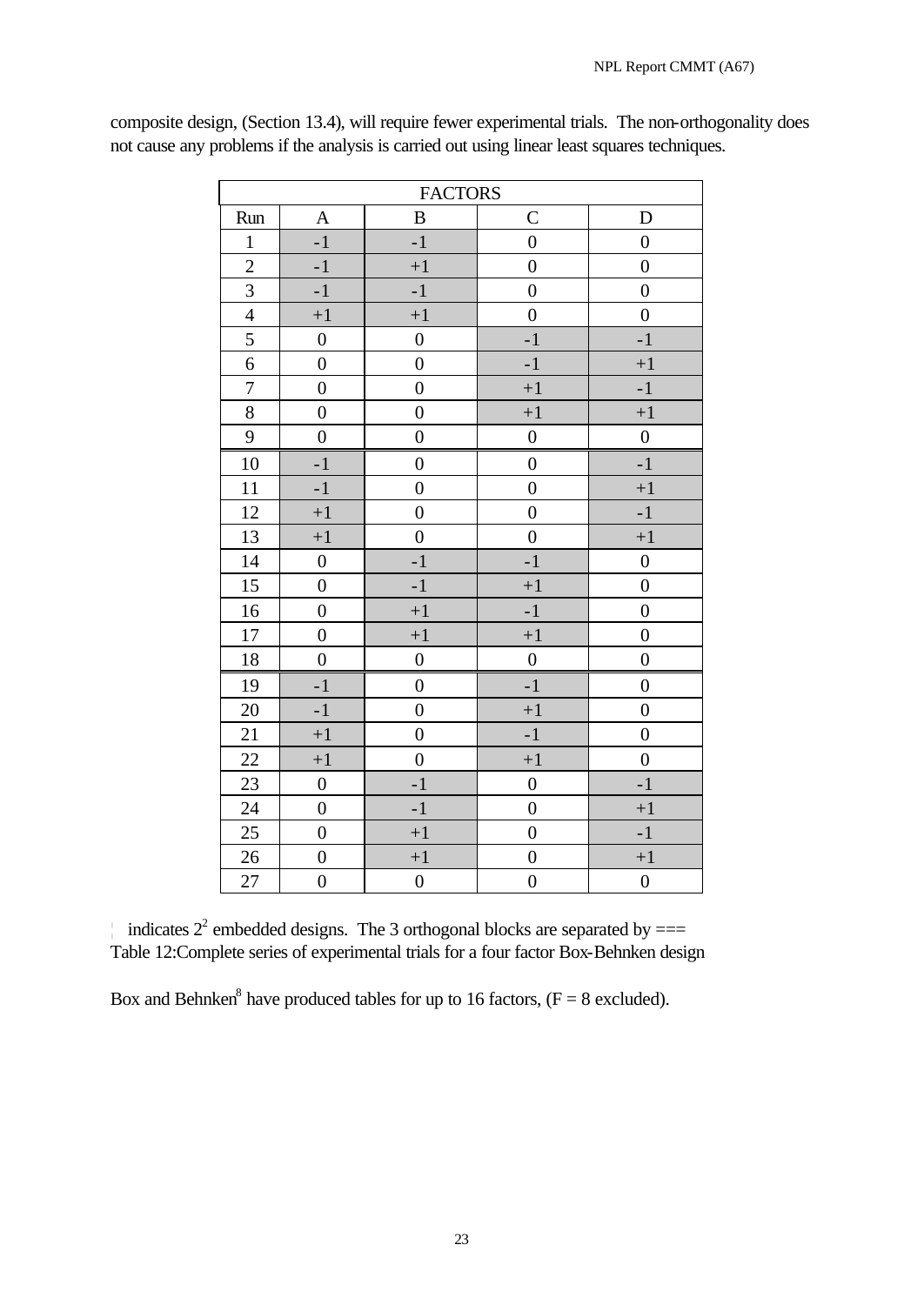### **13.9. BOX-WILSON OR CENTRAL COMPOSITE DESIGNS.**

Box-Wilson or more commonly known central composite designs are used to model 3-level quantitative factors. A typical design is formulated from three distinct blocks:

- 1. F. a factorial block which can be of resolution  $R_{III}$ ,  $R_{IV}$  or  $R_{IV}$  depending on the application and level of interactions required.
- 2. C. a centre point block which gives an estimate of pure experimental error and maintains the orthogonality of the design. The number of centre points,  $n_c$ , can be calculated from the formula :

$$
n_c = \sqrt[4]{n_f + 1} - 2f
$$
 Equation 4

where:

 $n_c$  = number of centre points  $n_f$  = number of experimental trials in the factorial (2-level) block and  $f =$  number of factors

3. A. an axial block of  $2*f$ , experimental trials. The value of  $\alpha$  is commonly chosen to be  $(n_f)^4$  where  $n_f$  is the number of experimental trials in the factorial (2-level) block. These values are selected to allow the predicted response to be estimated with equal variance from any direction from the centre of the design. This property is called **rotatability**. Whilst rotatability is a desired design property it is not a compulsory feature for a successful design.

To satisfy the requirements for a rotatable design the value of  $\alpha$  can assume values greater than 1, this means that  $\pm 1$  no longer represents the factor maximum and minimum. To resolve the transformation to or from the standard design notation of  $0, \pm 1$  and  $\pm \alpha$  the following mathematical transformation is applied:

If we assume for this example that:

|           | $\alpha = 1.5$               |
|-----------|------------------------------|
|           | $factor +1 = 100$            |
| and       | factor $-1 = 10$             |
| therefore | factor $0 = (100+10)/2 = 55$ |

as  $\pm 1$  no longer represent the factor maximum and minimum this is now assumed by  $\pm \alpha$ , therefore the real value of  $\pm 1$  is now the midpoint,  $0, \pm$  a fraction,  $\Delta$ , which is dependent on the value of  $\alpha$ .

| value<br>design | -а  | -       |   | $\cdot$ $\sim$ | -<br>Га |
|-----------------|-----|---------|---|----------------|---------|
| real<br>value   | ⊥ ∪ | ັັ<br>_ | ັ |                | 100     |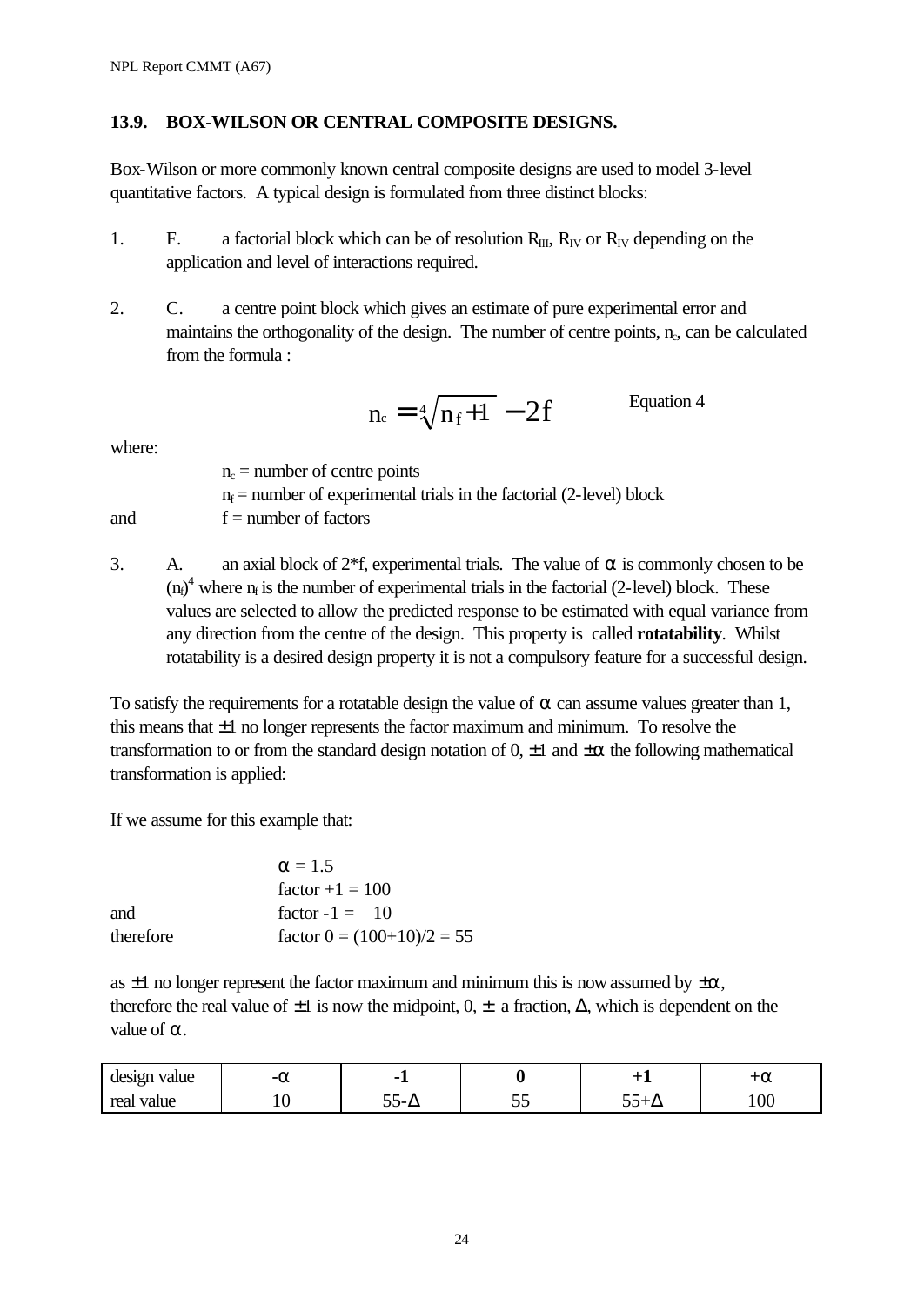As for our example as we assumed  $\alpha = 1.5$ 

and

$$
\Delta/2 = (100-10)/1.5 = 60
$$

 $\Lambda = 30$ 

Therefore the completed transformation table is:

| value<br>ിറ്റാന<br>uc.<br>. | -- | -    |                       | . . | -<br>Га |
|-----------------------------|----|------|-----------------------|-----|---------|
| rea<br>value<br>wu          | ∸∿ | ت سے | $\tilde{\phantom{a}}$ | ັັ  | 100     |

This shows the 5 factor values to be set for the experimental trials to complete a central composite design.

If it is difficult to run 5 levels of a factor, by setting  $\alpha$  equal to 1, i.e.  $\alpha$  lies within a face, a central composite face design, (CCF), is generated. This design has no rotatability and has a reduced orthogonality, especially for quadratic terms.

The advantages of the central composite design include:

- i) It is the most effective and efficient design for modelling second order quantitative factors.
- ii) The factorial block can be of any resolution
- iii) The aliasing and confounding structure is developed as for 2-level fractional factorials.
- iv) The ability exists to run the designs sequentially thus saving resources. In this case the factorial and centre blocks are performed first. The linear model is then developed from the 2-level block and the centre point results are predicted. If this linear model is not validated at the centre points then additional runs are added from the axial block to complete a quadratic model.

The main disadvantage is that these designs are primarily suited to quantitative factors. A central composite design can be adapted to cater for a single qualitative factor, but if several exist in your process then a fractional factorial or a D-optimal design is best suited.

Table 13 shows a central composite design developed for three 3-level factors. Table 13a shows a full factorial block, whilst Table 13b develops a fractional factorial block.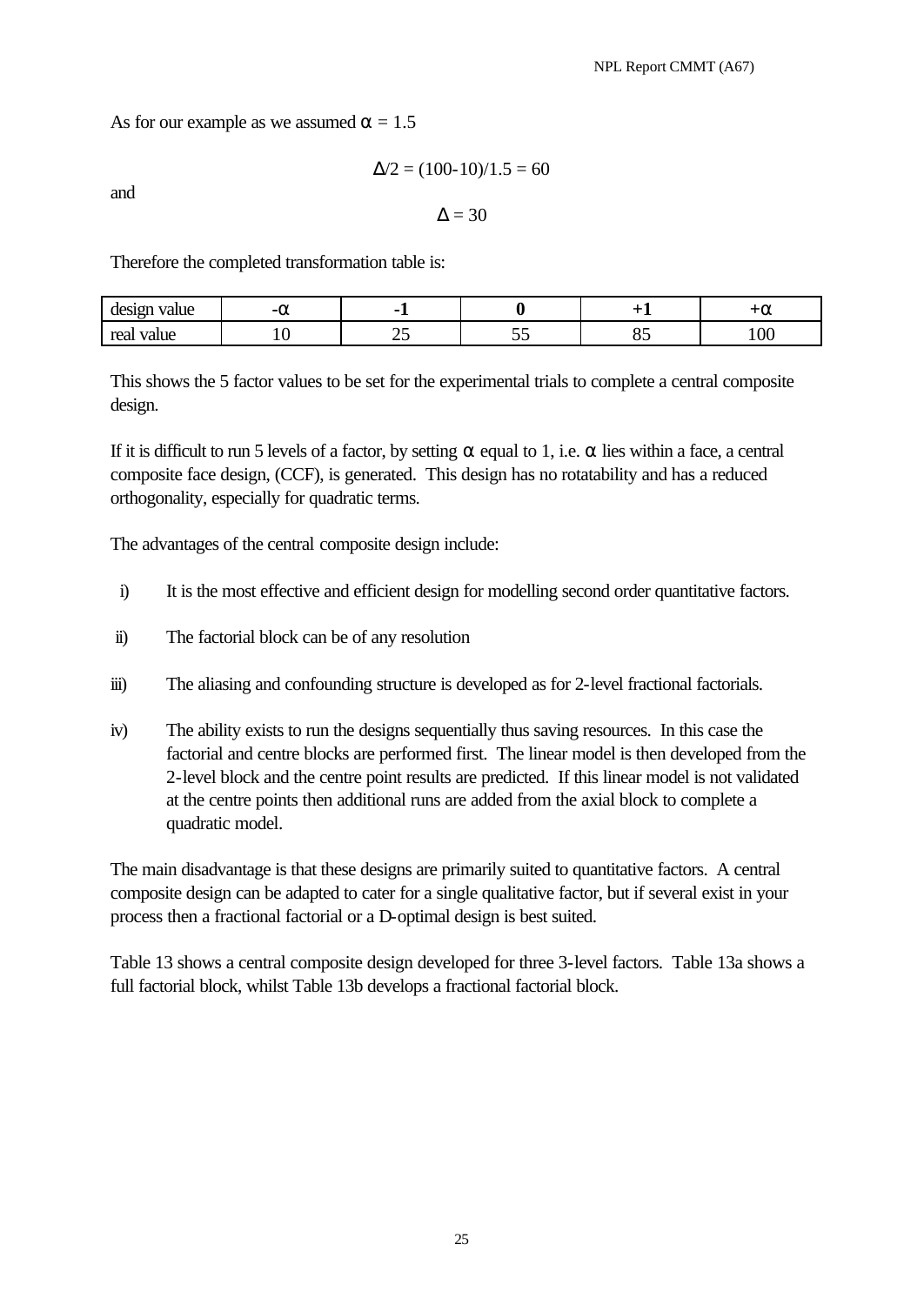|                | $f = 3$ using a $23$ full factorial |                  |                  |              |                  |                                           |                  | f = 3 using a $2^{3-1}$ 1/2 fractional factorial |
|----------------|-------------------------------------|------------------|------------------|--------------|------------------|-------------------------------------------|------------------|--------------------------------------------------|
|                |                                     | <b>FACTOR</b>    |                  |              |                  |                                           | <b>FACTOR</b>    |                                                  |
| Run            | $\mathbf{A}$                        | $\bf{B}$         | $\mathbf C$      |              | $\mathbf{A}$     | B                                         | $\mathcal{C}$    |                                                  |
|                | $-1$                                | $-1$             | $-1$             |              | $-1$             | $-1$                                      | $-1$             |                                                  |
| $\overline{2}$ | $-1$                                | $-1$             | $+1$             |              | $-1$             | $+1$                                      | $+1$             | Factorial                                        |
| 3              | $-1$                                | $+1$             | $-1$             |              | $+1$             | $-1$                                      | $+1$             | <b>Block</b>                                     |
| $\overline{4}$ | $-1$                                | $+1$             | $+1$             | Factorial    | $+1$             | $+1$                                      | $-1$             |                                                  |
| 5              | $+1$                                | $-1$             | $-1$             | <b>Block</b> | $\overline{0}$   | $\overline{0}$                            | $\mathbf{0}$     | Centre point                                     |
| 6              | $+1$                                | $-1$             | $+1$             |              | $\boldsymbol{0}$ | $\boldsymbol{0}$                          | $\overline{0}$   | <b>Block</b>                                     |
| 7              | $+1$                                | $+1$             | $-1$             |              | $\boldsymbol{0}$ | $\overline{0}$                            | $\boldsymbol{0}$ |                                                  |
| 8              | $+1$                                | $+1$             | $+1$             |              | $+\alpha$        | $\overline{0}$                            | $\boldsymbol{0}$ |                                                  |
| 9              | $\overline{0}$                      | $\overline{0}$   | $\overline{0}$   |              | $-\alpha$        | $\overline{0}$                            | $\overline{0}$   |                                                  |
| 10             | $\overline{0}$                      | $\overline{0}$   | $\overline{0}$   |              | $\overline{0}$   | $+\alpha$                                 | $\overline{0}$   | Axial                                            |
| 11             | $\overline{0}$                      | $\overline{0}$   | $\overline{0}$   | Centre point | $\overline{0}$   | $-\alpha$                                 | $\overline{0}$   | <b>Block</b>                                     |
| 12             | $\boldsymbol{0}$                    | $\boldsymbol{0}$ | $\overline{0}$   | <b>Block</b> | $\boldsymbol{0}$ | $\overline{0}$                            | $+\alpha$        |                                                  |
| 13             | $\overline{0}$                      | $\overline{0}$   | $\overline{0}$   |              | $\overline{0}$   | $\overline{0}$                            | $-\alpha$        |                                                  |
| 14             | $\overline{0}$                      | $\overline{0}$   | $\overline{0}$   |              |                  | Table 13b:Central composite design        |                  |                                                  |
| 15             | $+\alpha$                           | $\boldsymbol{0}$ | $\boldsymbol{0}$ |              |                  | for three 3-level factors using $2^{3-1}$ |                  |                                                  |
| 16             | $-\alpha$                           | $\boldsymbol{0}$ | $\overline{0}$   |              |                  | a 1/2 fractional factorial                |                  |                                                  |
| 17             | $\mathbf{0}$                        | $+\alpha$        | $\overline{0}$   | Axial        |                  |                                           |                  |                                                  |
| 18             | $\boldsymbol{0}$                    | - $\alpha$       | $\theta$         | <b>Block</b> |                  |                                           |                  |                                                  |
| 19             | $\boldsymbol{0}$                    | $\boldsymbol{0}$ | $+\alpha$        |              |                  |                                           |                  |                                                  |
| 20             | $\boldsymbol{0}$                    | $\boldsymbol{0}$ | $-\alpha$        |              |                  |                                           |                  |                                                  |

Table 13a: Central composite designs for three 3-level factors using a  $2<sup>3</sup>$  full factorial block

Table 13:Central composite design developed for three 3-level factors

# **13.10. NESTED DESIGNS.**

A special design type is required when the settings of one factor are dependent upon the settings of another. For example, if two different adhesives, (1, 2) are used in a process, (Factor A), with different curing temperature ranges, i.e., adhesive 1 cures between 70 to  $90^{\circ}$ C and adhesive 2 between 100 to 120°C. If additional factors such as cure time, (Factor B), and application method, (Factor C), are introduced, the process can be depicted as shown in Figure 4. It can be seen from Figure 4 that the temperature, factor B is not a 2-level factor as its levels are different for each level of Factor A, the adhesive. For cases such as these Factor B is said to be "nested" in Factor A and a standard 2-level design cannot be applied.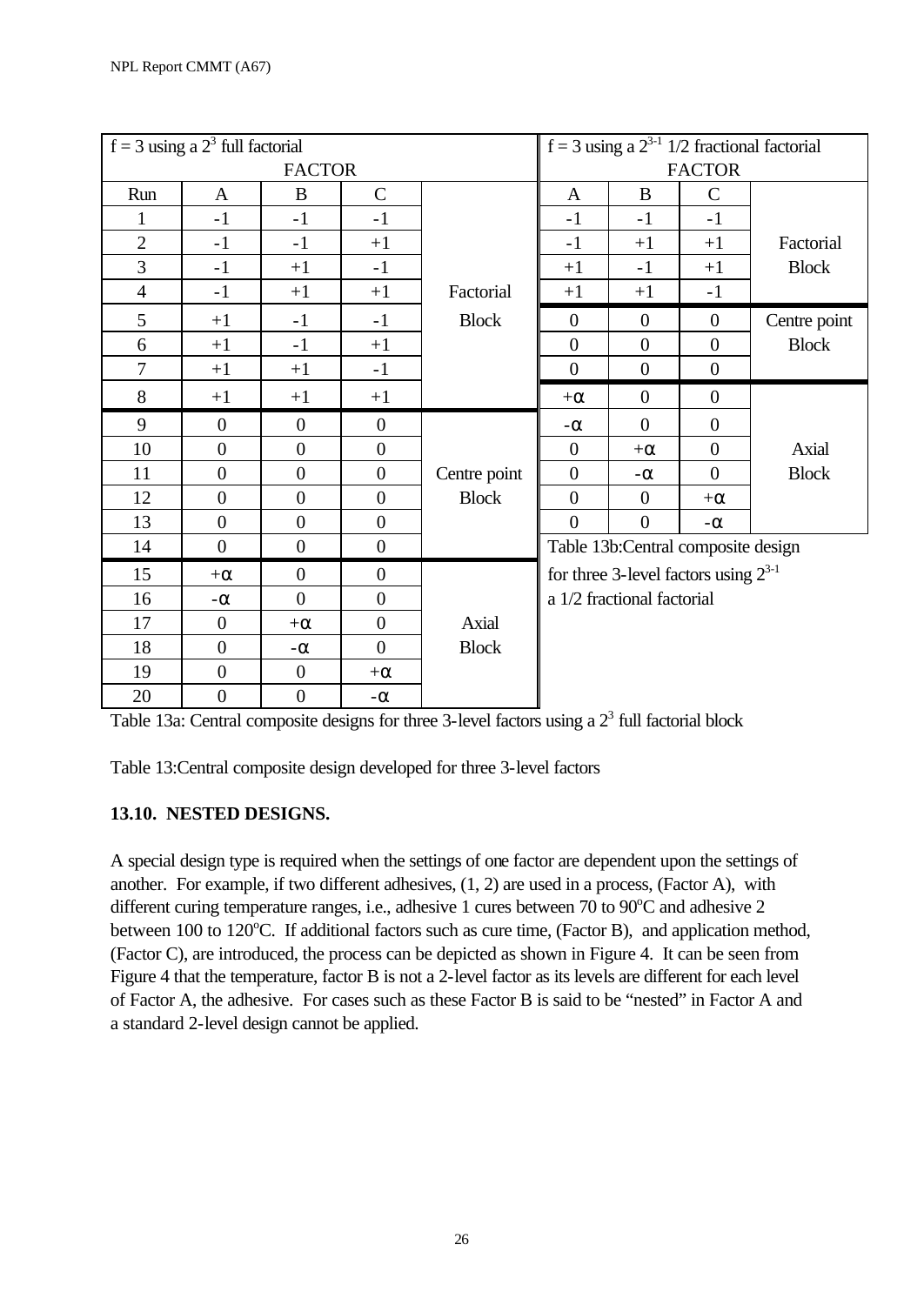

Figure 4:Design tree showing the combinations of 4 factors with factor B nested in A

This type of process is relatively common  $2, 4$ . In some cases these types of nested processes can be treated relatively simply. The process shown in Figure 4 can be easily resolved into two sets of experiments, Figure 5.



Figure 5:Design tree showing the combinations of 4 factors with factor B nested in A resolved into two experiments

Effectively splitting the process into 2, reduces the design to a simple 2-level system. More complex nested designs that cannot be resolved into an easier design can be developed using specialist software, such as CARD Design of Experiments Software for Windows by S-Matrix Corp. and DOE KISS for Excel by Air Academy Associates, (see Appendix 1).

### **13.11. MIXTURE DESIGNS.**

These are use when you have a process where the sum of the actual factor settings must equal the same fixed total for every run. These types of systems occur frequently in a chemical processing environment where for example a chemical compound is being manufactured. These designs can get quite complex and once again specialist software as detailed in Appendix 1 should be used.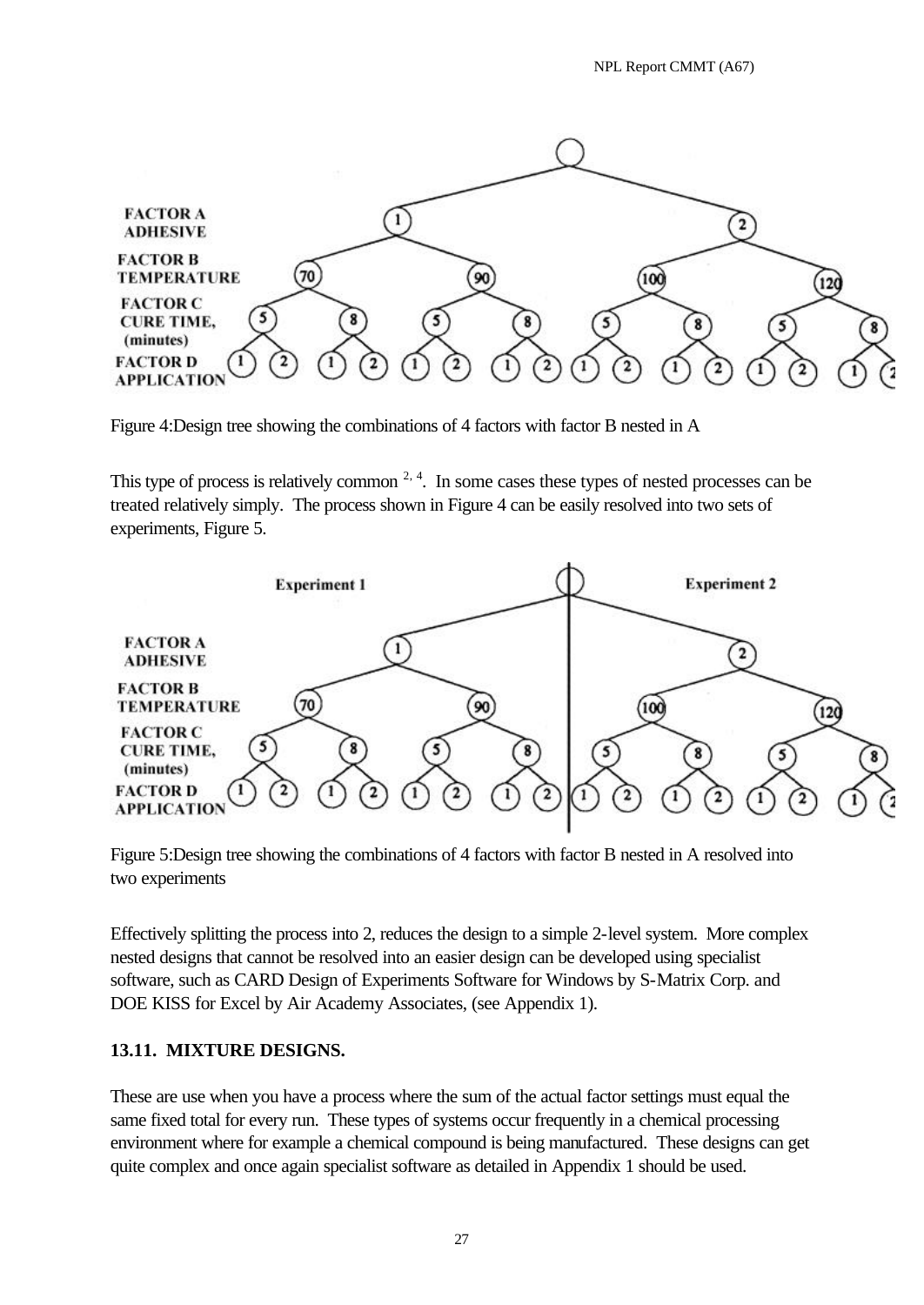### **14. TAGUCHI DESIGN**

Dr Genichi Taguchi developed a standardised approach to the use of the design of experiments methodology. The basis of the techniques he proposed arose out of three fundamental concepts:

1. Quality should be designed into a product and not by rejection after inspection.

2. Quality is achieved by minimisation of the deviation from a target.

3. The cost of quality should be measured as a function of deviation from the standard and be measured over the complete process.

A Taguchi design of experiments strategy is characterised by three elements

- 1. The use of special tabulated orthogonal arrays based on fractional factorials, Plackett-Burman or Latin Squares designs. The use of the 'Taguchi" matrices forces a consistent approach to the design of experiments methodology.
- 2. Design modification to allow an outer array which contains noise factors, i.e. those factors which are impossible to control , for example the weather, machinery wear etc. The inner array holds the control factors. This use of an outer array take the place of randomisation when performing experimental runs, which has the effect of spreading the noise factors over the experiment. Taguchi assumes that noise factors are measurable and can be included in the design.
- 3. Analysis of a function called the signal to noise ratio which will determine the optimum conditions.

This S/N function is evaluated at one of three levels

- A the bigger the better
- B the smaller the better
- C the nominal the better

The Taguchi method stresses simplicity in its approach and avoids statistical rigor in its approach to the analysis of the results. The method thus has to face a deal of criticism from traditional statisticians. However due to its appeal to engineers, its use is increasing and provides a good starting point for the use of the design of experiments methodology.

The main use of the Taguchi approach is in robust designs. Disadvantages are that the signal to noise, S/N ratio is not the best measure for determining the optimal condition. The Taguchi approach is considered to be 60-80% effective in obtaining the optimal, whereas the classical methods are of the order of 80-100% effective. Cost effectiveness will commonly drive the choice of methodology.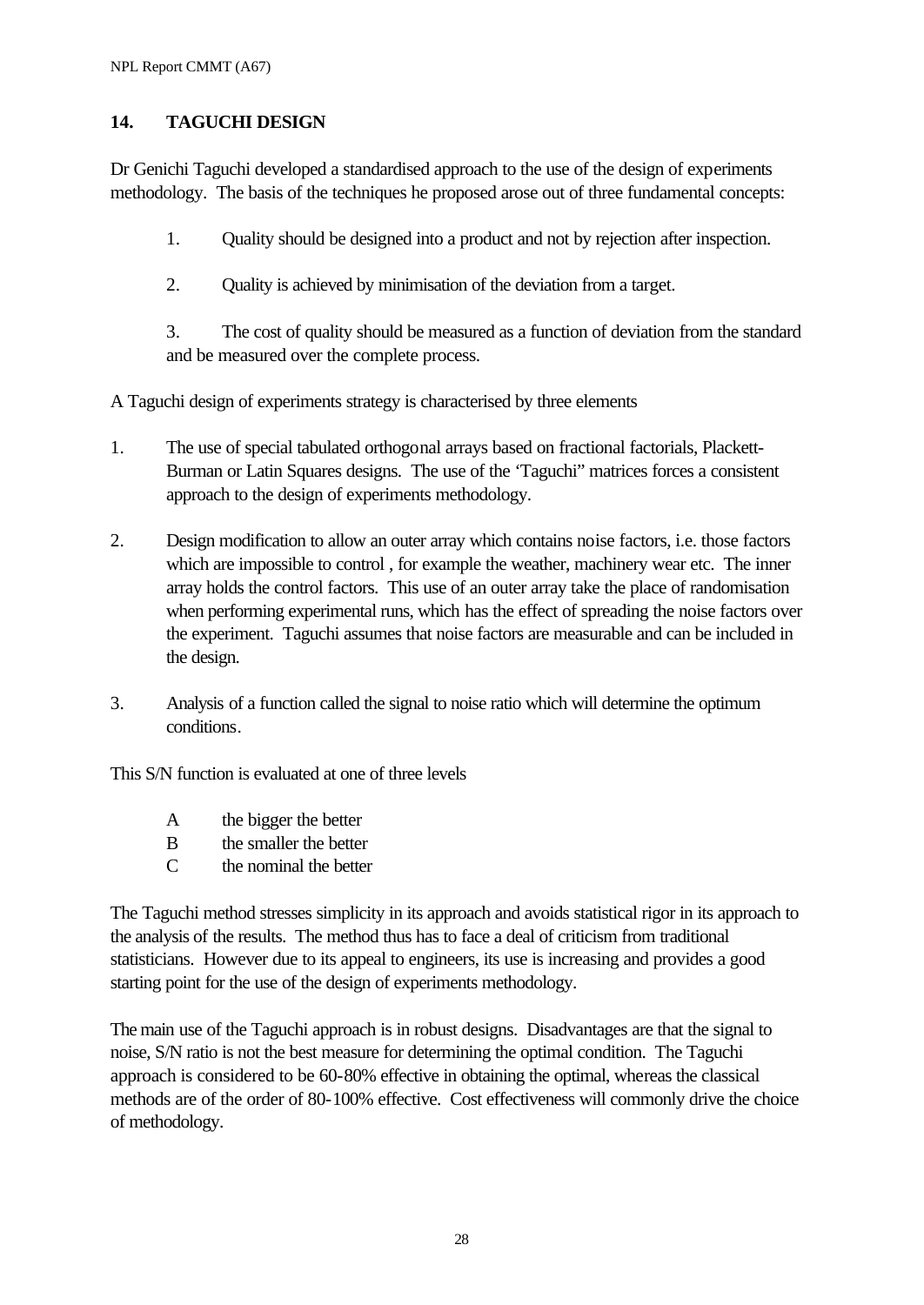### **14.1. COMPARISON OF CLASSICAL AND TAGUCHI APPROACHES**

### Classical Taguchi

- 1. Brainstorming. Select responses based on customer needs
- 2 Effects to be tested depend on screening or modelling strategy. Screening: estimates only linear effects. Modelling linear 2-way interactions and non-linear (or quadratic) effects are included.
- 
- 
- 5 Randomise the order of runs to spread unmeasured noise factors across all effects
- 
- 7 Normal probability charts used to estimate errors in desired effects
- 8 Construct a simplified mathematical model to i) predict the output for any setting of the inputs
	- ii) estimate prediction intervals
	- iii) estimate the optimal response
	- and

iv) model the sensitivity and tolerance of the model

- 9 If the optimal response is outside the sample region then additional experiments are run in the direction of the optimal
- 10 Find optimal response through an iterative experimental procedure

11 Confirmatory runs based on optimal process 11 Confirmatory runs based on optimal process

- 1 Brainstorming. Try to select responses that do not have interactive inputs
- 2 Effects to be tested are usually the linear and quadratic effects. 2-way interactions can be included, but emphasis is given to the other effects for simplicity
- 3 Statistical determination of sample size 3 Sample size is based upon the number of effects to be tested and the levels of each factor.
- 4 Build an orthogonal design 4 Tables of selected orthogonal designs are used
	- 5 Experiments are run according to the difficulty level of resetting the specific factor.
- 6 Run experiment under rigorous conditions 6 Run experiment under rigorous conditions
	- 7 S/N ratio use to examine effects
	- 8 Important effects are determined graphically, Box-Whisker plots etc. based on the largest sound to noise ratio
	- 9 No iterative experimentation
	- 10 "Optimal response" is based on the 'best' response from the total experiment
	-

### **15. COLLECTION OF THE EXPERIMENTAL MATERIAL**

To ensure that the experiment is performed in an efficient, timely and consistent manner it is important to assemble all parts, materials and consumables before any practical work commences. This will allow the experiment to be run in the required randomised manner and minimise the opportunity for extraneous noise factors to be introduced. In the same vein sufficient materials should be collected initially to support both the matrix experiment and the final confirmation trial.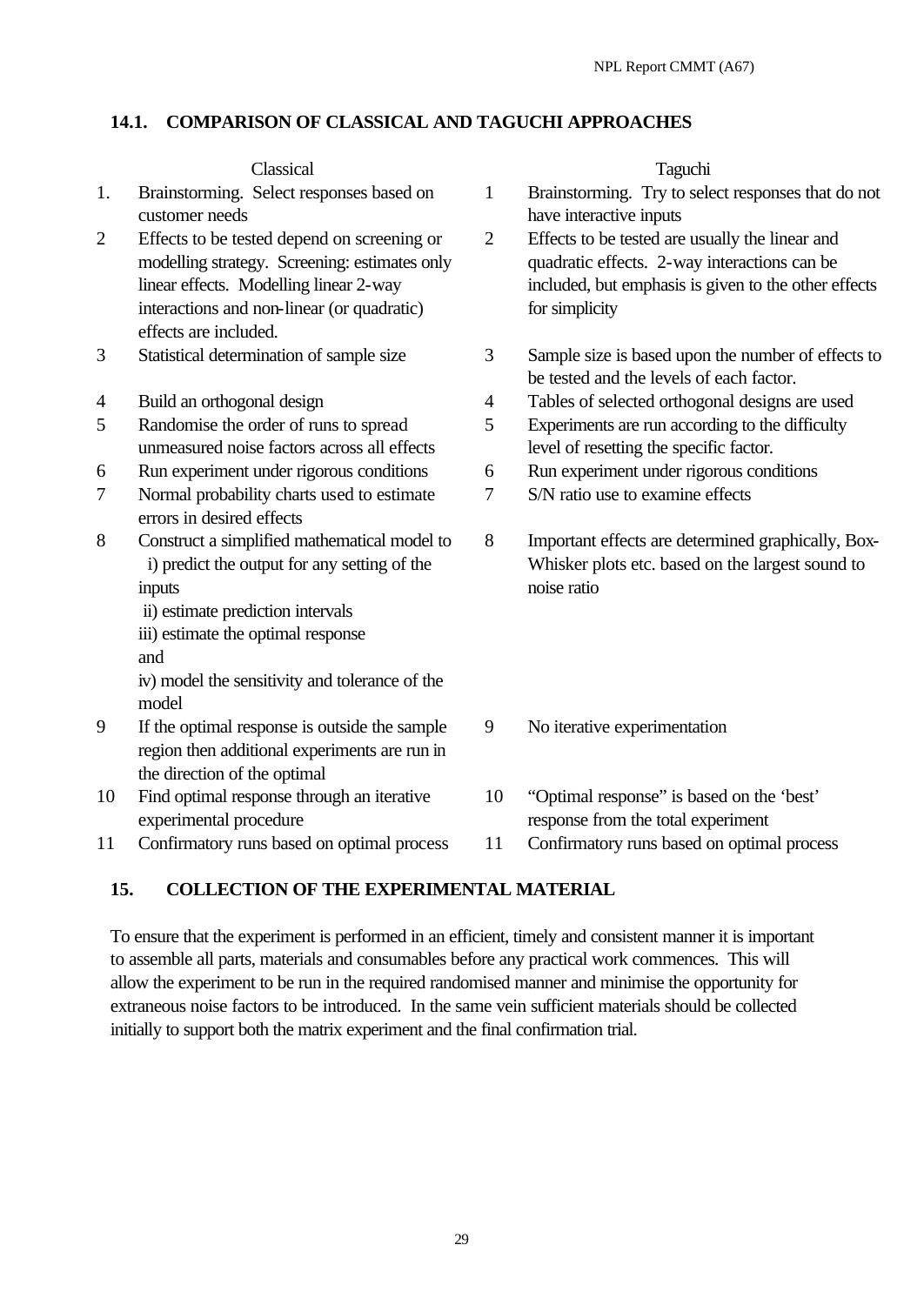### **16. PLANNING THE EXPERIMENT**

To maintain consistency and control through the experiment (particularly with larger experimental arrays) it is critical to have a plan that ensures equipment is available and the people know what to do and when to do it. The array can often appear daunting to see all the changes in levels for each control factor so it can be helpful to use separate work sheets for each run.

### **17. PERFORMING THE EXPERIMENT**

In performing the experiment it is important to have a disciplined approach in line with the plan so that the randomisation is maintained and the runs are performed in a consistent manner. There should be supervision available and communication from the operator should be encouraged so that no confusion is introduced into the experiment or results. The operator should be encouraged to record any observations (e.g. unusual features, difficulties, etc.) made during the experiment. Such observations are often useful in explaining unexpected results or analysis output.

### **18. ANALYSIS OF THE RESULTS AND DETERMINATION OF THE 'OPTIMUM' PROCESS CONDITIONS**

Before commencing with a detailed analysis of the results from the experiment, it is useful to perform a preview assessment with two analysis tools that provide a simple pictorial view of the whole experiment.

Firstly box whisker plots are used on repetition results for each run. This exploratory data analysis tool acts as a "sanity" check on the data consistency in the order in which the experiment was run and, also can be used to assess whether some transformation of the data is necessary for further analysis. Secondly response plots are used to visualise the effect of the control factors at each level.

To demonstrate the analysis of a designed experiment a case study for precision mechanical assembly in the computer industry will be examined in depth<sup>1</sup>.

# **18.1. DESIGN OF EXPERIMENTS:EXAMPLE - RAIL BONDING ON A COMPUTER HARD DISC ASSEMBLY**

A smooth zirconia ceramic rail is bonded to a nickel coated mild steel core using an anaerobic curing adhesive. This provides the guide rail for the movement of the read/write head to traverse the magnetic hard disc unit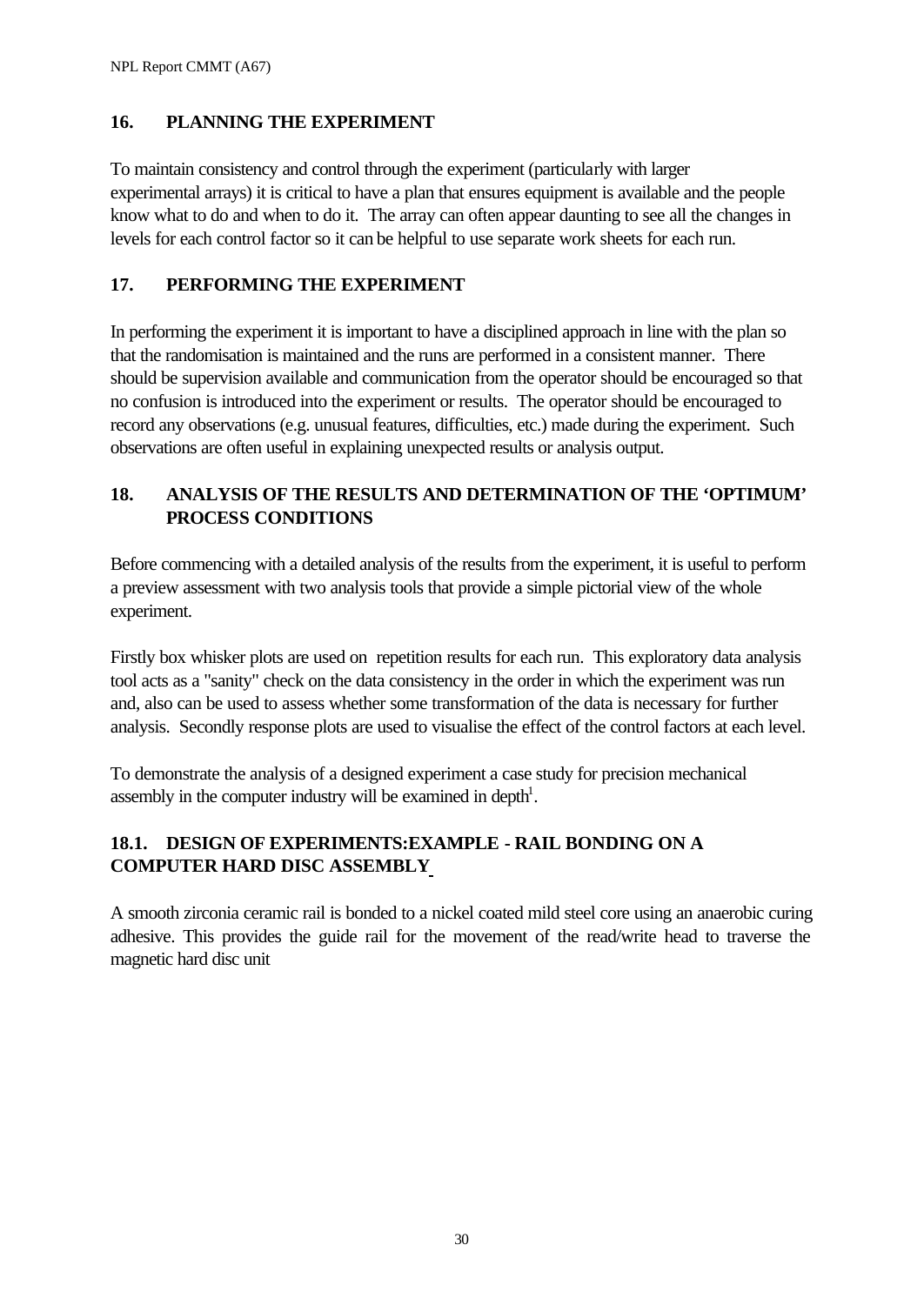**Problem:** Variable bond strength frequently falling below quality targets. High inspection levels and high rejection rates were suffered, ("inspect in quality").

**Objective:** Bond strength better than 2kN.

**Experiment:** 7 process variables were identified and the associated levels determined. The process variables are shown in Table 14.

| <b>Label</b> | <b>Factor</b>               | <b>Level 1</b>  | <b>Level 2</b>   |
|--------------|-----------------------------|-----------------|------------------|
| A            | Parts temperature           | $20^{\circ}$ C  | $50^{\circ}$ C   |
| B            | Time in fixture before cure | $5 \text{ min}$ | $15 \text{ min}$ |
| C            | Time to cure                | 30 min          | 120 min          |
| D            | Time in solvent wash        | $5 \text{ min}$ | $20 \text{ min}$ |
|              | (cleans excess adhesive)    |                 |                  |
| E            | Time in oven (final cure)   | 30 min          | $60 \text{ min}$ |
| F            | Oven temperature            | $20^{\circ}$ C  | $100^{\circ}$ C  |
| G            | Time post oven              | 4 hours         | 12 hours         |

Table 14:Process variables and associated levels for rail bonding on a computer hard disc assembly.

A flow diagram of the process is shown in Figure 5.

 $A L_{12}$  orthogonal array was selected for the experimental design with columns 2-8 used to hold the experimental factors, Table 15.

| Trial.         |                |                |                |                |                |                | Column Number  |                |                |                |                |
|----------------|----------------|----------------|----------------|----------------|----------------|----------------|----------------|----------------|----------------|----------------|----------------|
|                | 1              | $\overline{2}$ | 3              | $\overline{4}$ | 5              | 6              | 7              | 8              | 9              | 10             | 11             |
| 1              | 1              | 1              | 1              | $\mathbf{1}$   | 1              | 1              | 1              | 1              | 1              | 1              | 1              |
| $\overline{2}$ | 1              | 1              | 1              | 1              | 1              | $\overline{2}$ | $\overline{2}$ | $\overline{2}$ | $\overline{2}$ | $\overline{2}$ | $\overline{2}$ |
| 3              | $\mathbf{1}$   | 1              | $\overline{2}$ | $\overline{2}$ | $\overline{2}$ | $\mathbf{1}$   | 1              | $\mathbf{1}$   | $\overline{2}$ | $\overline{2}$ | $\overline{2}$ |
| 4              | 1              | $\overline{2}$ | 1              | $\overline{2}$ | $\overline{2}$ | 1              | $\overline{2}$ | $\overline{2}$ | 1              | 1              | $\overline{2}$ |
| 5              | 1              | $\overline{2}$ | $\overline{2}$ | $\mathbf{1}$   | $\overline{2}$ | $\overline{2}$ | $\mathbf{1}$   | $\overline{2}$ | 1              | $\overline{2}$ | 1              |
| 6              | 1              | $\overline{2}$ | $\overline{2}$ | $\overline{2}$ | 1              | $\overline{2}$ | 2.             | 1              | $\overline{2}$ | 1              | 1              |
| 7              | $\overline{2}$ | 1              | $\overline{2}$ | $\overline{2}$ | $\mathbf{1}$   | 1              | $\overline{2}$ | $\overline{2}$ | 1              | $\overline{2}$ | 1              |
| 8              | $\overline{2}$ | $\mathbf{1}$   | $\overline{2}$ | $\mathbf{1}$   | $\overline{2}$ | $\overline{2}$ | $\overline{2}$ | $\mathbf{1}$   | 1              | 1              | $\overline{2}$ |
| 9              | $\overline{2}$ | 1              | $\mathbf{1}$   | $\overline{2}$ | $\overline{2}$ | $\overline{2}$ | $\mathbf{1}$   | $\overline{2}$ | $\overline{2}$ | 1              | 1              |
| 10             | $\overline{2}$ | $\overline{2}$ | $\overline{2}$ | 1              | 1              | 1              | 1              | $\overline{2}$ | $\overline{2}$ | 1              | $\overline{2}$ |
| 11             | 2              | $\overline{2}$ | 1              | 2              | 1              | $\overline{2}$ | $\mathbf{1}$   | 1              | 1              | $\overline{2}$ | $\overline{2}$ |
| 12             | $\overline{2}$ | $\overline{2}$ | 1              | 1              | $\overline{2}$ | 1              | $\overline{2}$ | 1              | $\overline{2}$ | $\overline{2}$ | 1              |

 $\mid$  Columns selected from the  $L_{12}$  array to represent the 7 process variables Table 15 Experimental  $L_{12}$  array selected for Precision mechanical assembly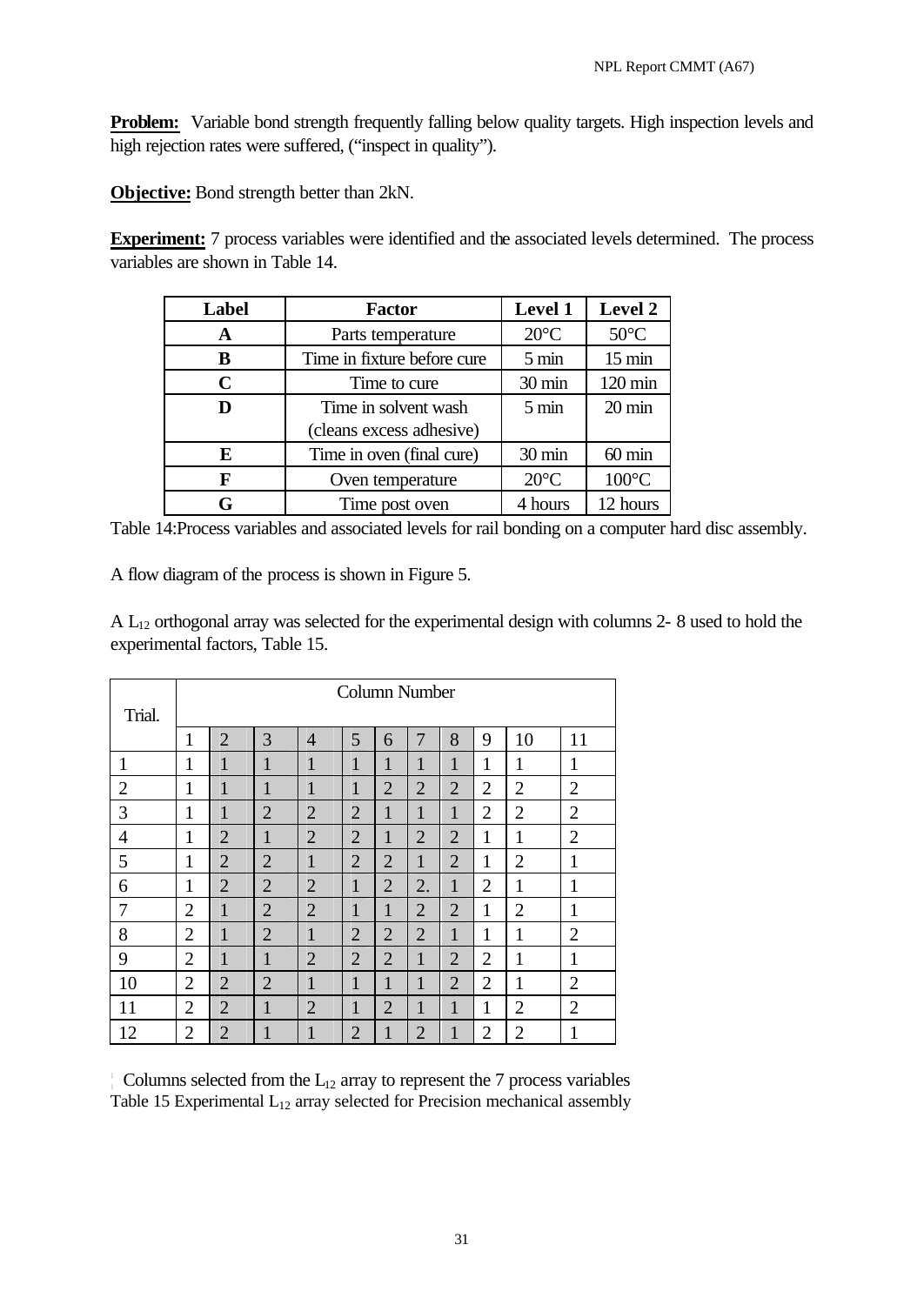

**Figure 5:Flow chart of Core/Rail bonding process and control factors\***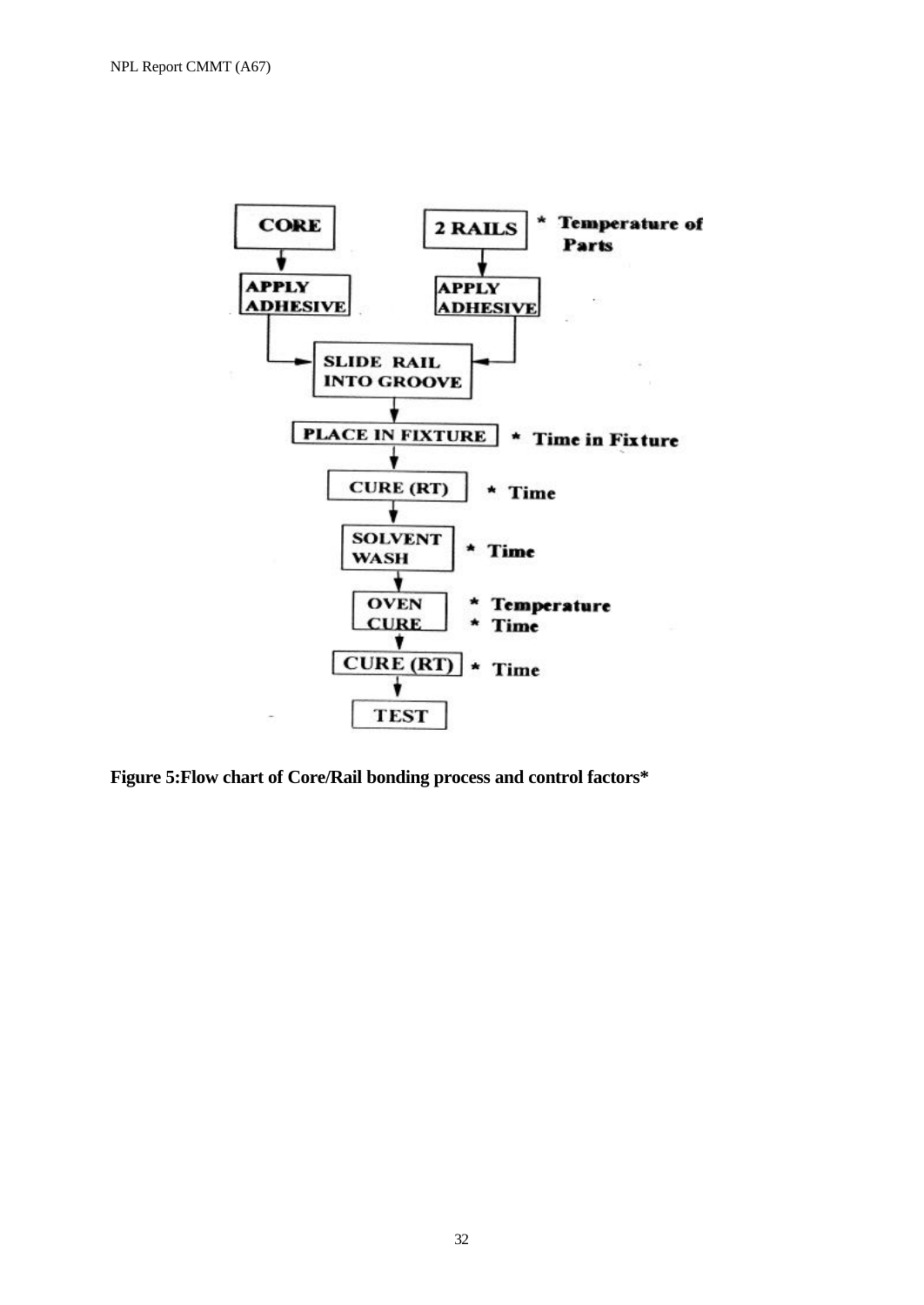|                                                                 |                                                                 |                                                            |                             |   |                       |                | <b>Variable Factors</b> |   |                           |                           |                           | Results, $(kN)*$ |       |       |       |       |
|-----------------------------------------------------------------|-----------------------------------------------------------------|------------------------------------------------------------|-----------------------------|---|-----------------------|----------------|-------------------------|---|---------------------------|---------------------------|---------------------------|------------------|-------|-------|-------|-------|
| Trial                                                           |                                                                 |                                                            |                             |   |                       |                |                         |   |                           |                           |                           |                  |       | (R)   |       |       |
|                                                                 |                                                                 | F                                                          | $\overline{A}$              | B |                       | D              | E                       | G | $\vert 9$                 | 10                        | 11                        | Average          | Run 1 | Run 2 | Run 3 | Run 4 |
|                                                                 |                                                                 |                                                            |                             |   |                       |                |                         |   |                           |                           |                           | <b>Bond</b>      |       |       |       |       |
|                                                                 |                                                                 |                                                            |                             |   |                       |                |                         |   |                           |                           |                           | Strength         |       |       |       |       |
| $\mathbf{1}$                                                    | $\rm\overline{X}$                                               |                                                            |                             |   |                       |                |                         |   | X                         | $\boldsymbol{\mathrm{X}}$ | X                         | 2.61             | 3.98  | 5.23  | 0.58  | 0.64  |
| $\overline{2}$                                                  | $\overline{\text{X}}$                                           |                                                            |                             |   |                       | $\overline{2}$ | $\overline{2}$          |   | X                         | $\overline{\mathrm{X}}$   | $\boldsymbol{\mathrm{X}}$ | 6.33             | 7.12  | 2.82  | 8.99  | 6.38  |
| 3                                                               | $\overline{X}$                                                  |                                                            |                             |   |                       |                |                         |   | $\boldsymbol{\mathrm{X}}$ | $\overline{\mathrm{X}}$   | $\boldsymbol{\mathrm{X}}$ | 4.97             | 3.92  | 3.92  | 6.16  | 5.86  |
| $\overline{4}$                                                  | $\overline{X}$                                                  |                                                            |                             |   | $\overline{2}$        |                | $\overline{2}$          |   | $\bm{\mathsf{X}}$         | $\overline{\mathrm{X}}$   | $\overline{\mathrm{X}}$   | 5.78             | 8.45  | 3.47  | 8.66  | 2.53  |
| 5                                                               | $\overline{\text{X}}$                                           |                                                            | $\overline{2}$              |   | $\mathcal{D}_{\cdot}$ | $\overline{2}$ |                         |   | X                         | $\overline{\mathrm{X}}$   | $\overline{\text{X}}$     | 10.00            | 10.79 | 10.07 | 10.08 | 9.06  |
| 6                                                               | $\overline{\text{X}}$                                           |                                                            |                             |   |                       |                | $\overline{2}$ .        |   | X                         | $\overline{\mathrm{X}}$   | X                         | 0.92             | 2.73  | 0.00  | 0.96  | 0.00  |
| 7                                                               | X                                                               |                                                            |                             |   |                       |                |                         |   | $\pmb{\mathsf{X}}$        | $\overline{\mathrm{X}}$   | $\overline{\text{X}}$     | 2.58             | 6.97  | 0.00  | 3.34  | 0.00  |
| 8                                                               | $\overline{\mathrm{X}}$                                         |                                                            |                             |   | っ                     |                | $\mathcal{D}_{\cdot}$   |   | $\boldsymbol{\mathrm{X}}$ | $\overline{\text{X}}$     | $\overline{\text{X}}$     | 4.24             | 3.88  | 3.56  | 6.69  | 2.81  |
| 9                                                               | $\overline{\text{X}}$                                           |                                                            |                             |   |                       | $\overline{2}$ |                         |   | X                         | $\overline{\mathrm{X}}$   | $\overline{\text{X}}$     | 11.50            | 11.39 | 10.25 | 12.15 | 12.19 |
| 10                                                              | $\overline{\text{X}}$                                           |                                                            | $\mathcal{D}_{\mathcal{A}}$ |   |                       |                |                         |   | X                         | $\overline{\mathrm{X}}$   | $\boldsymbol{\mathrm{X}}$ | 6.56             | 8.87  | 0.42  | 9.74  | 7.19  |
| 11                                                              | $\overline{\text{X}}$                                           |                                                            |                             |   |                       | $\overline{2}$ |                         |   | X                         | $\overline{\mathrm{X}}$   | $\boldsymbol{\mathrm{X}}$ | 0.49             | 0.66  | 0.00  | 1.06  | 0.23  |
| 12                                                              | $\mathbf X$                                                     | $\overline{2}$                                             |                             |   | $\overline{2}$        |                | $\overline{2}$          |   | $\pmb{\mathsf{X}}$        | $\overline{\mathrm{X}}$   | $\boldsymbol{\mathrm{X}}$ | 1.14             | 1.90  | 0.00  | 1.90  | 0.76  |
|                                                                 |                                                                 |                                                            |                             |   |                       |                |                         |   |                           |                           | <b>Total</b>              | 57.09            | 70.66 | 39.74 | 70.31 | 47.65 |
|                                                                 |                                                                 | Grand Average Performance, G.A.P., (Trials/number of runs) |                             |   |                       |                |                         |   |                           |                           | 4.758                     |                  |       |       |       |       |
|                                                                 | Randomising sequence:                                           |                                                            |                             |   |                       |                |                         |   |                           |                           |                           |                  |       |       |       |       |
|                                                                 | Replicate 1 trial numbers 6, 5, 9, 4, 12, 7, 8, 2, 11, 1, 10, 3 |                                                            |                             |   |                       |                |                         |   |                           |                           |                           |                  |       |       |       |       |
| Replicate 2 trial numbers 7, 6, 5, 9, 4, 2, 10, 1, 11, 3, 12, 8 |                                                                 |                                                            |                             |   |                       |                |                         |   |                           |                           |                           |                  |       |       |       |       |

With column 2 used for factor F the results matrix is as shown in Table 16.

Table 16 Results  $L_{12}$  array for Precision mechanical assembly

The objective of the subsequent analysis is to seek answers to the following:

- 1. What is the optimum condition?
- 2. Which factors contribute to the results and by how much?
- 3. What will be the expected result at the optimum condition?

### **18.2. CALCULATION OF THE AVERAGE PERFORMANCE OF FACTORS, THE OPTIMUM CONDITION**

The average performance of the factors at levels 1 and 2 can be calculated by adding the results which contain the factor for example  $A_1$ , (Factor A at level 1), and dividing by the number of trials which contain that factor.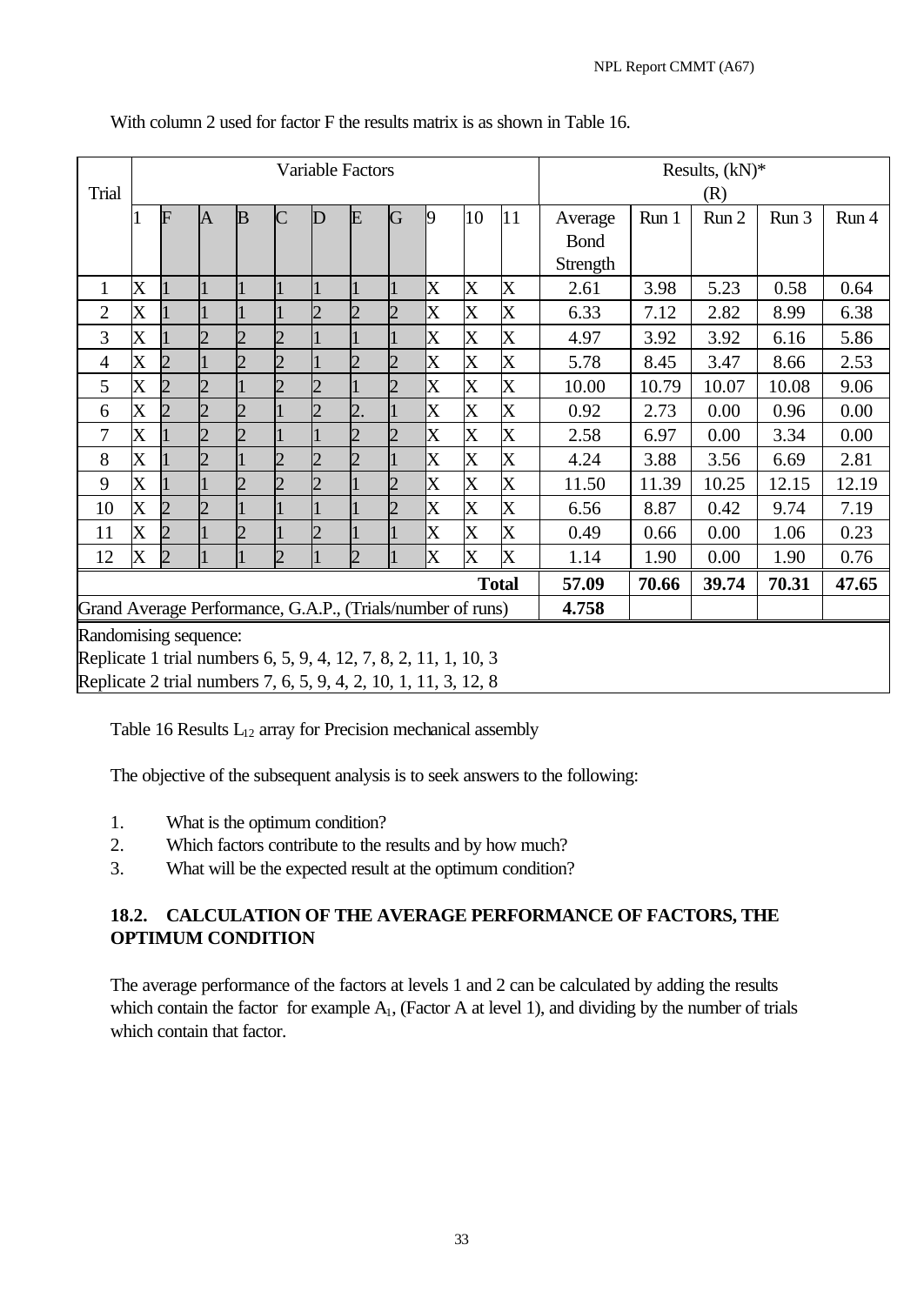The average performance of the factors shown in Table 13 is calculated as follows:

| $\overline{A}_1 = (R_1 + R_2 + R_4 + R_9 + R_{11} + R_{12})/6 = (2.61 + 6.33 + 5.78 + 11.50 + 0.49 + 1.14/6 = 4.64$ |              |
|---------------------------------------------------------------------------------------------------------------------|--------------|
| $A_2 = (R_3 + R_5 + R_6 + R_7 + R_8 + R_{10})/6 = (4.97 + 10.0 + 0.92 + 2.58 + 4.24 + 6.56)/6 = 4.88$               |              |
| $\overline{B}_1 = (R_1 + R_2 + R_5 + R_8 + R_{10} + R_{12})/6 = (2.61 + 6.33 + 10.0 + 4.24 + 6.56 + 1.14)/6 = 5.15$ |              |
| $\overline{B}_2 = (R_3 + R_4 + R_6 + R_7 + R_9 + R_{11})/6 = ($                                                     | $)/6 = 4.37$ |
| $\overline{C}_1 = (R_1 + R_2 + R_6 + R_7 + R_{10} + R_{11})/6 = ($                                                  | $)/6 = 3.25$ |
| $\overline{C}_2 = (R_3 + R_4 + R_x + R_x + R_x + R_x).6 = ($                                                        | $)/6 = 6.27$ |
| $\overline{D}_1 = (R_x + R_x + R_x + R_x + R_x + R_x)/6 = ($                                                        | $)/6 = 3.94$ |
| $\overline{D}_2 = (R_x + R_x + R_x + R_x + R_x + R_x)/6 = ($                                                        | $)/6 =$      |
| $E_1 = (R_x + R_x + R_x + R_x + R_x + R_x)/6 = ($                                                                   | $)/6 =$      |
| $E_2 = (R_x + R_x + R_x + R_x + R_x + R_x)/6 = ($                                                                   | $)/6 =$      |
| $F_1 = (R_x + R_x + R_x + R_x + R_x + R_x)/6 = ($                                                                   | $)/6 =$      |
| $F_2 = (R_x + R_x + R_x + R_x + R_x + R_x)/6 = ($                                                                   | $)/6 =$      |
| $G_1 = (R_x + R_x + R_x + R_x + R_x + R_x)/6 = ($                                                                   | $)/6 =$      |
| $G_2 = (R_x + R_x + R_x + R_x + R_x + R_x)/6 = ($                                                                   | $)/6 =$      |

The relationships above have been left incomplete so that the reader can satisfy themselves as to the method of calculation. The average factor effect is shown in Table 17 and as a response graph in Figure 6.

| Level             | 1 T  |              |                              |      | ∸                        |                        |                                 |
|-------------------|------|--------------|------------------------------|------|--------------------------|------------------------|---------------------------------|
|                   | 4.64 | -<br>5.15    | 2.25<br>ر∠.د                 | 3.94 | 6.02                     | 5.37<br>، ت            | 2.40                            |
| ∼                 | 4.88 | 4.37         | $\sim$ $\sim$ $\sim$<br>6.2. | 5.58 | 3.50                     | 4.15                   | −<br>$\overline{1}$<br>. . $13$ |
| <b>Difference</b> | 0.24 | ∩ 77<br>v. 1 | 3.02                         | 1.64 | ⌒<br>$5^{\circ}$<br>4.04 | $\cap$<br>1. <i>44</i> | 72<br>4.79                      |

Table 17: The average factor effect for Precision mechanical assembly experiment

The average effects are shown in a response plot, Figure 6:

As experimental runs were replicated a signal to noise analysis could also be undertaken, (S/N) ratio.

This S/N function is evaluated at one of three levels:

- A the smaller the better
- B the nominal the better
- C the bigger the better

These criteria represent all the possible variations of a quality measure.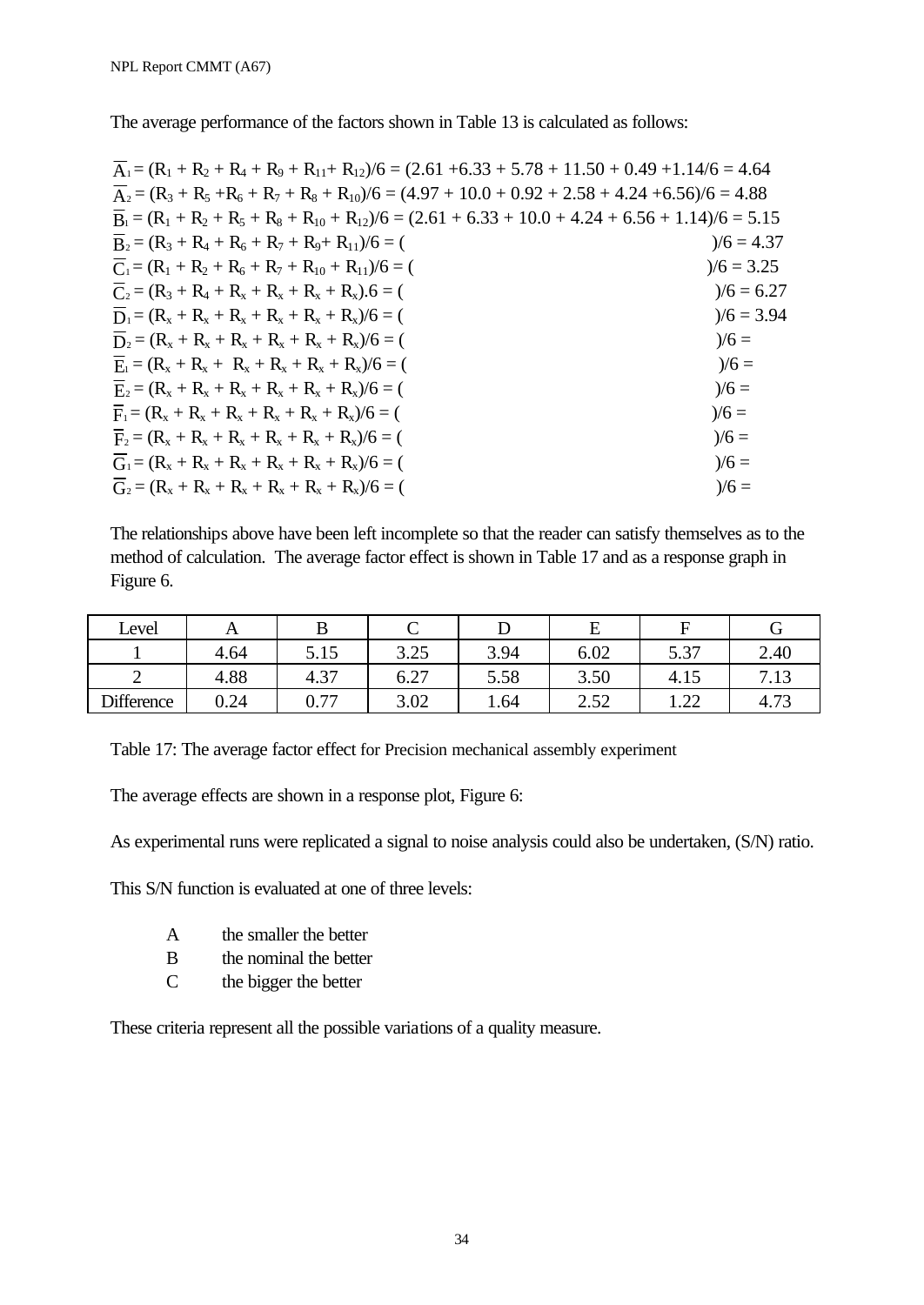

Figure 6:Response plot of average data for the factors for precision mechanical assembly experiment

It is represented mathematically as:

 $S/N = -10$  Log<sub>10</sub> (MSD)

where MSD = the mean squared deviation from the target value of the quality characteristic.

The value of S/N is intended to be large therefore MSD should be small. It follows therefore that MSD is defined differently for each of the three quality characteristics, A to C.

#### **A: Smaller is Better**

$$
MSD = (R_1^2 + R_2^2 + R_3^2 + R_4^2 + \dots)/n
$$

$$
MSD = 1/n \sum R_i^2
$$

### **B: Nominal is better**

$$
MSD = ((R_1 - m)^2 + (R_2 - m)^2 + ....)/n
$$

$$
MSD = 1/n \sum (R_i - m)^2
$$

and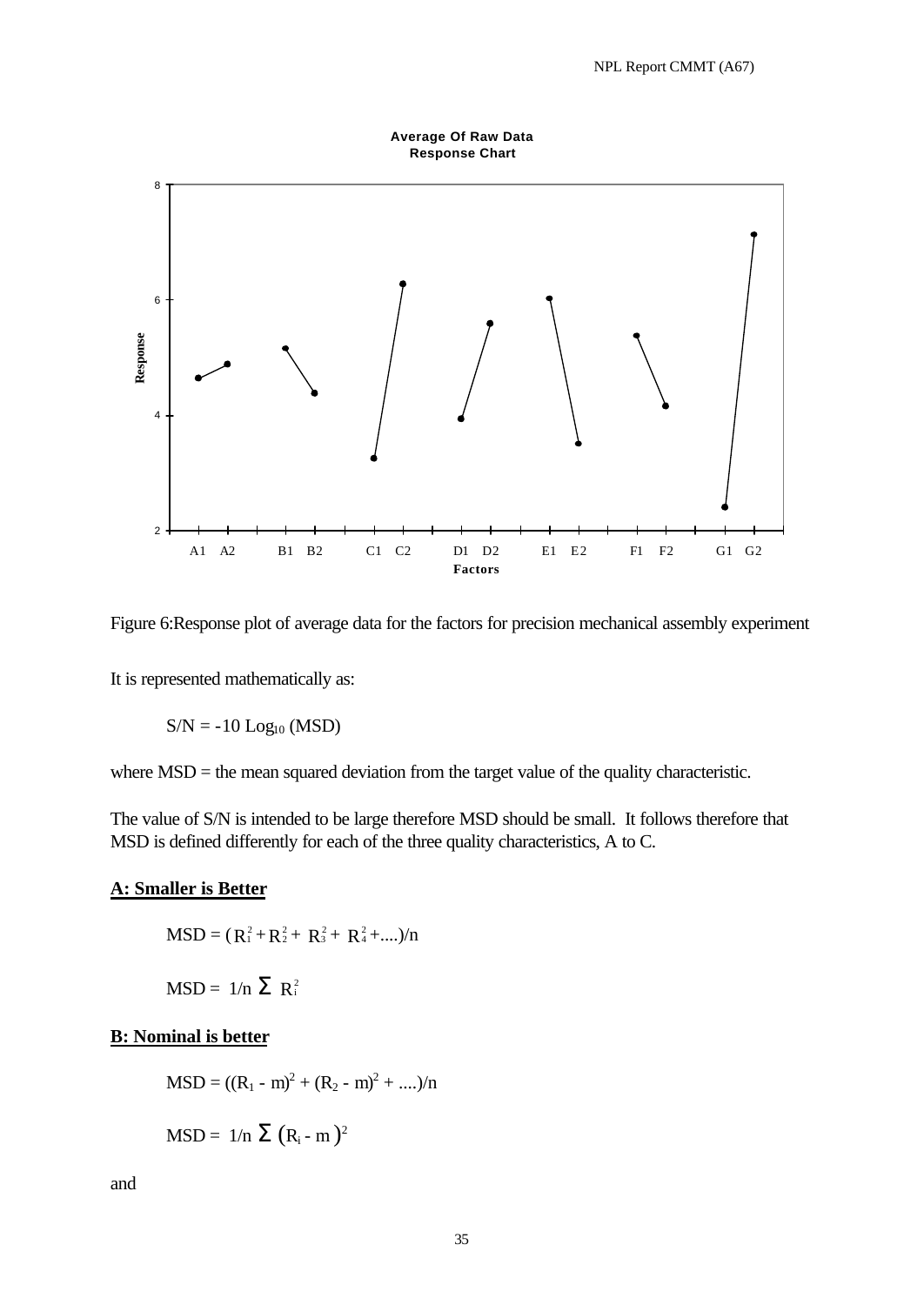### **C: Bigger is better**

 $MSD = (1/R_1^2 + 1/R_2^2 + 1/R_3^2 + ...)/n$  $MSD = 1/n \sum 1/R_i^2$ 

Where

 $R_1$ ,  $R_2$ ,  $R_3$ , etc. = Results of experiments  $m = Target value of experimental results$ 

and  $n =$  number of repetitions,  $R_i$ 

For this process the criterion, C, bigger is better, i.e. the higher the bond strength the better. Using the raw data for the for replicate runs presented in Table 16, the S/N ratio for the experimental trials can be calculated, Table 18.

| Trial.                                       |                       |   |   |   |                |                | <b>Variable Factors</b> |   |                   |    |                       | Results, $(kN)*$ |       |       |       |       |
|----------------------------------------------|-----------------------|---|---|---|----------------|----------------|-------------------------|---|-------------------|----|-----------------------|------------------|-------|-------|-------|-------|
|                                              |                       | F | A | B |                | D              | E                       | G | K)                | 10 | 11                    | S/N ratio        | Run 1 | Run 2 | Run 3 | Run 4 |
| 1                                            | $\rm\overline{X}$     |   |   |   |                |                |                         |   | X                 | X  | $\rm\overline{X}$     | $-1.39$          | 3.98  | 5.23  | 0.58  | 0.64  |
| $\overline{2}$                               | $\rm\overline{X}$     |   |   |   |                | 2              | 12                      |   | X                 | X  | $\rm\overline{X}$     | 13.41            | 7.12  | 2.82  | 8.99  | 6.38  |
| 3                                            | $\rm\overline{X}$     |   |   |   | $\overline{2}$ |                |                         |   | X                 | X  | X                     | 13.33            | 3.92  | 3.92  | 6.16  | 5.86  |
| 4                                            | $\rm\overline{X}$     | 2 |   |   | 2              |                |                         |   | X                 | X  | $\rm\overline{X}$     | 11.76            | 8.45  | 3.47  | 8.66  | 2.53  |
| 5                                            | $\rm\overline{X}$     | 2 | 2 |   | $\overline{2}$ | $\overline{2}$ |                         |   | X                 | X  | $\rm\overline{X}$     | 19.95            | 10.79 | 10.07 | 10.08 | 9.06  |
| 6                                            | $\rm\overline{X}$     | 2 | 2 |   |                | $\overline{2}$ | 2.                      |   | X                 | X  | $\overline{\text{X}}$ | $-56.99$         | 2.73  | 0.00  | 0.96  | 0.00  |
| 7                                            | $\rm\overline{X}$     |   | 2 | 2 |                |                | 12                      |   | X                 | X  | $\rm\overline{X}$     | $-56.99$         | 6.97  | 0.00  | 3.34  | 0.00  |
| 8                                            | $\rm\overline{X}$     |   | 2 |   |                | $\overline{c}$ |                         |   | X                 | X  | $\rm\overline{X}$     | 11.33            | 3.88  | 3.56  | 6.69  | 2.81  |
| 9                                            | $\overline{\text{X}}$ |   |   |   | 2              | 12             |                         |   | X                 | X  | $\rm\overline{X}$     | 21.14            | 11.39 | 10.25 | 12.15 | 12.19 |
| 10                                           | $\rm\overline{X}$     | 2 | 2 |   |                |                |                         |   | X                 | X  | $\rm\overline{X}$     | $-1.55$          | 8.87  | 0.42  | 9.74  | 7.19  |
| 11                                           | $\rm\overline{X}$     | 2 |   | 2 |                | 2              |                         |   | $\rm\overline{X}$ | X  | $\rm\overline{X}$     | $-53.98$         | 0.66  | 0.00  | 1.06  | 0.23  |
| 12                                           | $\rm\overline{X}$     | 2 |   |   | Ŋ              |                | 12                      |   | IX                | X  | X                     | $-53.98$         | 1.90  | 0.00  | 1.90  | 0.76  |
| $(D$ and amiging sequences $\text{Table 16}$ |                       |   |   |   |                |                |                         |   |                   |    |                       |                  |       |       |       |       |

(Randomising sequence:as Table 16)

Table 18:S/N ratio for Precision mechanical assembly experiment

The S/N performance of the factors is calculated in a similar manner as the data shown in Table 13. The S/N performance of the factors is shown in Table 18.

| Level             |          |          |          |          |          |          |          |
|-------------------|----------|----------|----------|----------|----------|----------|----------|
|                   | $-10.51$ | $-2.04$  | $-26.25$ | $-14.80$ | $-0.42$  | 0.14     | $-23.61$ |
|                   | $-11.82$ | $-20.04$ | 3.92     | $-7.55$  | $-21.91$ | $-22.46$ | 1.29     |
| <b>Difference</b> | 1.31     | 18.00    | 30.17    | 7.30     | 21.49    | 22.60    | 24.90    |

Table 18: The S/N performance of the factors for the precision mechanical assembly experiment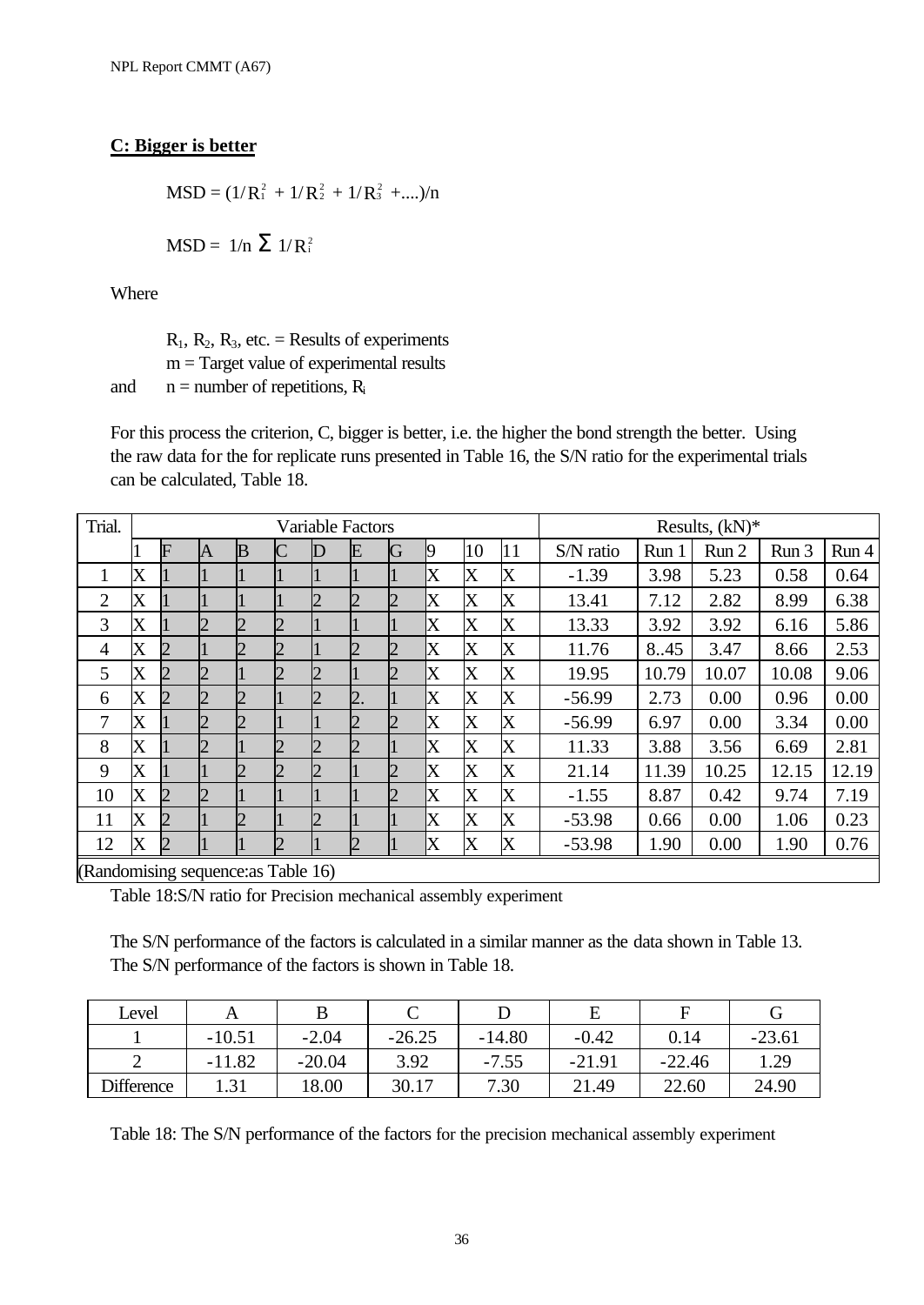### **S/N response Chart**



Figure 7: S/N response plot of the factors in the precision mechanical assembly experiment

### **18.3. CALCULATION OF THE RELATIVE CONTRIBUTION OF FACTORS, THE SIGNIFICANCE OF FACTORS**

**AN**alysis **O**f **VA**riance (ANOVA) can be applied to determine the relative contributions of the factors to the optimum condition.

The analysis of variance calculates quantities known as ; degrees of freedom, sums of squares, mean squares , variance ratio etc. and presents them in a standard tabular format. These quantities and their interrelationships are defined as follows;

### **Degrees of Freedom, f.**

The number of degrees of freedom, f**,** for a factor or a column is equivalent to one less than the number of levels. Therefore for a 2 level factor in a 2 level column as in the precision assembly the degree of freedom,  $f$ , for any factor is **one**. If we consider a factor, A, with 4 levels then  $f = 3$ . The degree of freedom is a measure of the amount of information that can be uniquely determined from a given set of data, thus for our four level factor A,  $A_1$  data can be compared with  $A_2$ ,  $A_3$  and A4 data but not with itself.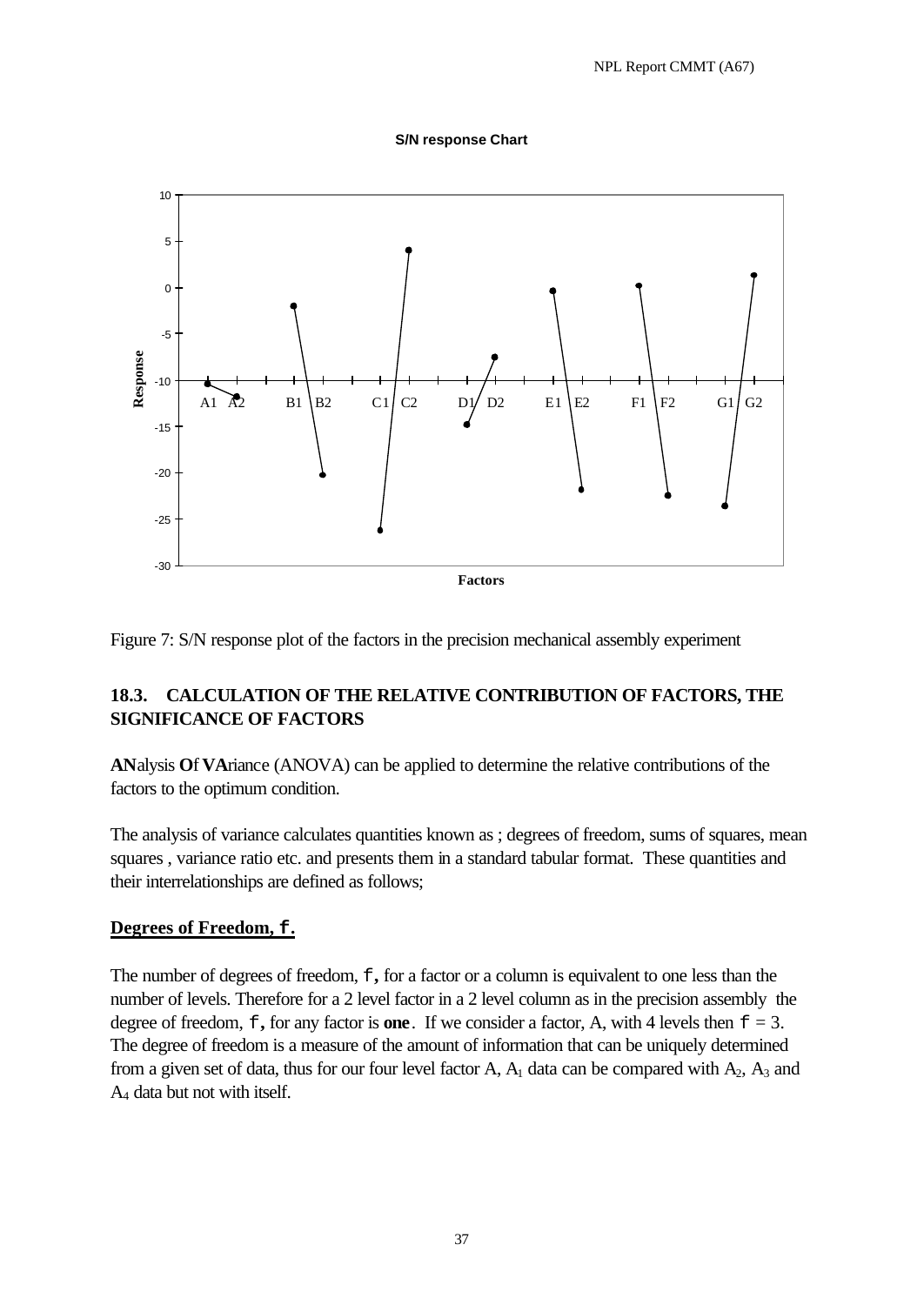The degrees of freedom concept can be extended to an experiment where the total degrees of freedom,  $f<sub>T</sub>$ , is given by

$$
f_T = n \times r - 1
$$

where:

n is the number of experimental runs and r is the number of **repetitions** of each experimental run

Therefore for our precision assembly example:

Each factor, A to F has  $f = 1$ and

 $f_T = 12$ , the number of experimental runs x 4, the number of repetitions - 1 = 47 Additionally four columns in the original  $L_{12}$  array were not used, Table 15, there are also single degrees of freedom associated with these columns.

### **Sum of squares, SS**

The sum of squares , total variance, of each factor is calculated from the square of each experimental trial result which includes the factor and subtracting the correction factor, C.F.

The correction factor, C.F. is given by the relationship:  $T^2/N$ 

where

T= Sum total of all experimental results and N is the **total** number of experiments, i.e. n x the number of repetitions,

For the precision assembly experimental design,  $T = 228.36$  kN and: N= 48

therefore

 $C.F. = (228.36)^{2}/48 = 1086.42$ 

and  $S_A = A_1^2/N_{A1} + A_2^2/N_{A2}$  - C.F.

where:

 $A_1^2$  is (factor A, level 1)<sup>2</sup> etc.

and

 $N_{A1}$  is the number of experimental runs containing factor A at level 1, etc.

$$
S_A = (111.342)^2/24 + (117.024)^2/24 = 516.543+570.609
$$
 -C.F.

$$
= 1087.0152 - 1086.48 = 0.673
$$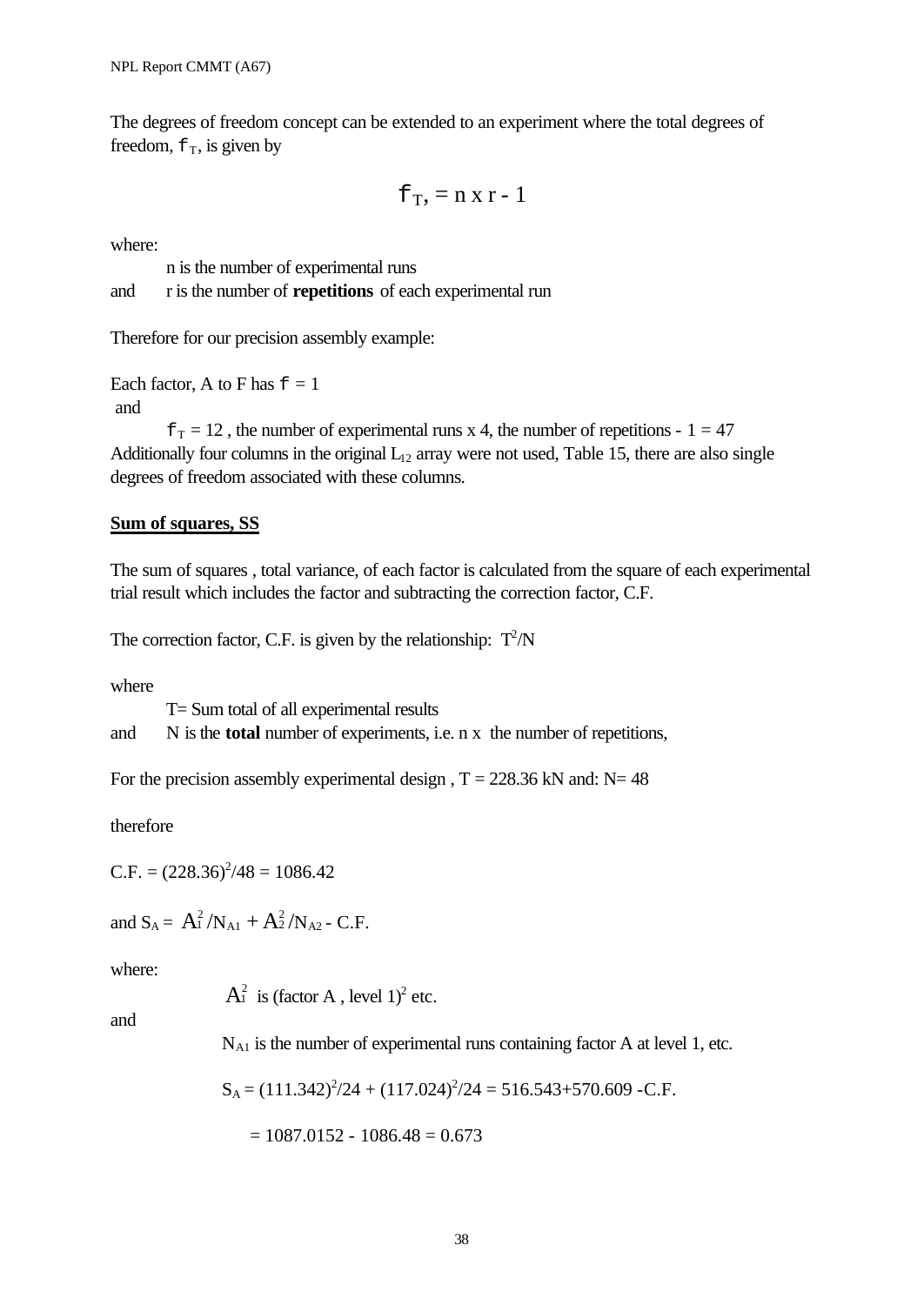| Factor         | A     | B                      |         |        | ∸      |            |         | *Other |
|----------------|-------|------------------------|---------|--------|--------|------------|---------|--------|
| Total          | 0.673 | .173<br>$\overline{ }$ | 109.614 | 32.308 | 76.296 | .883<br>17 | 268.371 | 28.969 |
| Sum of Squares |       |                        |         |        |        |            |         |        |

Table 19 shows the sum of squares for each factor.

\*Other refers to the unused columns in the design, columns 1, 9, 10 and 11 Table 19:The sum of squares for each factor.

The total variation,  $S_T$  of the experiment is calculated from the sum of the squares of **all** experimental results minus the correction factor, C.F.

$$
S_T = \sum R_1^2 + R_2^2 + R_3^2 + R_4^2 + \dots + R_n^2
$$
 - C.F.  
\n $S_T = 1807.76 - 1086.42 = 721.36$ 

The total error variation is given by the sum of the sum of squares for all factors:

 $S_e = S_A + S_B + S_C + S_D + S_E + S_F + S_{other}$  $S_e = 0.673 + 7.173 + 109.614 + 32.308 + 76.296 + 17.883 + 268.371 + 28.969$  $S_e = 180.053$ 

#### **Variance, mean squares, V:**

The variance of each factor is calculated from the sum of the square of each experimental trial result which includes the factor,  $S_n$ , divided by the degrees of freedom of the factor,  $f_n$ . Thus:

 $V_A$ , the variance for factor  $A = S_A / f_A$ , etc. and

 $V_e$ , the variance for error terms =  $S_e / f_e$ 

The variance of the factors is shown in Table 20.

| Factor  |                                                     | ⊷                                      |                                             | -      | <u>_</u>    |                                  |       | <b>Other</b> |
|---------|-----------------------------------------------------|----------------------------------------|---------------------------------------------|--------|-------------|----------------------------------|-------|--------------|
| ariance | $\sim$ n $\sim$<br>v.v7<br>$\overline{\phantom{0}}$ | $\overline{\phantom{a}}$<br>. <u>.</u> | 09<br>$\sim$ 1<br>14<br>$\cdot$ . $\cdot$ . | 32.308 | 76<br>6.296 | .883<br>$\overline{\phantom{a}}$ | 268.3 | .242         |

\*Other, the unused columns in the design, columns 1, 9, 10 and 11 have a total of 4 degrees of freedom

Table 20:The variance for the factors in the precision assembly case study

The degrees of freedom of the experiment  $error = 36$ , i.e. the total degrees of freedom of the experiment, 47 minus the degrees of freedom of the factors, 11. Therefore the variance of the error is:

$$
S_e/f_e = 180.05/36 = 5.001
$$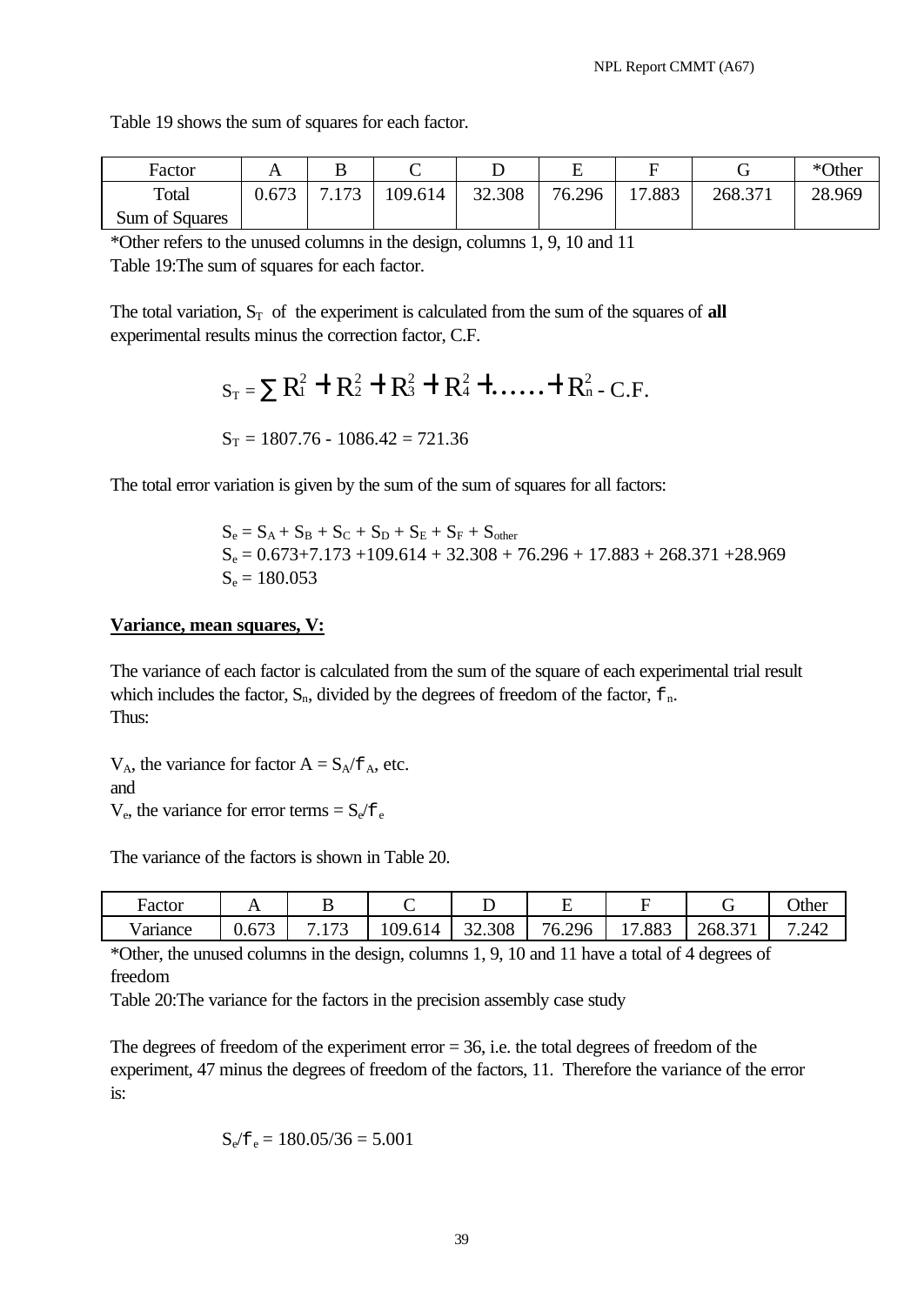### **Variance ratio, F:**

The variance ratio is the variance of the factor,  $V_A$ , divided by the error variance,  $V_e$ . e.g.

 $F_A = V_A/V_e$  for factor A

 $Fe = Ve/Ve = 1$  for error terms

The F ratios for the precision assembly case study are shown in Table 21.

| Factor | . .                            |                 |                              |       | -                          | –                                      |        | <b>Other</b> |
|--------|--------------------------------|-----------------|------------------------------|-------|----------------------------|----------------------------------------|--------|--------------|
| Ratio  | $1^{\prime}$<br>34<br>$0.13 -$ | $\sim$<br>$+34$ | 016<br>, 1 O<br><u>. .</u> . | 6.460 | 255<br>-<br>10. <i>200</i> | $\overline{r}$ $\overline{r}$<br>3.5/6 | 53.658 | .448         |

Table 21:The F ratios for the factors in the precision assembly case study

If the F ratio is  $> 6$ , this indicates that there is a possible shift in the response at the different run settings. An F Distribution Table provides a means for the determination of the significance of a factor to a specified level of confidence by comparing calculated F ratios to those from the F Distribution Table. If the F ratio is greater than the table value , then there is a significant effect.

### **P, the percent contribution:**

The percent contribution of each factor is the ratio of the factor sum, S to the sum total,  $S_T$ , Table 22.

 $P_A = S_A \times 100/S_T$ , etc.,  $P_e = S_e \times 100/S_T$ 

| Factor         | . .   | D   | ⌒<br>◡          | ∸     | <u>. </u>                  |       | ╭<br>◡ | Other |
|----------------|-------|-----|-----------------|-------|----------------------------|-------|--------|-------|
| . .            | 0.093 | 994 | 15.20<br>$\sim$ | 4.479 | 577<br>$10^{-1}$<br>10.011 | 2.479 | 37.205 | 4.016 |
| % contribution |       |     |                 |       |                            |       |        |       |

Table 22:P, the % contribution for the factors in the precision assembly case study

 $P_e = S_e \times 100/S_T = 180.053/721.34 \times 100 = 24.961\%$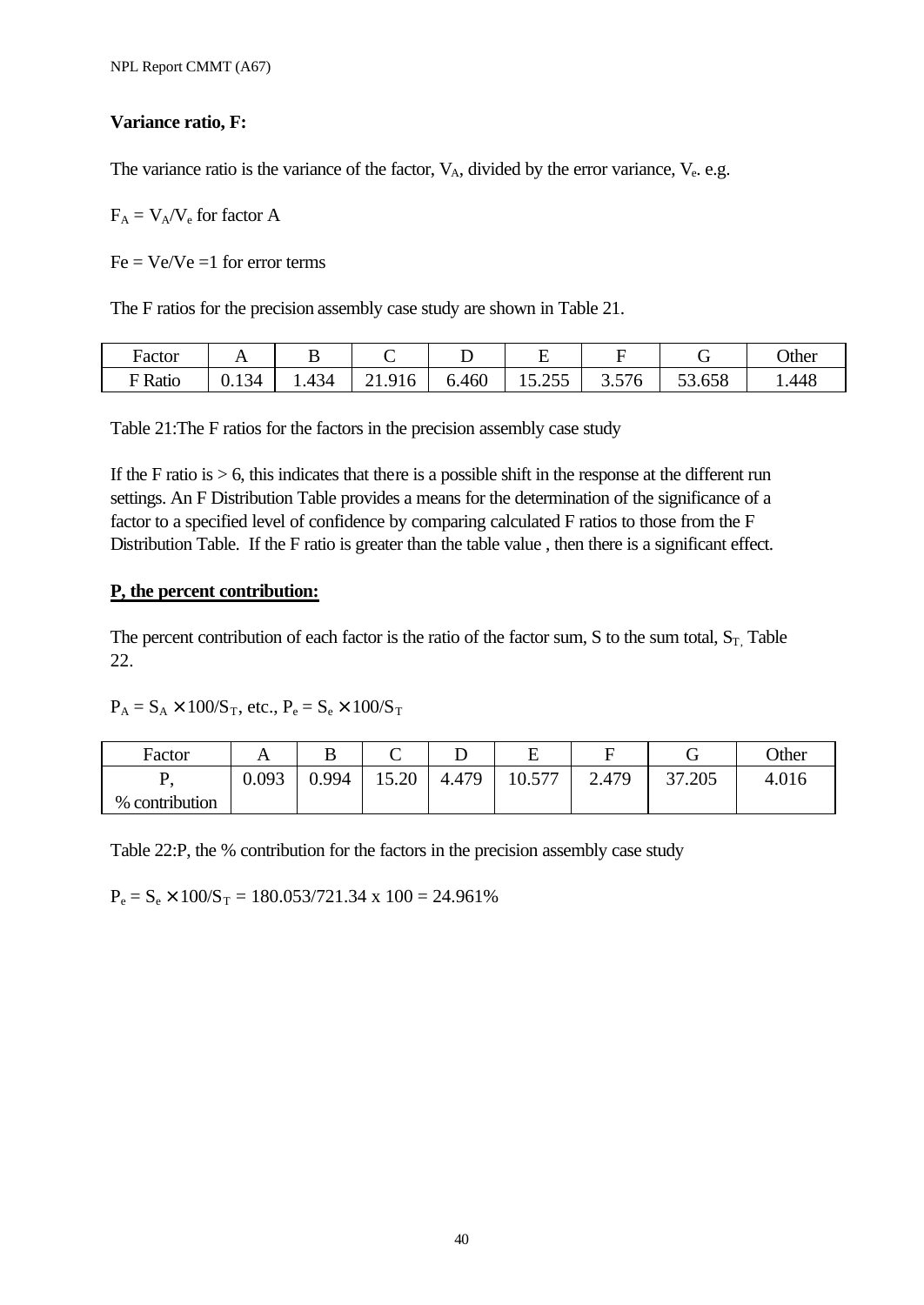|                | Degrees of     | Sum of         | Variance |         | Significance | $\mathbf{P}$ |
|----------------|----------------|----------------|----------|---------|--------------|--------------|
| Factor         | freedom        | <b>Squares</b> | Mean     | F Ratio | (from        | $\%$         |
|                | f              | <b>SS</b>      | Squares  |         | F tables)    | contribution |
| A              |                | 0.673          | 0.673    | 0.134   | 0.284        | 0.093        |
| B              |                | 7.173          | 7.173    | 1.434   | 0.761        | 0.994        |
| C              |                | 109.614        | 109.614  | 21.916  | 0.999*       | 15.196       |
| D              |                | 32.308         | 32.308   | 6.460   | $0.985*$     | 4.479        |
| E              |                | 76.296         | 76.296   | 15.255  | 0.999*       | 10.576       |
| $\overline{F}$ |                | 17.883         | 17.883   | 3.576   | $0.933*$     | 2.479        |
| G              |                | 268.371        | 268.371  | 53.658  | 0.999*       | 37.205       |
| Other          | $\overline{4}$ | 28.969         | 7.242    | 1.448   | 0.762        | 4.016        |
| Error          | 36             | 180.053        | 5.001    | 1.000   |              | 24.961       |
| Total          | 47             | 721.34         |          |         |              |              |

| Table 23 summarises the ANOVA table(Raw data), for the case study. |  |
|--------------------------------------------------------------------|--|
|--------------------------------------------------------------------|--|

\*significant factors

Table 23:ANOVA table for the case study

Further output from the ANOVA can be used to calculate the Coefficient of Determination which is a value for the coverage of the experiment by gauging the degree to which the factors tested in the experiment explain the spread of observed results. A low value for the Coefficient of Determination (less than 50%) is an indication that a significant factor (or factors) is missing from the experiment. In this case it is recommended that there is a return to Section 3.4 and repeat with a revised set of control factors.

If the Coefficient of Determination is acceptable then the "best settings" process can be readily defined by listing the control factor levels that have a positive significant effect on the output response. Control factors that are insignificant in terms of output response can be set at whichever level is most efficient and cost effective, it should be noted that this knowledge forms a crucial output from the overall methodology.

# **18.4. PREDICTION OF THE PERFORMANCE FROM THE 'OPTIMUM SETTINGS' PROCESS**

From the significant effects identified from the ANOVA it is possible to generate a response equation. Feeding the results from the "best" settings, or levels, from these significant control factors into the response equation will provide a prediction of the output performance of the process together with a confidence interval, or tolerance. This prediction can be used as a comparison of the expected "best" process output against the original objectives, (Section 5), and as a comparison of the results and analysis from the experimental array against those from the confirmation trial.

From the ANOVA table and from the response plots the probable optimum bonding process can be defined by setting the control factors at the level which produces the highest level average.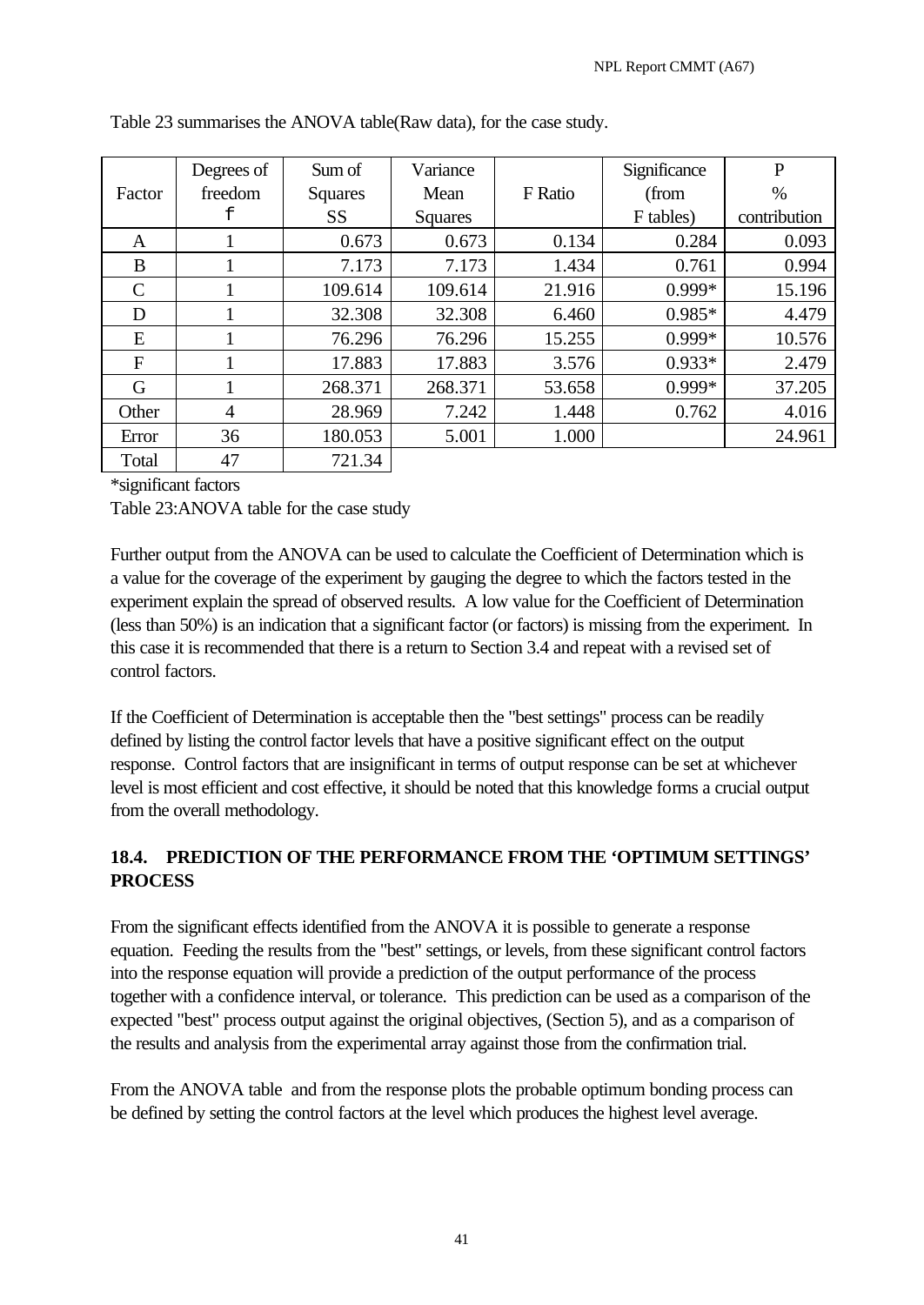| Label | <b>Factor</b>             | Level | <b>Setting</b>   | <b>Average Bond</b> |
|-------|---------------------------|-------|------------------|---------------------|
|       |                           |       |                  | Strength, kN        |
|       | Time to cure              | 2     | 120 min          | 6.27                |
|       | Time in solvent wash      | 2     | $20 \text{ min}$ | 5.58                |
|       | (cleans excess adhesive)  |       |                  |                     |
| E     | Time in oven (final cure) |       | $30 \text{ min}$ | 6.02                |
| F     | Oven temperature          |       | $20^{\circ}$ C   | 5.37                |
|       | Time post oven            |       | 12 hours         | 7.12                |

For this process the optimum condition is shown in Table 24.

Table 24. Optimum condition for precision mechanical assembly experiment

The Grand Average Performance, (GAP), of the experiment was 4.758kN, (Table 16).

As the factors C, D, E, F and G were considered significant the optimum bond strength can be predicted using the following prediction equation:

Predicted Bond Strength =

$$
= GAP + (C_2 - GAP) + (D_2 - GAP) + (E_1 - GAP) + (F_1 - GAP) + (G_2 - GAP)
$$

$$
=4.758+(6.27-4.758)+(5.58-4.758)+(6.02-4.758)+(5.37-4.758)+(7.12-4.758)
$$

### **Predicted Bond Strength = 11.33kN**

### **18.5. CONFIDENCE INTERVAL OF THE PREDICTED PERFORMANCE FROM THE 'OPTIMUM SETTINGS' PROCESS**

The formula to calculate the confidence interval for the predicted performance at the optimum condition is:

$$
C.I. = \pm \sqrt{(F(1, \ ) \times V_e / N_e)}
$$

where

 $F(1, f_e)$  = the F value from the F Distribution Table at the required confidence level at degree of freedom 1 and  $f_e$ , the degrees of freedom of the error term.

 $V_e$  = the Variance of the error term (from ANOVA table, Table 23)

and

 $N_e$  = Effective number of replications

Total number of results (or number of S/N ratios)

Degree of freedom of Grand Average, GAP, (1), + degree of freedom of all factors included in the prediction of the optimum condition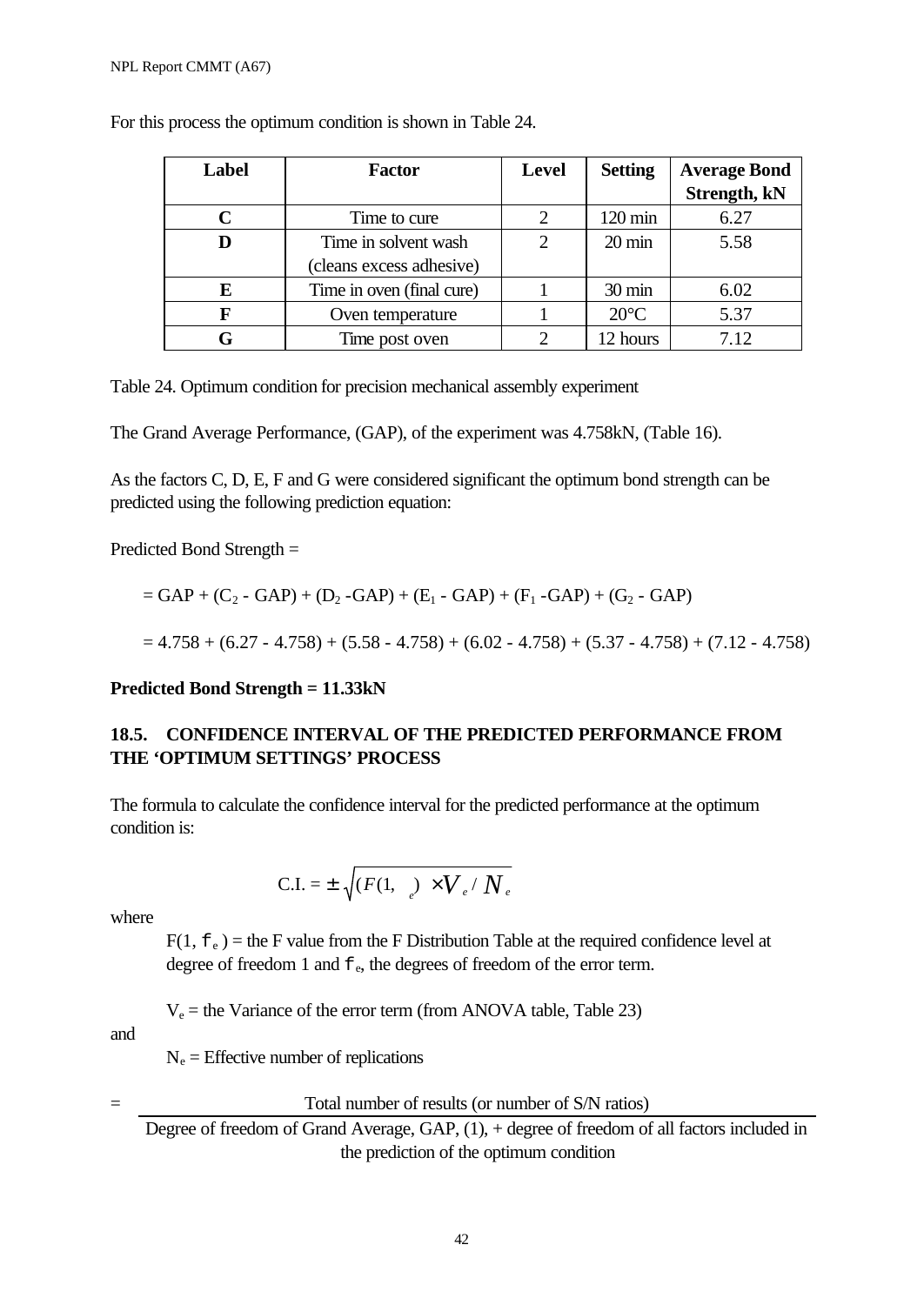Five factors, C, D, E, F and G were used to estimated the performance at the optimum condition.

Therefore: N<sub>e</sub> = 
$$
\frac{48}{(1+5)} = 6
$$

For our case study,  $F(1, f_e) = F(1, 36) = 2.8503$  from the F Distribution table at 90% confidence level and  $Ve = 5.001$ , (see ANOVA table)

and C.I. = 
$$
\pm \sqrt{(F(1, \, \circ)\times V_{\rm e}/N_{\rm e}} = \pm \sqrt{2.8503 \times (48/6)} = \pm 1.541 \,\rm{kN}
$$

### **Predicted Bond Strength = 11.33kN ± 1.541kN**

### **19. RUNNING THE CONFIRMATION TRIAL**

It is always essential to confirm the results and analysis from the experimental array with additional confirmation trials using the "best settings", or optimum, process. The confirmation trial also assures the reproducibility of process performance in a different time frame compared with the original experiment. If the performance of the "best settings" process in the confirmation trial is significantly lower than the predicted range then it is probable that extra causal factors exist. For this occurrence, it is recommended to redefine and/or select additional casual factors as detailed in Section 8 and then repeat the methodology with the revised set of control factors.

For the confirmation trial for the precision mechanical assembly case study, twelve core/rail bonds were prepared using the optimum process as shown in Table 24.

Since factors A and B show no significance there is freedom to choose whichever level suits the production process.

### Therefore:

factor A, Parts temperature, was set at ambient temperature, Level  $1,20^{\circ}$ C and factor B, Time in fixture before cure, was set for the shortest time, Level 1, 5 minutes.

This process resulted in a mean bond strength of 11.41kN with the lowest value being 8.90kN which is very close to the prediction.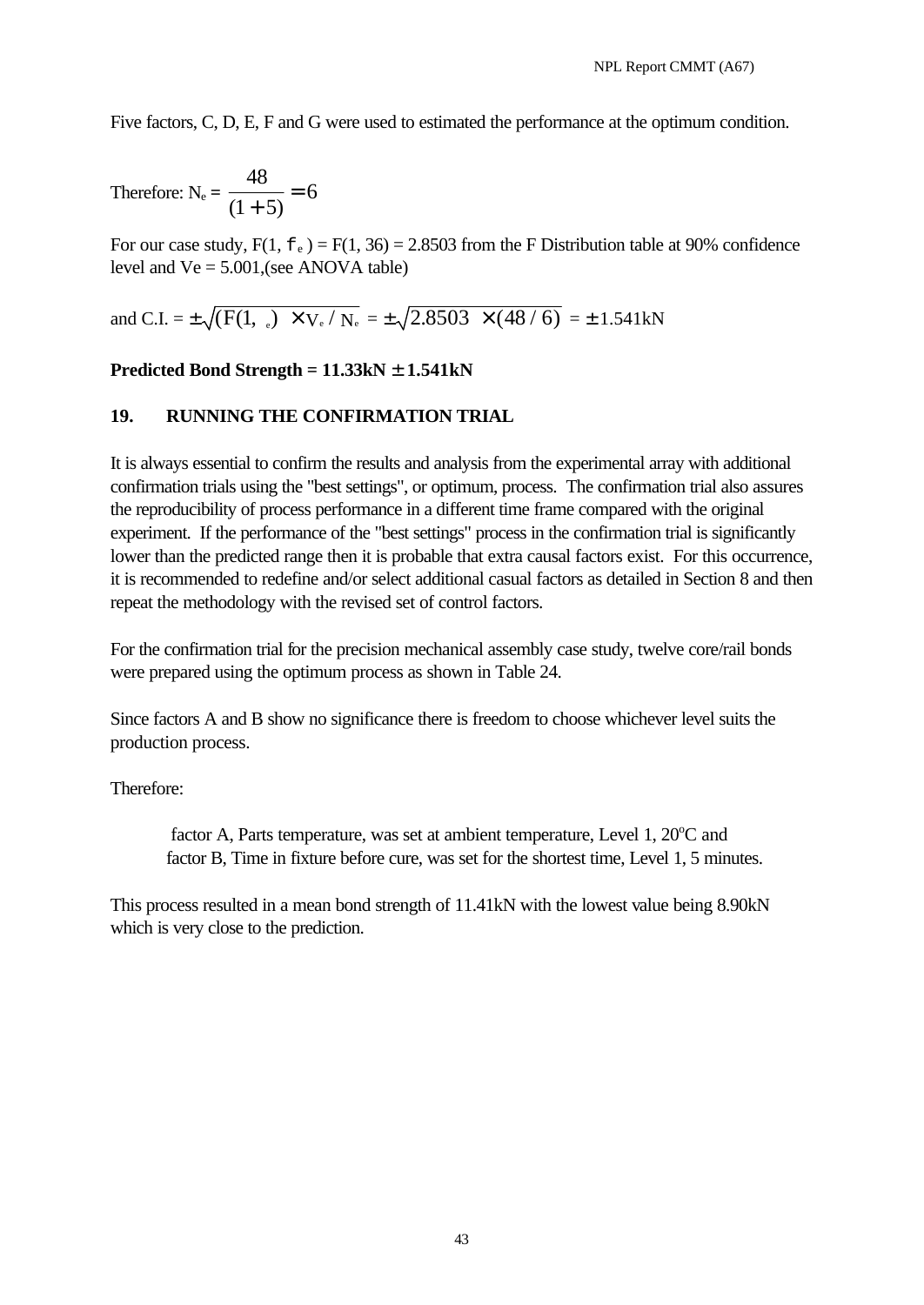# **20. RUNNING FURTHER EXPERIMENTS IN THE 'OPTIMUM SETTINGS' ZONE, CONFIRMATORY EXPERIMENTS**

If there are any concerns about the linearity of response between the levels tested for one or more, control factor(s), or just a desire for more detail on the response characteristics of a few "key" control factors, then it is recommended that a further small experiment is performed. This is preferable to trying to obtain all the information from the original experiment and making it too large and difficult to manage and control.

# **21. CONCLUSIONS**

The structured approach in the design of experiments technique is the backbone of the success of the method. This approach ensures that no items are overlooked in the analysis of the process. In the first instance, a clear definition of the problem, objectives and measurement system are important to ensure the correct focus to the work. The brainstorming session is the most crucial step because no amount of statistical theory can compensate for a critical factor that has been missed and the views of ALL the people involved in the process must be considered in the selection of the control factors for the experiment. An open airing of all the views of the personnel involved with the process can lead to a more efficient analysis of the current operating conditions and aid its modification. The list of factors which are developed at this session will be useful for fine-tuning the process after the initial confirmation trials. Any important controlling factor missed in the initial series of experiments can usually be picked up by re-examining the brainstorming session. Once the list of factors has been selected the experimental design can be selected

Once the design has been selected and the experimental trials completed, the objective of the subsequent analysis is to seek answers to the following:

- 1. What is the optimum condition?
- 2. Which factors contribute to the results and by how much?
- 3. What will be the expected result at the optimum condition?

The use of graphical and statistical, (ANOVA), methods to determine the consistency, repeatability and robustness of the process all play a role in providing the solution to these questions.

The Coefficient of Determination, (which can be calculated from ANOVA ), is used to gauge the degree to which the factors tested in the experiment explain the spread of observed results. A value for the Coefficient of Determination of less than 50%, is an indication that a significant factor/s has been missed from the experiment. If this is the case, then the methodology should be repeated and additional factor/s added displacing those factor/s which have a minor role in the process.

The % contribution term, P, in the ANOVA table also acts as an indicator as to the validity of the selected factors in the process. If P, of the error terms is greater than 50%, it is again an indication that a significant factor/s has been missed from the experiment.

Finally, the confirmation trial is essential, to ratify the selection of variables to be investigated and the experimental analysis, before the process is installed in production. A committed team approach is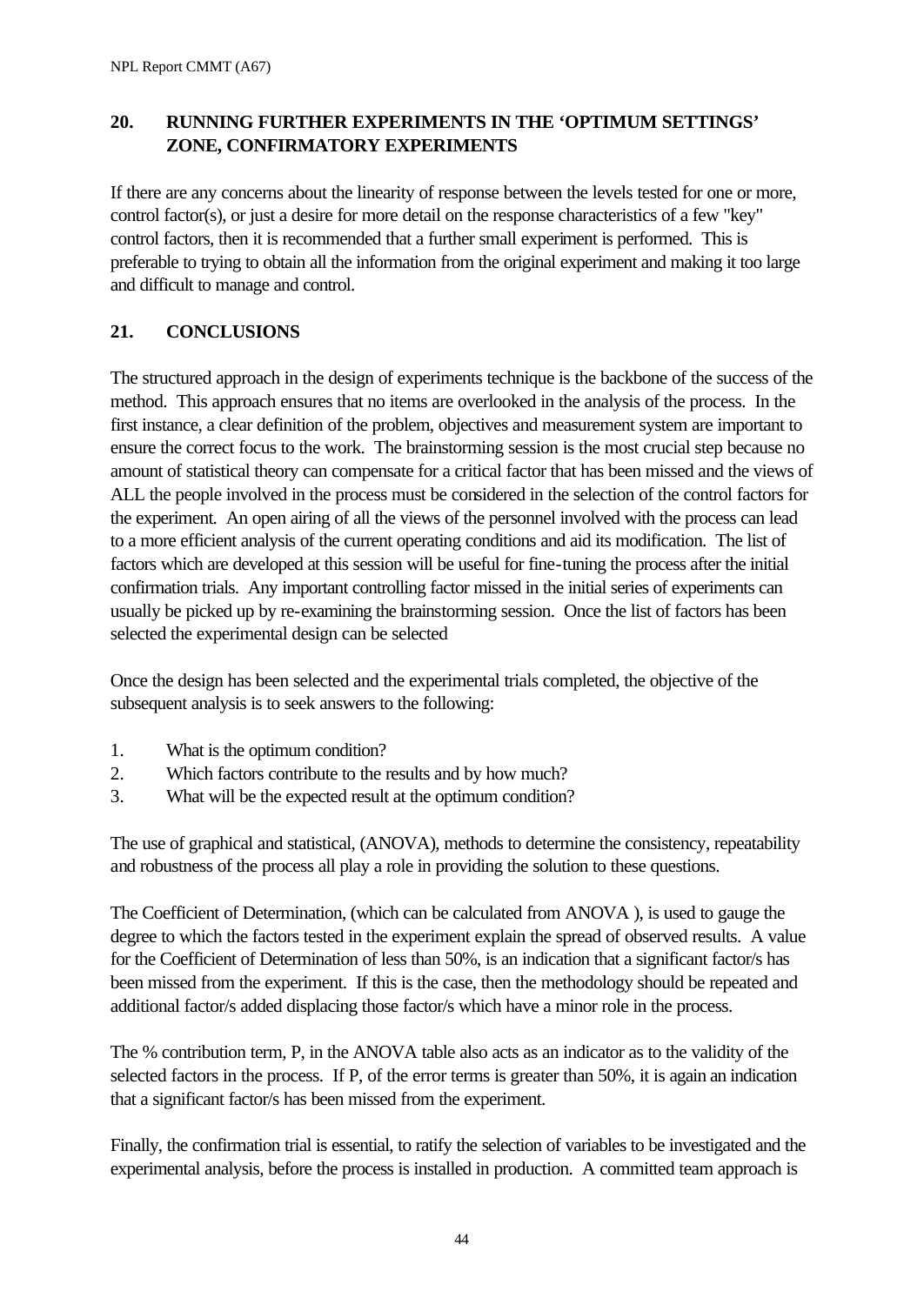needed to ensure that the discipline of the methodology is maintained to a successful completion, short cuts will normally lead to failure.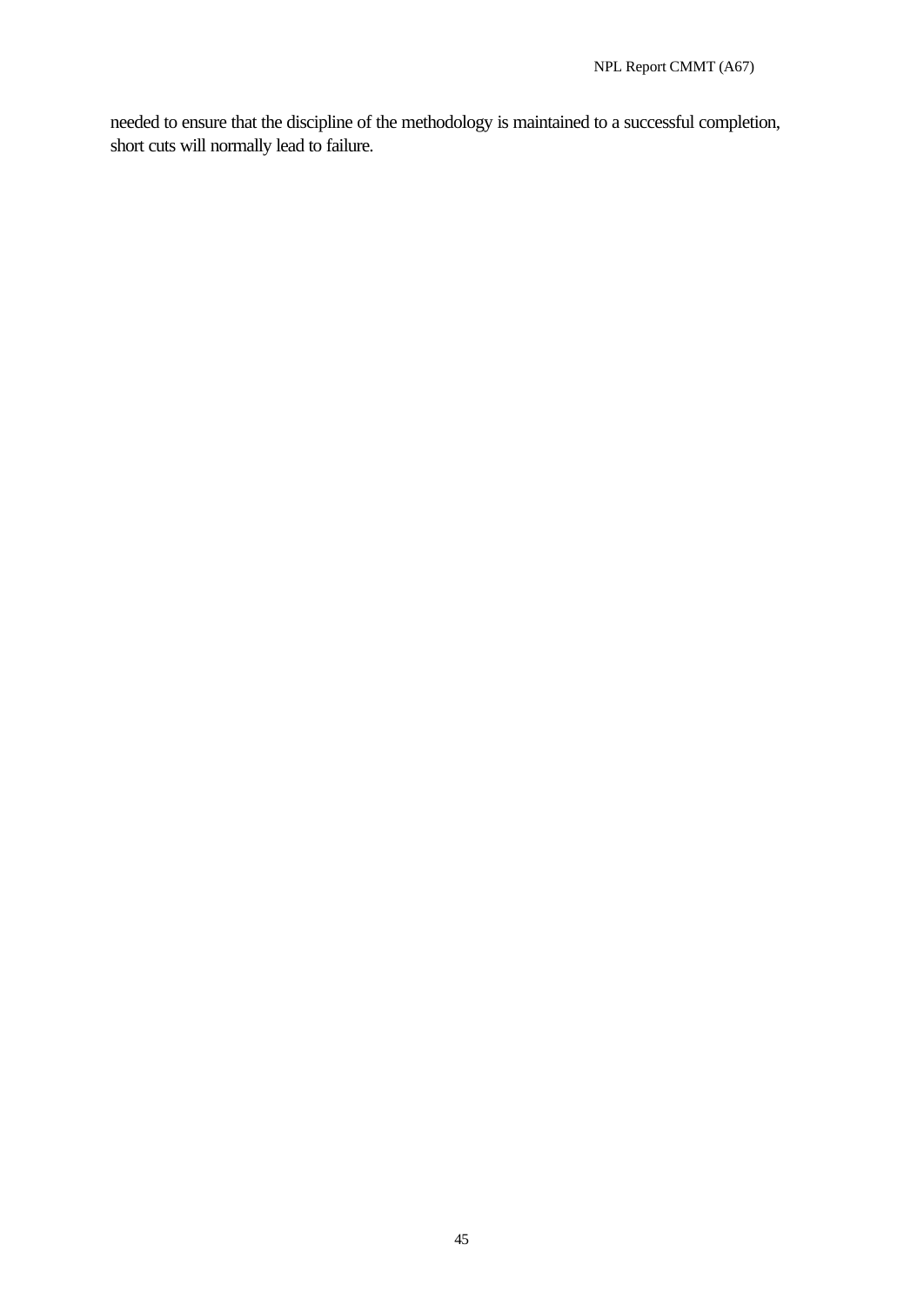### **22. REFERENCES**

- 1. MTS Adhesives Project 5:Measurements For Optimising Adhesives Processing;Report 3; Case Study: Precision Mechanical Assembly in the Business Machines Industry
- 2. MTS Adhesives Project 5:Measurements For Optimising Adhesives Processing;Report 4; Case Study: Packaging Applications 1 & 2: Summary Report
- 3. MTS Adhesives Project 5:Measurements For Optimising Adhesives Processing;Report 5; Case Study: Packaging Application 1: Full Report
- 4. MTS Adhesives Project 5:Measurements For Optimising Adhesives Processing;Report 6; Case Study: Packaging Application 2: Full Report
- 5. MTS Adhesives Project 5:Measurements For Optimising Adhesives Processing;Report 7; Case Study: Access Flooring Application
- 6. MTS Adhesives Project 5:Measurements For Optimising Adhesives Processing;Report 8; Case Study: Construction Application - Steel Plate Bonding
- 7. Schmidt S., R., Launsby R., G., Understanding Industrial Design Experiments, 4th Edition. Colorado Springs, CO: Air Academy Press 1994.
- 8. Box G., E., P., Behnken D., W., Some New Three Level Designs for the Study of Quantitative Variables, Technometrics 2 1960 pp 455-475

# **23. LIST OF FIGURES**

| Figure 4:Design tree showing the combinations of 4 factors with factor b nested in a27                |  |
|-------------------------------------------------------------------------------------------------------|--|
| Figure 5:Design tree showing the combinations of 4 factors with factor b nested in a resolved into    |  |
|                                                                                                       |  |
|                                                                                                       |  |
| Figure 6:Response plot of average data for the factors for precision mechanical assembly experiment35 |  |
| Figure 7: S/N response plot of the factors in the precision mechanical assembly experiment37          |  |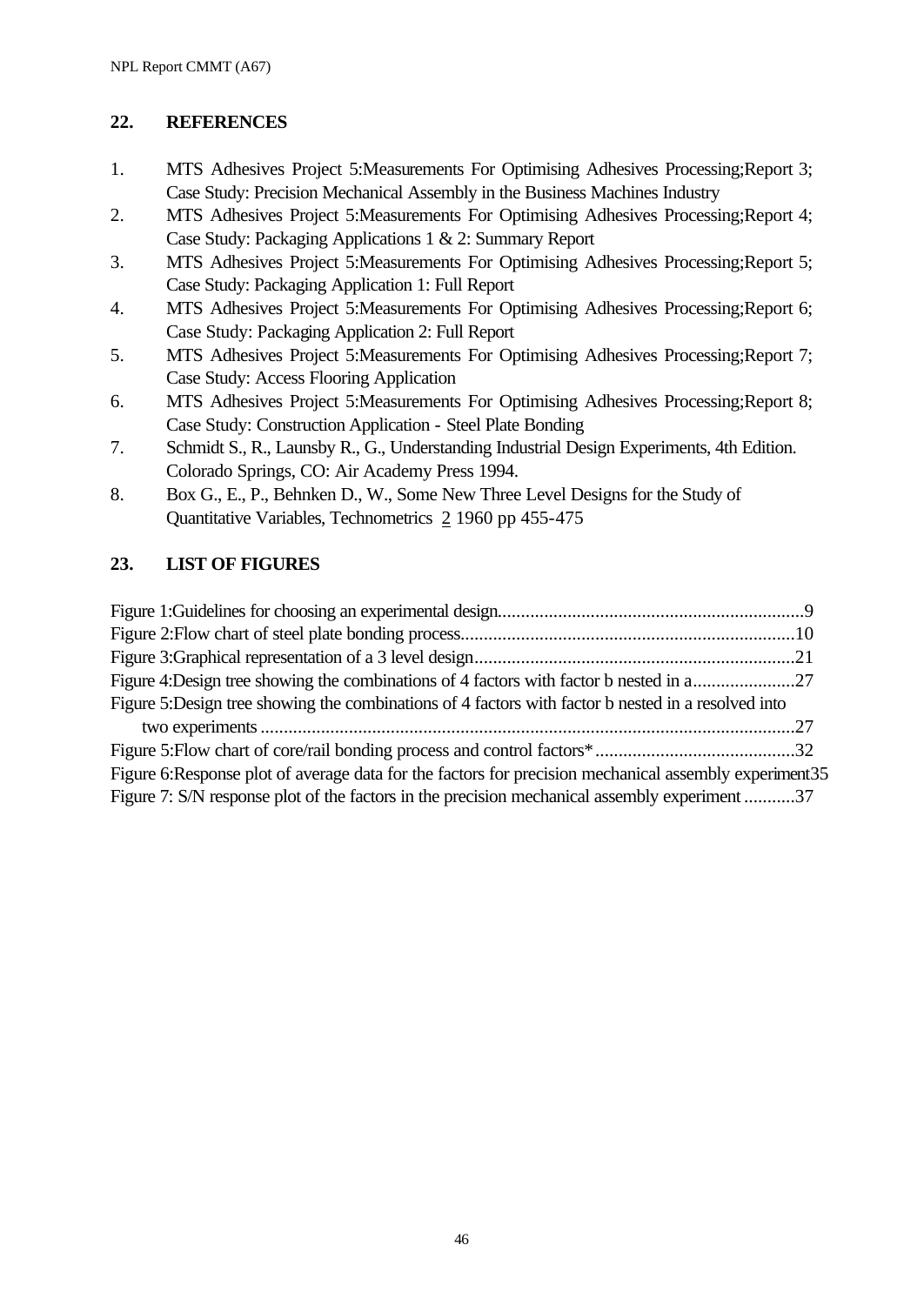# **APPENDIX 1 SOFTWARE FOR DESIGN OF EXPERIMENTS**

| Package                              | Supplier                  | Operating system | Designs                                                                                                                   |
|--------------------------------------|---------------------------|------------------|---------------------------------------------------------------------------------------------------------------------------|
| DOE Wisdom                           | <b>Launsby Consulting</b> | Windows 3.1      | D-Optimal Full and Fractional Designs                                                                                     |
|                                      | <b>USA</b>                | and              | <b>Plackett-Burman Designs</b>                                                                                            |
|                                      |                           | Windows 95       | Taguchi's common orthogonal arrays                                                                                        |
|                                      |                           |                  | <b>Box-Behnken Designs</b>                                                                                                |
|                                      |                           |                  | <b>Central Composite Designs</b>                                                                                          |
| Q-EDGE                               | Air Academy Associates    | Windows 3.1      | Full and Fractional Designs                                                                                               |
|                                      | <b>USA</b>                |                  | Taguchi's common orthogonal arrays                                                                                        |
|                                      |                           |                  | <b>Box-Behnken Designs</b>                                                                                                |
|                                      |                           |                  | <b>Central Composite Designs</b>                                                                                          |
|                                      |                           |                  | Custom designs                                                                                                            |
| DOE KISS for                         | Air Academy Associates    | Windows 3.1      | Full and Fractional Designs                                                                                               |
| Excel                                | <b>USA</b>                | and              | <b>Plackett-Burman Designs</b>                                                                                            |
|                                      |                           | Microsoft Excel  | Taguchi's common orthogonal arrays                                                                                        |
|                                      |                           |                  | <b>Box-Behnken Designs</b>                                                                                                |
|                                      |                           |                  | <b>Central Composite Designs</b>                                                                                          |
|                                      |                           |                  | <b>Nested Designs</b>                                                                                                     |
|                                      |                           |                  | Custom designs                                                                                                            |
| DOE-PC IV                            | Quality America Inc.      | Windows 3.1      | <b>Full and Fractional Designs</b>                                                                                        |
|                                      | <b>USA</b>                |                  | <b>Plackett-Burman Designs</b>                                                                                            |
|                                      |                           |                  | John's 3/4 Designs*                                                                                                       |
|                                      |                           |                  | <b>Box-Behnken Designs</b>                                                                                                |
|                                      |                           |                  | <b>Central Composite Designs</b>                                                                                          |
|                                      |                           |                  | D-Optimal                                                                                                                 |
| <b>MODDE</b> for                     | Umetri AB                 | Windows 3.1      | <b>Full and Fractional Designs</b>                                                                                        |
| Windows                              | Sweden                    |                  | <b>Plackett-Burman Designs</b>                                                                                            |
|                                      |                           |                  | <b>Box-Behnken Designs</b>                                                                                                |
|                                      |                           |                  | <b>Central Composite Designs</b>                                                                                          |
|                                      |                           | Windows 3.1      | D-Optimal                                                                                                                 |
| <b>CARD</b> Design<br>of Experiments | S-Matrix Corp. USA        | and              | <b>Full and Fractional Designs</b><br><b>Box-Behnken Designs</b>                                                          |
| Software for                         |                           | Microsoft Excel  | <b>Central Composite Designs</b>                                                                                          |
| Windows                              |                           | V <sub>5</sub>   | Nested and Mixture Designs                                                                                                |
|                                      |                           |                  | S-Matrix custom Designs                                                                                                   |
| Qualitek -4                          | Nutek Inc USA             | Windows 3.1      | <b>Taguchi Designs</b>                                                                                                    |
| SAS/QC                               | <b>SAS Institute USA</b>  | Windows 3.1      | <b>Full and Fractional Designs</b>                                                                                        |
|                                      |                           | Windows NT       | <b>Taguchi Designs</b>                                                                                                    |
|                                      |                           | <b>UNIX</b>      | <b>Plackett-Burman Designs</b>                                                                                            |
|                                      |                           |                  | <b>Box-Behnken Designs</b>                                                                                                |
|                                      |                           |                  | <b>Central Composite Designs</b>                                                                                          |
|                                      |                           |                  | D-Optimal                                                                                                                 |
| <b>PEXLAB</b>                        | Leeds University UK       | <b>UNIX</b>      | Design of symmetrical and asymmetrical                                                                                    |
| Planning                             |                           |                  | balanced factorial experiments                                                                                            |
|                                      |                           |                  |                                                                                                                           |
| <b>EXperiments</b>                   |                           |                  |                                                                                                                           |
| <b>LAB</b> oratory                   |                           |                  |                                                                                                                           |
| number of available interactions.    |                           |                  | *John's 3/4 Designs are 3/4 fractions of the regular fractional factorials with rows and columns selected to maximise the |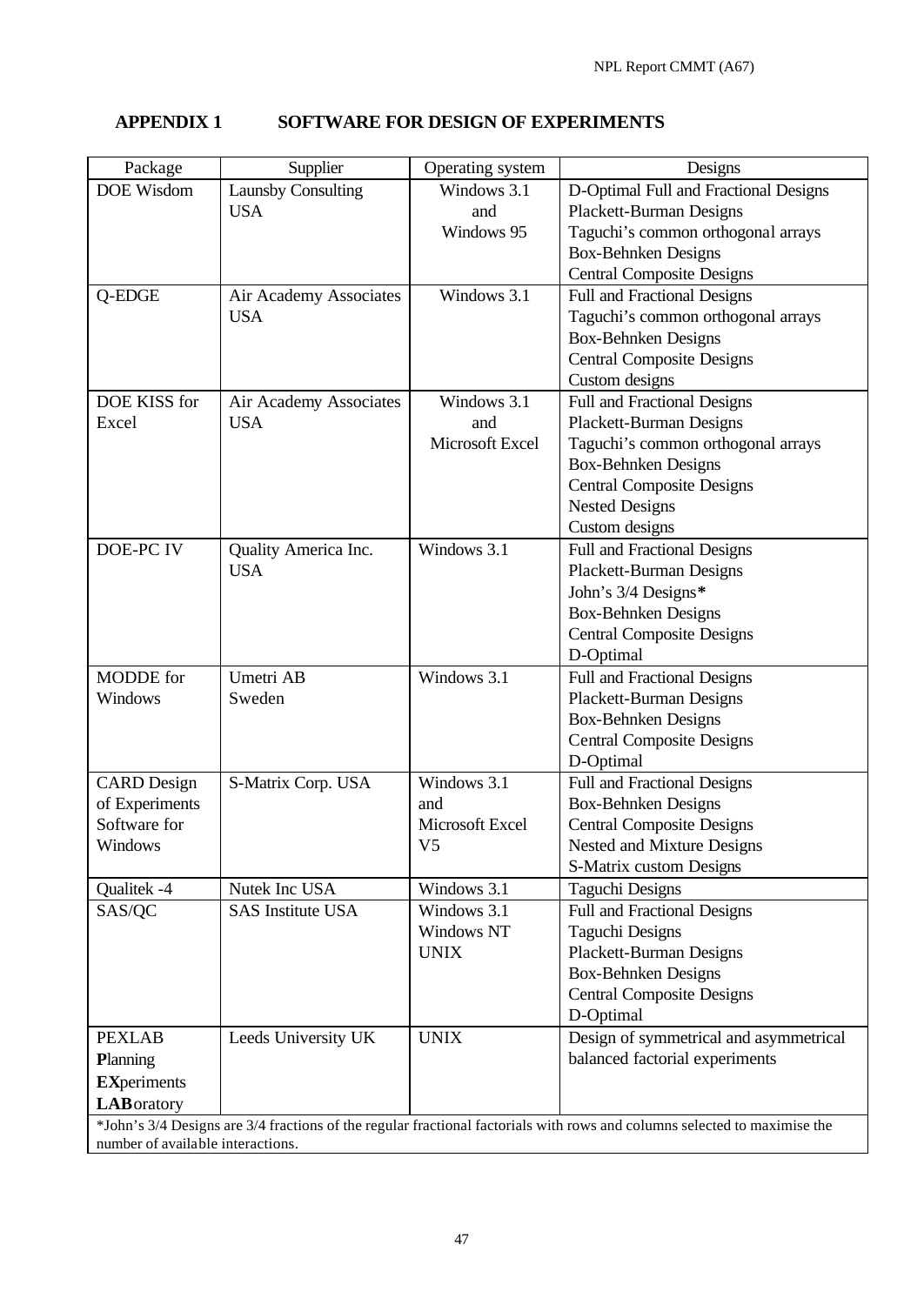# **APPENDIX 2. FURTHER READING**

- 1. Roy R., A Primer on the Taguchi Method, Society of Manufacturing Engineers 1990
- 2. Peace G., S., Taguchi Methods, A Hands on Approach, Addison-Wesley
- 3. Launsby R., G., Weese D., L., Straight Talk On Designing Experiments, 2nd Edition. Colorado Springs, CO: Launsby Consulting 1995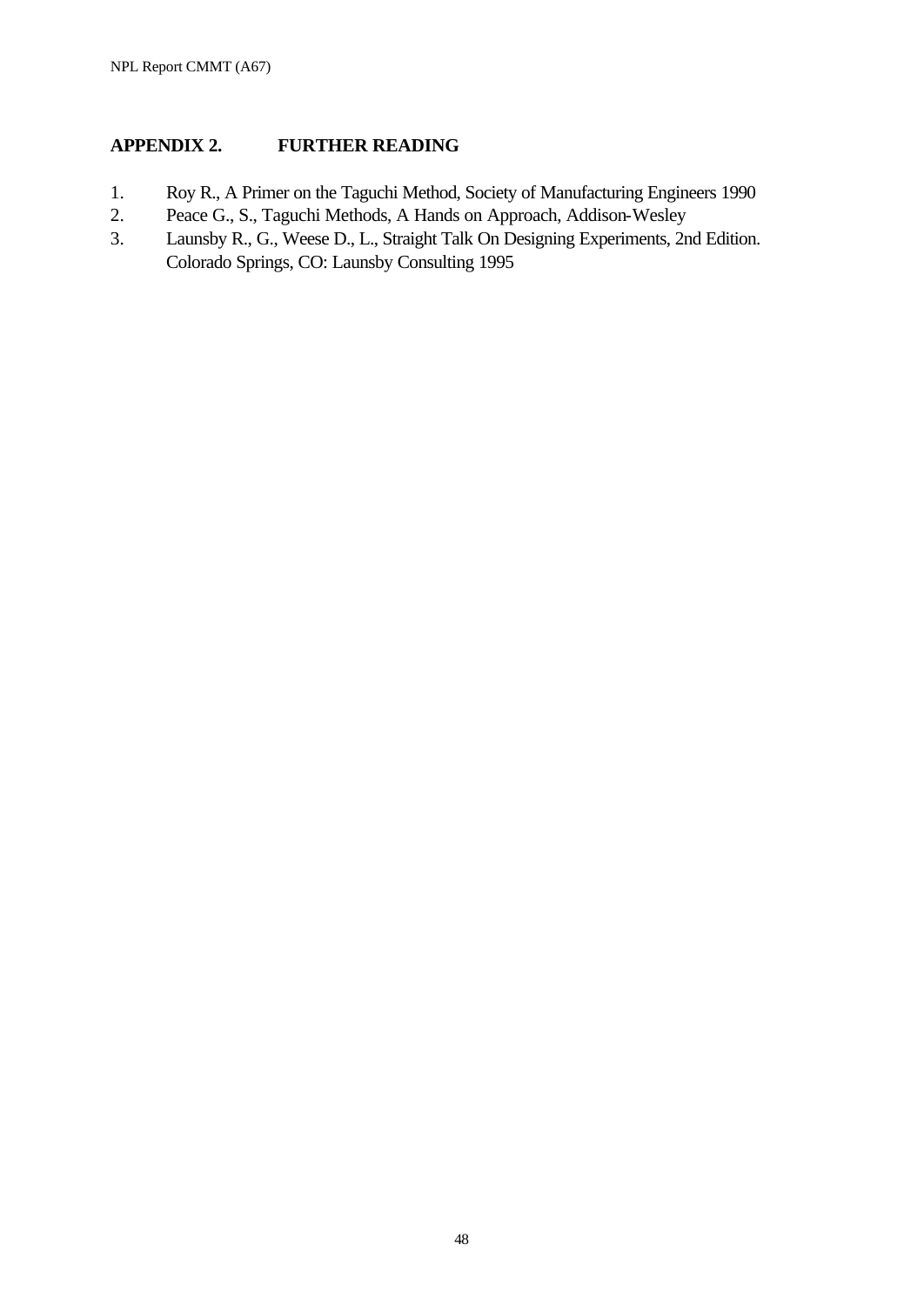### **GLOSSARY**

**ANOVA**, **AN**alysis **O**f **VA**riance can be applied to determine the relative contributions of the factors to the optimum condition.

The analysis of variance calculates quantities known as ; degrees of freedom, sums of squares, mean squares , variance ratio etc. and presents them in a standard tabular format

### **Degrees of Freedom, f.**

The number of degrees of freedom,  $f$ , for a factor or a column is equivalent to one less than the number of levels.

### **Variance, mean squares, V:**

The variance of each factor is calculated from the sum of the square of each experiment result including the factor, S, divided by the degrees of freedom of the factor,  $E_n$ .

### **Variance ratio, F:**

The variance ratio is the variance of the factor,  $V_A$ , divided by the error variance,  $V_e$ . If F is  $> 6$ , this indicates that there is a likely shift in the response at the different run settings. An F table provides a means for the determination of the significance of a factor to a specified level of confidence by comparing calculated F ratios to those from the F distribution. If the F ration is greater than the table value , then there is a significant effect.

### **P, the percent contribution:**

The percent contribution of each factor is the ratio of the factor sum, S to the sum total,  $S_T$ 

### **Pure sum of squares, S¢:**

The pure sum of squares is the sum minus the product of the degrees of freedom and the error variance.

 $S_T$  the total variation,  $=$  the sum of the squares of all experimental results minus the correction factor, C.F.

### **Correction factor, C.F.** =  $T^2/N$

where

T= Total of all results and N is the total number of experiment al trials

**Alaising:**In a design matrix columns which are identical are said to be aliased. This **aliasing** prevents individual assessment of the factors. See also **confounding**.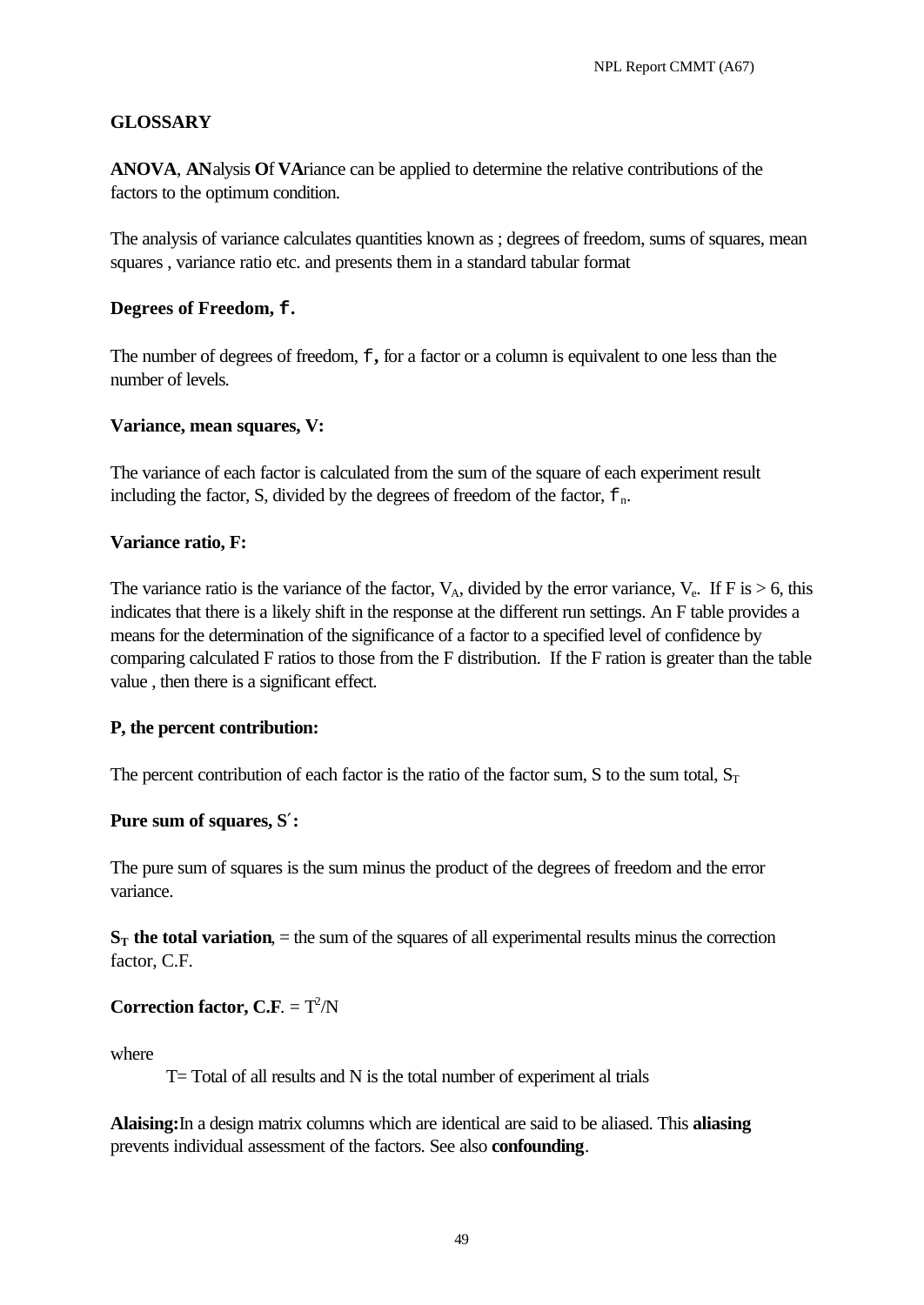**Box-Behnken**: A 3 level design used for modelling quantitative factors. Estimates **all** linear , quadratic and 2-way linear interactions

**Box-Wilson or Central composite design**: A 3 level design used for modelling and robust design. Estimates all linear , quadratic effects. Estimates all, some or no interactions.

A typical design is formulated from three distinct blocks:

- 1. F. a factorial block which can be of resolution  $R_{III}$ ,  $R_{IV}$  or  $R_{IV}$  depending on the application and level of interactions required.
- 2. C. a centre point block which gives an estimate of pure experimental error and maintains the orthogonality of the design. The number of centre points,  $n_c$ , can be calculated from the formula :

$$
n_c = \sqrt[4]{n_f + 1} - 2f
$$
 Equation 4

where:

|     | $n_c$ = number of centre points                                        |
|-----|------------------------------------------------------------------------|
|     | $n_f$ = number of experimental trials in the factorial (2-level) block |
| and | $f =$ number of factors                                                |

and

3. A. an axial block of  $2*f$ , experimental trials. The value of  $\alpha$  is commonly chosen to be  $(n_f)^4$  where  $n_f$  is the number of experimental trials in the factorial (2-level) block. These values are selected to allow the predicted response to be estimated with equal variance from any direction from the centre of the design. This property is called **rotatability**. Whilst rotatability is a desired design property it is not a compulsory feature for a successful design.

**Central composite face design:**A central composite design, (Box-Wilson), with no rotatability, i.e.  $\alpha = 1$ .

# **Confidence interval, C.I.:**

The expression to calculate C.I**.** for the predicted performance at the optimum condition is:

$$
C.I. = \pm \sqrt{(F(1, \, \_e) \times V_e / N_e}
$$

where

 $F(1, f_e)$  = the F value from the F Distribution Table at the required confidence level at degree of freedom 1 and  $f_e$ , the degrees of freedom of the error term.

 $V_e$  = the Variance of the error term (from ANOVA table)

and

 $N_e$  = Effective number of replications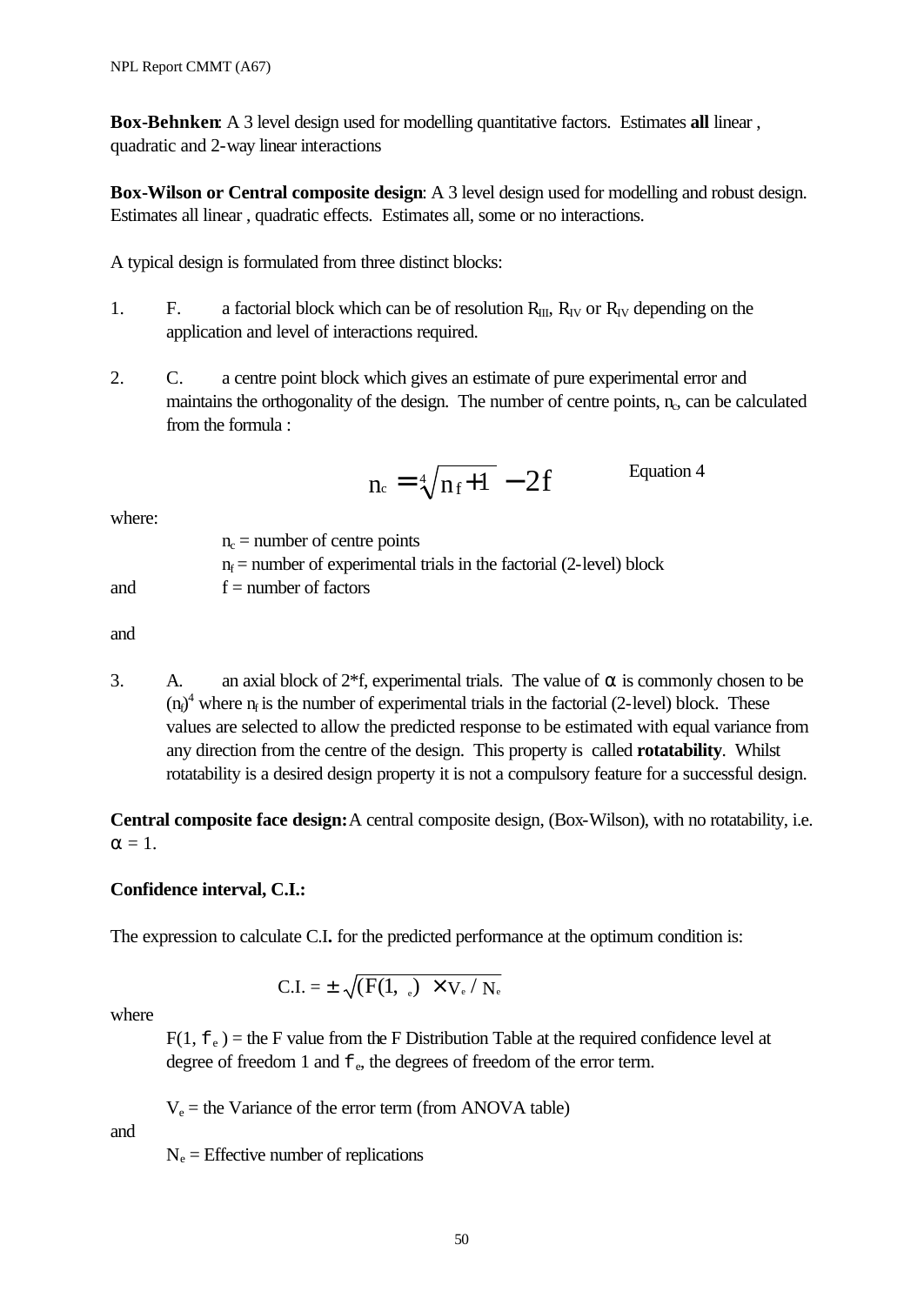= Total number of results (or number of S/N ratios)

Degree of freedom of Grand Average, GAP, (1), + degree of freedom of all factors included in the prediction of the optimum condition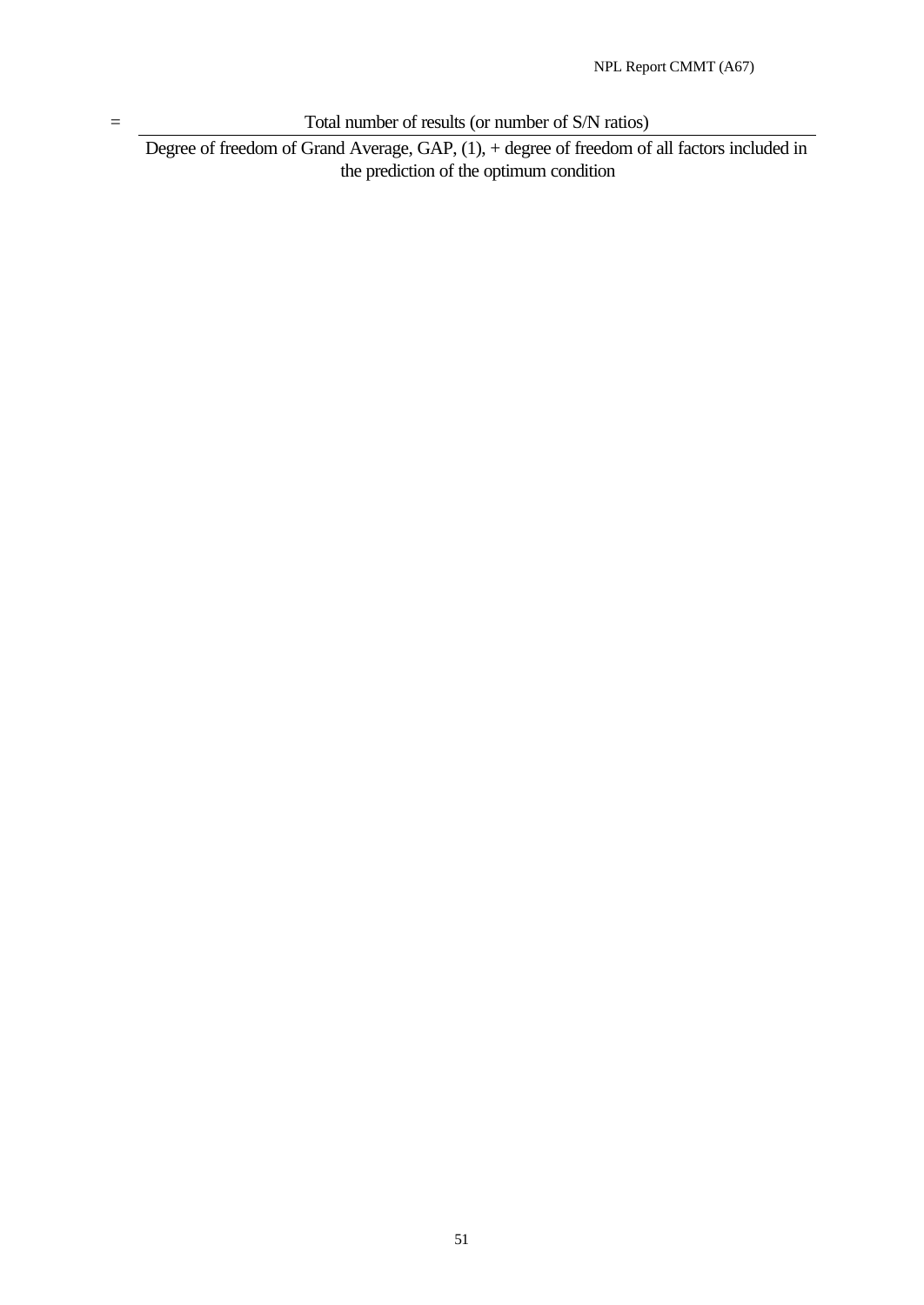To calculate C.I. for a factor, N<sub>e</sub>, becomes:

Total number of results (or number of S/N ratios)

Degree of freedom of Grand Average, GAP, (1), + degree of freedom of all factors included in estimate of the mean

for example for a single factor the denominator is  $(1+1)$ , for a two way interaction, i.e. AxB, the denominator is  $(1+2)$ .

**Confounding:**, partial aliasing of factors and interaction with each other.

**D-optimal designs**: Due to the ready availability of low cost computing, a new class of experimental design has been developed, (ca. 1985), using near orthogonal matrices. These designs are based on the optimisation of the determinant, D, of a matrix and its transpose, i.e.  $D = |M'M|$ . Optimal values of D vary with the number of runs, n.

**Foldover design** are types of 2 level fractional factorial in which the basic design is supplemented by the complement of the basic design.

**Full factorial:** a design matrix of all possible combination of runs. The number of experimental runs for a full factorial experiment, all possible permutations of factors examined, can be determined from the relationship;

$$
n=L^{\rm f}
$$

**n** = number of experimental runs

 $L =$  number of levels and  $f$  = the number of factors

**Fractional factorial:** a design matrix which is a fraction of the full factorial matrix. The formula which calculates the number of experimental runs in a fractional factorial array for a designated number of factors is:

$$
n=L^{\scriptscriptstyle f\text{-}q}
$$

Where  $n =$  the number of experimental runs

 $L =$  the number of levels f is the number of factors

and

q is a positive integer which designates the fraction of the full factorial matrix,

i.e.  $q = 1$  equals a 1/2 design fraction,  $q = 2$  equals a 1/4 design fraction,  $q = 3$  equals an 1/8 design fraction ...q= 6 equals a 1/64 design fraction etc.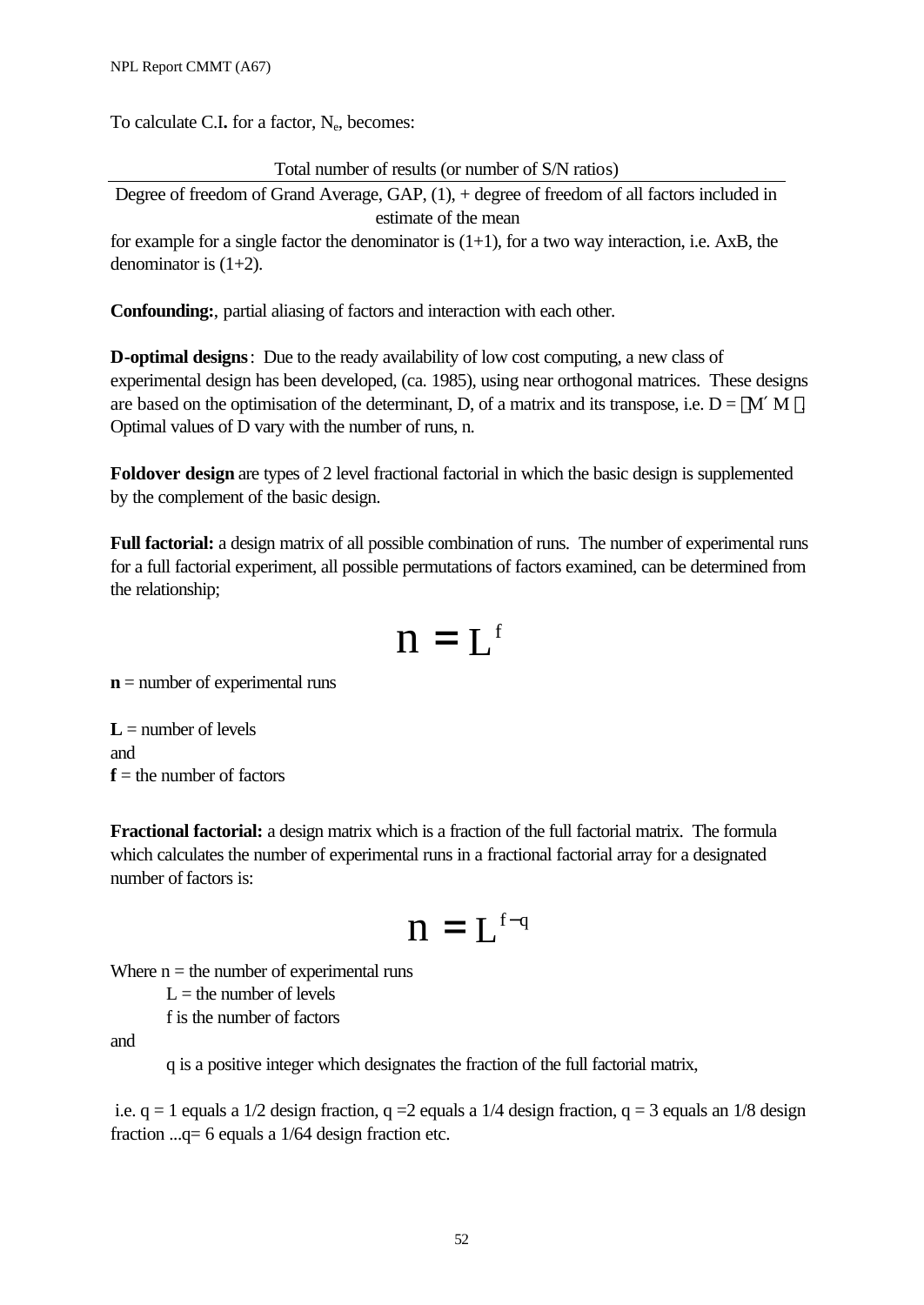**Levels**, or settings, for the control factors in the experiment are fixed to test the "robustness" of the process to each parameter.

**Mixture designs:** These are used when you have a process where the sum of the actual factor settings must equal the same fixed total for every run

**Modelling:**A process/experiment can be modelled by selecting three factors at three levels and using **Central composite** or **Box-Behnken** design matrix.

**Orthogonal**: When a matrix is balanced vertically **and** horizontally the matrix is said to be orthogonal. In mathematical terms, vertical balancing occurs if the sum of each column is zero. Horizontal balancing occurs when the sum of the products of the corresponding rows in two columns is zero. A design is horizontally balanced if each two column combination sums to zero. These orthogonal matrices allow factors to be evaluated independently.

**Nested designs:**A special design required when the settings of one factor are dependent upon the settings of another.

**Plackett-Burman designs** are R<sub>III</sub> designs used for screening a large number of factors. These designs are based on Hadamard matrices which are generated in multiples of 4, not 2 as in fractional factorial designs, i.e. the number of runs is 4, 8, 12, 16, 20, 24.....etc.

**Random balanced designs**: These designs are produced by randomly generating the first n/2 runs for f factors. The design is then folded to generate a the final balanced design. For this type of design the number of runs, n, is determined independently of the number of factors.

**Randomisation:** This is the mixing or shuffling of the order in which events occur so that each event has an equal chance of being selected or happening next. Within the context of the experiment, randomisation can refer to the sequence in which the experimental runs are carried out, sample are collected or measurements are taken. Randomisation serves two purposes:

1. prevent systematic bias that could be caused by creating or collecting data

and

2. to reduce the effect of the non-relevant factors and other effects not measured under the scope of the experimental plan.

**Repetition:** A type of randomisation in which groups of data are mixed so that each group of data has an equal chance of being selected. When a group is selected, each unit or data point within that group is automatically selected as part of that group.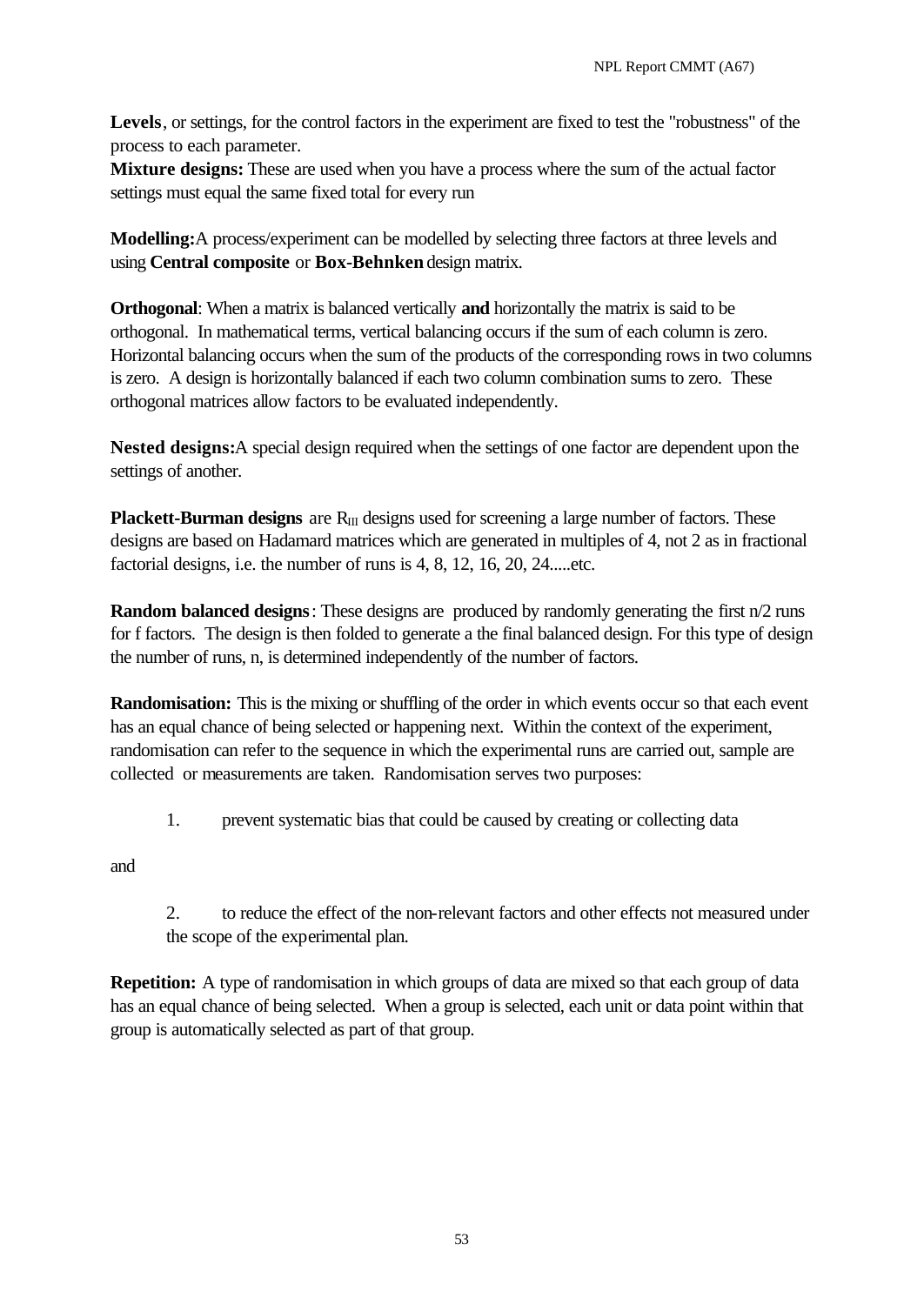**Resolution**, **R.** The term used to describe the effect of the degree of aliasing in a design. The definitions of the various. orders of resolution are as follows:

| $R_{II}$ - Resolution 2  | A design in which the main effects are aliased with other main effects. This<br>is obviously a design to be avoided.                                                                                                                                                                                                                                                                          |  |
|--------------------------|-----------------------------------------------------------------------------------------------------------------------------------------------------------------------------------------------------------------------------------------------------------------------------------------------------------------------------------------------------------------------------------------------|--|
| $R_{III}$ - Resolution 3 | A design in which the main effects are not aliased with each other, but main<br>effects are aliased with two-way interactions. Used in screening a large<br>number of factors to find the most important.                                                                                                                                                                                     |  |
| $R_{IV}$ - Resolution 4  | A design where the main effects are not aliased with each other or with<br>two-way interactions. However the two way interactions are aliased with<br>each other. Designs of this type are typically used in the experimental<br>modelling. Some knowledge of the two-way interactions is required to<br>determine which aliased two-way interactions are used in the prediction<br>equation. |  |
| $R_V$ - Resolution 5     | A design in which the main factors and the two-way interactions are not<br>aliased and the two way interactions are also not aliased with each other.<br>Used in designing prediction equations that will not have concerns due to<br>interactions.                                                                                                                                           |  |
| $R_{N}$                  | Required if higher interactions are of interest. High resolution designs<br>eliminate aliasing of higher order interactions.                                                                                                                                                                                                                                                                  |  |

**Response graph**: A method of depicting factor effects.

### **Robust Design**

A robust design can be demonstrated by finding settings for the control factors so that the measured response is insensitive to the noise, variation each input factor.

### **Rotatability**

The predicted response is able to be estimated with equal variance from any direction from the centre of the design, (see Box-Wilson, central composite design , Section 13.4). Whilst rotatability is a desired design property it is not a compulsory feature for a successful design.

### **Screening**:

The important few factors of the experiment/process are separated from those which have little or no effect.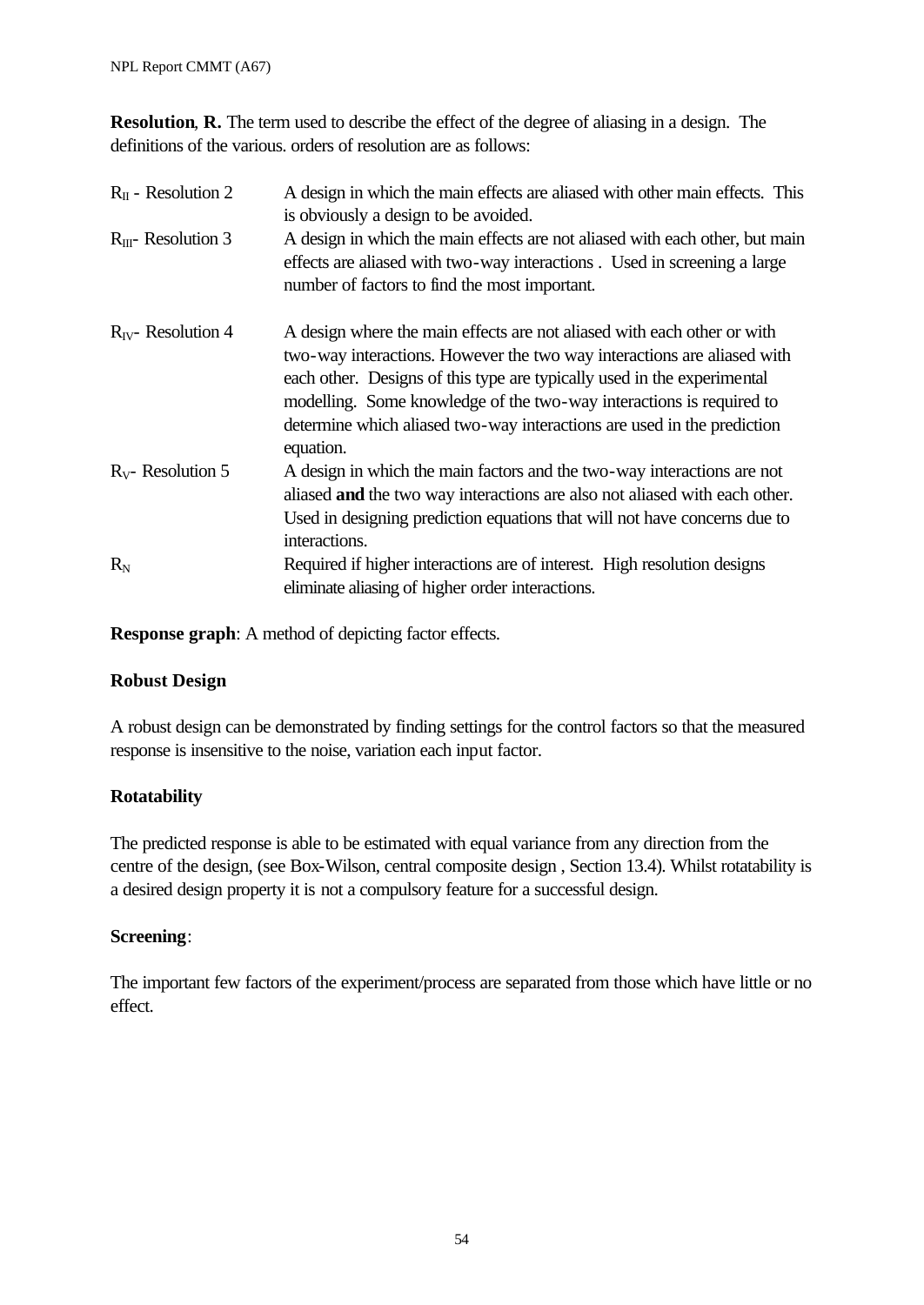### **Signal to noise ratio, (S/N) ratio.**

This S/N function is evaluated at one of three levels

- A the smaller the better
- B the nominal the better
- C the bigger the better

It is represented as  $S/N = -10$  Log<sub>10</sub> (MSD)

where MSD = the mean squared deviation from the target value of the quality characteristic. The MSD is defined differently for each of the three quality characteristics, A-C.

**A:** Smaller is Better

$$
MSD = (R_1^2 + R_2^2 + R_3^2 + R_4^2 + \dots)/n
$$

**B:** Nominal is better

$$
MSD = ((R_1 - m)^2 + (R_2 - m)^2 + ....)/n
$$

and

**C:** Bigger is better  $MSD = (1/R_1^2 + 1/R_2^2 + 1/R_3^2 + ...)/n$ 

**Where** 

 $R_1$ ,  $R_2$ ,  $R_3$ , etc. = Results of experiments  $m = Target value of experimental results$ and  $n =$  number of repetitions,  $R_i$ 

### **Taguchi design of experiments**

Characterised by three elements:

- 1. The use of special tabulated orthogonal arrays based on fractional factorials, Plackett-Burman or Latin Squares designs. The use of the 'Taguchi" matrices forces a consistent approach to the design of experiments methodology.
- 2. Design modification to allow an outer array which contains noise factors, i.e. those factors which are uneconomical/difficult to control , for example the weather, machinery wear etc. The inner array holds the control factors. This use of an outer array take the place of randomisation when performing experimental runs, which has the effect of spreading the noise factors over the experiment. Taguchi assumes that noise factors are measurable and can be included in the design.